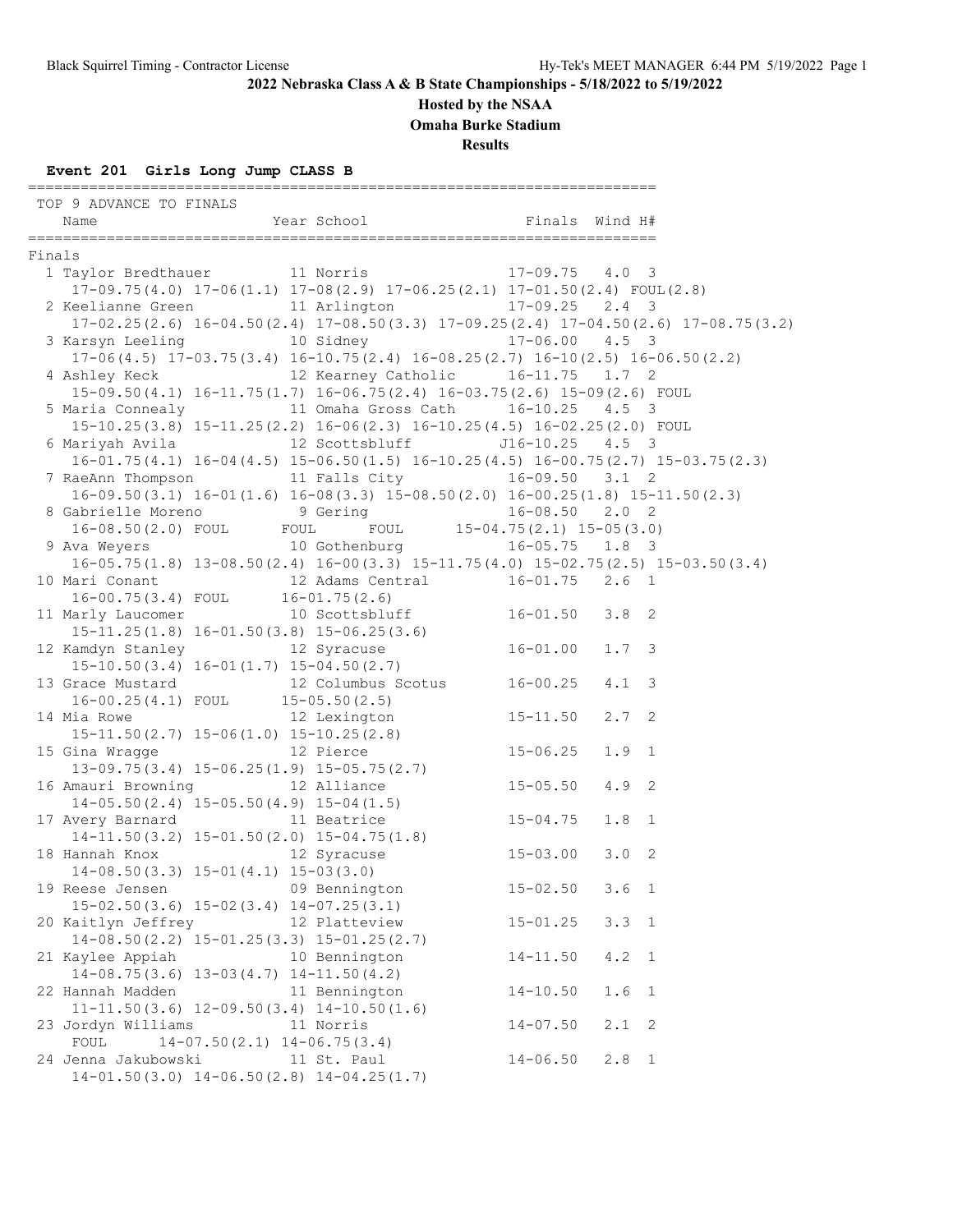**Hosted by the NSAA**

**Omaha Burke Stadium**

**Results**

# **Event 202 Boys Long Jump CLASS B**

========================================================================

| TOP 9 ADVANCE TO FINALS    |                                              |                                                                                                                                             |                    |               |   |
|----------------------------|----------------------------------------------|---------------------------------------------------------------------------------------------------------------------------------------------|--------------------|---------------|---|
|                            |                                              |                                                                                                                                             |                    |               |   |
|                            |                                              |                                                                                                                                             |                    |               |   |
|                            |                                              | 1 Adam Dugger<br>FOUL FOUL 23-00.50(5.3) 21-00.75(3.9) 23-05.75(2.6) 22-03.25(4.4)                                                          |                    |               |   |
|                            |                                              |                                                                                                                                             |                    |               |   |
|                            |                                              | 2 Preston Witulski 12 Beatrice 22-07.25 3.6 3                                                                                               |                    |               |   |
|                            |                                              | $21-11.25(4.2)$ FOUL(6.2) $20-08.25(2.8)$ $21-01(2.4)$ $22-02(4.2)$ $22-07.25(3.6)$                                                         |                    |               |   |
|                            |                                              | 3 Dylan Mostek 12 Bennington 22-02.00 4.2 2                                                                                                 |                    |               |   |
|                            |                                              | $21-05.50(3.1)$ 20-07(2.2) 22-02(4.2) 21-07.50(1.9) 21-08.25(2.4) 20-06(3.3)                                                                |                    |               |   |
|                            |                                              | 4 Chayton Bynes 12 Chadron 22-00.50 3.7 3                                                                                                   |                    |               |   |
|                            |                                              | 19-09.75 (1.2) 21-00 (5.1) 19-00.25 (2.8) 21-03 (5.1) 22-00.50 (3.7) 21-09.75 (2.8)                                                         |                    |               |   |
|                            |                                              | 5 Jacob Rahbein 12 Platteview 21-11.00 2.7 3                                                                                                |                    |               |   |
|                            |                                              | $20-11.25(2.3)$ $20-09(3.0)$ $21-11(2.7)$ $20-01.50(4.3)$ $20-00(6.0)$ $20-00(2.5)$                                                         |                    |               |   |
|                            |                                              | 6 Evan Mai<br>20-11.50(2.9) 20-07.50(1.8) 21-06.75(5.2) FOUL 21-08.00 5.1 2<br>7 Carsen Staehr 11 Aurora 21-05.75 1.3 3                     |                    |               |   |
|                            |                                              |                                                                                                                                             |                    |               |   |
|                            |                                              |                                                                                                                                             |                    |               |   |
|                            |                                              | $20-09.50(2.6)$ $20-10.75(0.8)$ $21-05.75(1.3)$ $21-03.25(2.5)$ FOUL $20-11(4.1)$                                                           |                    |               |   |
|                            |                                              | 8 Curtis Swahn 12 Wahoo 21-05.25 5.2 1<br>20-04 (2.6) 19-09.75 (1.7) 21-05.25 (5.2) 20-04.75 (3.4) 21-03.75 (5.7) 20-02.75 (4.2)            |                    |               |   |
|                            |                                              |                                                                                                                                             |                    |               |   |
|                            |                                              | 9 Michael Willey 11 Crete 21-04.75 3.4 3<br>21-04.75 3.4 20-07.25 (3.4) 20-11.75 (2.8) 20-11 (2.9) 20-10.50 (2.3) 20-05.25 (5.0)            |                    |               |   |
|                            |                                              |                                                                                                                                             |                    |               |   |
|                            |                                              | 10 Addison Croghan 11 Pierce 20-06.50 3.9 2<br>19-07.50(2.4) FOUL(3.5) 20-06.50(3.9)                                                        |                    |               |   |
|                            |                                              |                                                                                                                                             |                    |               |   |
|                            |                                              | 11 Nick Colvert 11 Bennington 20-05.50 2.6 1                                                                                                |                    |               |   |
|                            |                                              | $20-03.50(4.2)$ $20-05.50(2.6)$ $20-02(3.2)$                                                                                                |                    |               |   |
|                            |                                              | 12 Bennett Meyer 11 West Point Beemer 20-05.25                                                                                              |                    | $3.0 \quad 2$ |   |
|                            | 20-05.25(3.0) 18-11.50(3.5) FOUL             |                                                                                                                                             |                    |               |   |
|                            |                                              | 13 Kaden Foust 10 Arlington 20-02.00                                                                                                        |                    | $1.3 \quad 3$ |   |
|                            |                                              | 19-06.75(2.8) $19-05.75(2.4)$ $20-02(1.3)$<br>14 Ryan Binder 12 Auburn 20-00.25                                                             |                    |               |   |
|                            |                                              |                                                                                                                                             |                    | $3.2 \quad 2$ |   |
|                            |                                              | $20-00.25(3.2)$ 19-05.50(2.4) FOUL<br>15 Caden Brooks 10 Seward 19-10.75<br>18-07.75(2.9) 19-10.75(2.4) 19-09.25(2.9)                       |                    |               |   |
|                            |                                              |                                                                                                                                             |                    | $2.4$ 1       |   |
|                            |                                              |                                                                                                                                             |                    |               |   |
|                            |                                              |                                                                                                                                             | $19 - 06.25$       | $2.9$ 1       |   |
|                            |                                              |                                                                                                                                             |                    |               |   |
|                            |                                              |                                                                                                                                             |                    | $3.5 \quad 1$ |   |
|                            | FOUL FOUL 19-06(3.5)                         | 16 Kaden Johnson 12 Pierce 19-06.25<br>19-05(2.8) 19-04.75(2.5) 19-06.25(2.9)<br>17 Gavin Sullivan 10 Pierce 19-06.00<br>FOUL FOUL 19-06.25 |                    |               |   |
|                            |                                              | 18 Qwentin Coble 12 Broken Bow 19-05.50                                                                                                     |                    | $3.1 \quad 2$ |   |
|                            |                                              |                                                                                                                                             |                    |               |   |
| 19 Jeron Gager 11 Ogallala |                                              | 19–05.50(3.1) 18–03.50(2.3) 18–09.75(3.2)<br>Teron Gager 11 Ogallala 19–02.00 3.0 1                                                         |                    |               |   |
|                            |                                              | 19-02 (3.0) 19-01.75 (2.7) 18-09.25 (3.4)                                                                                                   |                    |               |   |
| 20 Cameron Leeling         |                                              | 11 Sidney                                                                                                                                   | $19 - 00.75$       | $2.4 - 3$     |   |
|                            | 19-00.75(2.4) 18-11.25(1.8) FOUL             |                                                                                                                                             |                    |               |   |
| 21 Jackson Roberts         |                                              | 11 Boone Central                                                                                                                            | $18 - 11.25$       | $1.3 \quad 2$ |   |
| FOUL                       | 18-11.25(1.3) FOUL                           |                                                                                                                                             |                    |               |   |
| 22 Cash Chytka             |                                              | 11 Cozad                                                                                                                                    | $18 - 00.00$       | 2.2           | 2 |
|                            | $17-11.25(1.9)$ $17-11.50(2.4)$ $18-00(2.2)$ |                                                                                                                                             |                    |               |   |
| -- Grant Dvorak            |                                              | 12 Omaha Skutt Cath                                                                                                                         | DNF                | NWI           | 1 |
| -- Chase Wiegert           |                                              | 10 Northwest                                                                                                                                | $\mathop{\rm DNF}$ | NWI           | 1 |
|                            |                                              |                                                                                                                                             |                    |               |   |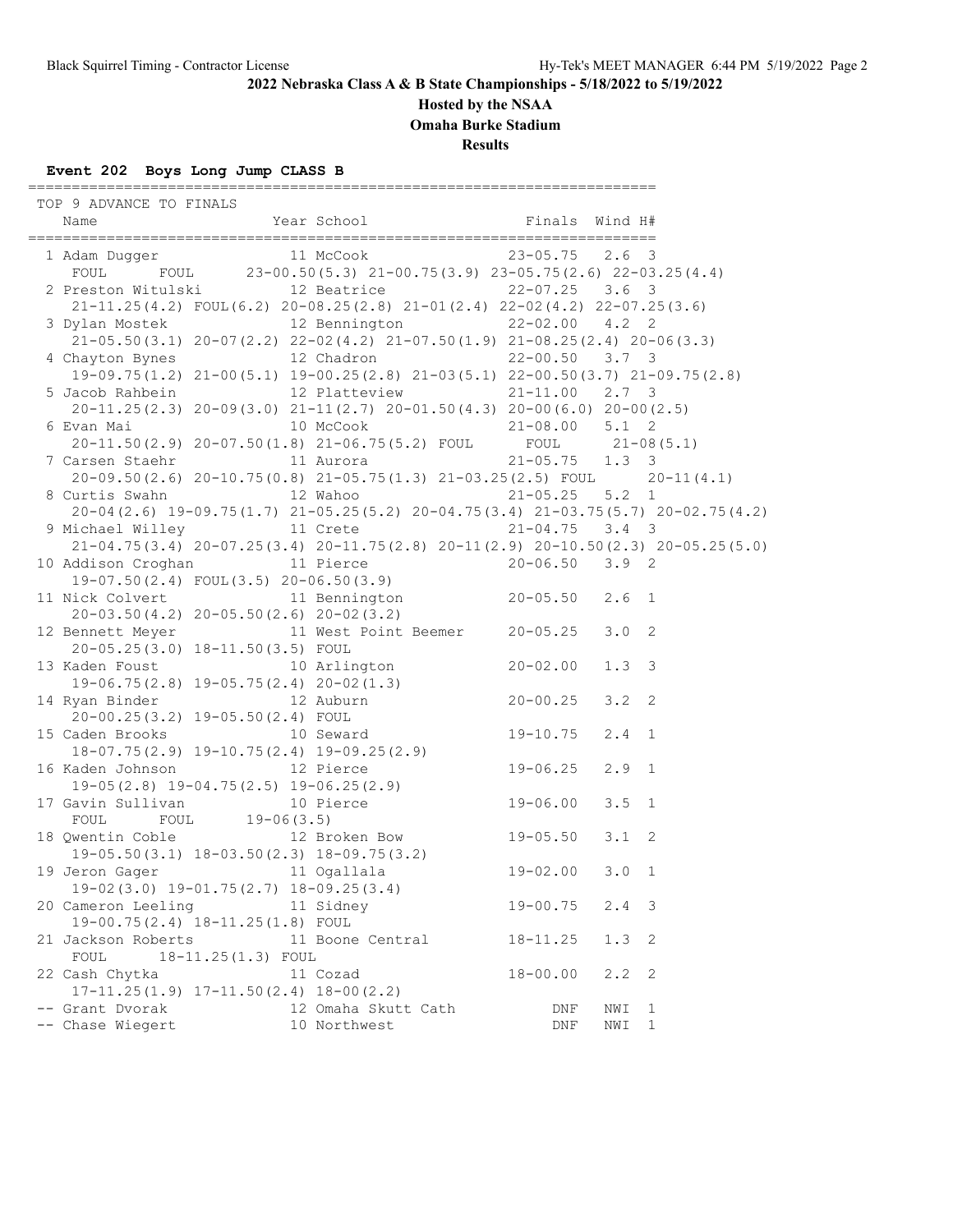**Hosted by the NSAA**

**Omaha Burke Stadium**

**Results**

# **Event 203 Girls Triple Jump CLASS B**

========================================================================

| TOP 9 ADVANCE TO FINALS                                                                                                                                           |      |                                                                              |              |                  |   |
|-------------------------------------------------------------------------------------------------------------------------------------------------------------------|------|------------------------------------------------------------------------------|--------------|------------------|---|
| 1 Maria Connealy 11 Omaha Gross Cath 37-05.25 2.0 3                                                                                                               |      |                                                                              |              |                  |   |
| 35-03.50(2.1) 37-05.25(2.0) FOUL 35-03.50(0.6) 34-06.25(2.5) 34-00.75(3.0)                                                                                        |      |                                                                              |              |                  |   |
| 2 Mia Rowe 12 Lexington 36-04.25 3.3 3                                                                                                                            |      |                                                                              |              |                  |   |
| 35-01.75 (1.8) 33-03.50 (2.7) 34-10 (1.6) 36-04.25 (3.3) 35-06 (1.4) 35-08.75 (3.4)                                                                               |      |                                                                              |              |                  |   |
| 3 Rosalyn Roggasch 12 Kearney Catholic 36-01.75 2.2 3                                                                                                             |      |                                                                              |              |                  |   |
| 35-05.75(5.7) 34-07.50(6.5) 36-01.75(2.2) 34-09.50(0.9) 35-01.25(4.1) 35-05.50(0.7)                                                                               |      |                                                                              |              |                  |   |
| 4 Keelianne Green 11 Arlington 35-10.50 3.1 3                                                                                                                     |      |                                                                              |              |                  |   |
| 34-10.25(1.9) 35-09.25(3.9) 34-06.25(3.6) 34-11.25(1.8) 35-01(3.1) 35-10.50(3.1)                                                                                  |      |                                                                              |              |                  |   |
| 5 Reese Kuecker 11 Lexington 35-01.50 4.4 2                                                                                                                       |      |                                                                              |              |                  |   |
| $33-11.50(0.6)$ $35-01.50(4.4)$ $FOUL(4.0)$ $33-08(1.6)$ $FOUL$ $34-09(0.6)$                                                                                      |      |                                                                              |              |                  |   |
| 6 Gina Wragge 12 Pierce 34-09.75 3.6 1                                                                                                                            |      |                                                                              |              |                  |   |
| $34-06(6.8)$ $34-09.75(3.6)$ $33-08.75(2.7)$ $33-08.50(4.8)$ $34-02(2.8)$ $34-00.50(1.8)$                                                                         |      |                                                                              |              |                  |   |
| 7 Tatum Bailey 12 Chadron 34-06.75 5.2 2                                                                                                                          |      |                                                                              |              |                  |   |
| FOUL                                                                                                                                                              |      | $34-06.75(5.2)$ $33-06.75(4.8)$ $33-09(4.8)$ $33-07.50(2.0)$ $33-06.50(2.0)$ |              |                  |   |
| 8 Jaelynne Kosmos 11 Beatrice 34-06.50 0.9 3                                                                                                                      |      |                                                                              |              |                  |   |
| $34-01(1.2)$ $33-11.75(1.1)$ $34-06.50(0.9)$ $33-09(3.2)$ $33-07.75(2.1)$ $34-03.50(2.2)$                                                                         |      |                                                                              |              |                  |   |
| 9 Mariyah Avila               12 Scottsbluff             34-03.50     2.4   3<br>33-09.75(1.2) 33-00.25(2.8) 34-03.50(2.4) 33-05.75(1.5) 33-06(0.3) 33-09.75(2.8) |      |                                                                              |              |                  |   |
| 10 Riley Schwisow 11 Beatrice 34-00.00 2.5 2                                                                                                                      |      |                                                                              |              |                  |   |
|                                                                                                                                                                   |      |                                                                              |              |                  |   |
| $33-10(2.7)$ $34-00(2.5)$ $33-09.25(1.5)$<br>11 Kaitlyn Jeffrey 12 Platteview 33-07.50 2.5 2                                                                      |      |                                                                              |              |                  |   |
| $33-02.75(2.6)$ $33-07.50(2.5)$ $33-07(1.7)$                                                                                                                      |      |                                                                              |              |                  |   |
| 12 Kaylee Taylor 69 Fort Calhoun 33-06.50 2.7 1                                                                                                                   |      |                                                                              |              |                  |   |
|                                                                                                                                                                   |      |                                                                              |              |                  |   |
| $28-11.75(5.2)$ $31-00(2.8)$ $33-06.50(2.7)$<br>13 Mya Dubas 11 Waverly 33-04.25                                                                                  |      |                                                                              |              | $1.5 \quad 3$    |   |
| FOUL $32-07.75(2.0) 33-04.25(1.5)$                                                                                                                                |      |                                                                              |              |                  |   |
| 14 Jaelynne Clarke 10 Alliance 33-02.50                                                                                                                           |      |                                                                              |              | $2.1$ 2          |   |
| $31-08.50(0.8)$ $32-07.25(1.4)$ $33-02.50(2.1)$                                                                                                                   |      |                                                                              |              |                  |   |
| 15 Hallie Rutherford 10 Central City 33-02.25                                                                                                                     |      |                                                                              |              | 4.6 <sub>1</sub> |   |
|                                                                                                                                                                   |      |                                                                              |              |                  |   |
| 32-03.25(2.2) 33-02.25(4.6) 32-10.50(4.4)<br>16 Emma Hague 11 Elkhorn                                                                                             |      |                                                                              | $33 - 01.75$ | $4.5$ 1          |   |
| $31-03.25(1.8)$ $31-09.50(5.3)$ $33-01.75(4.5)$                                                                                                                   |      |                                                                              |              |                  |   |
| 17 Madi Jones 11 Falls City 32-09.75                                                                                                                              |      |                                                                              |              | $3.5 \quad 2$    |   |
| $31-00.50(4.6)$ $32-09.75(3.5)$ $32-01.50(2.9)$                                                                                                                   |      |                                                                              |              |                  |   |
| 18 Kyra Bowen                                                                                                                                                     |      | 10 Columbus Scotus 32-06.25                                                  |              | $4.9 \quad 1$    |   |
| 32-06.25(4.9) 31-01.25(2.3) 31-10.25(4.3)<br>32-06.25(4.9) 31-01.25(2.3) 31-10.25(4.3)<br>32-06.00 2.3 2                                                          |      |                                                                              |              |                  |   |
| 19 Jayden Meyer 69 Syracuse                                                                                                                                       |      |                                                                              |              |                  |   |
| $32-03.75(0.9)$ $32-06(2.3)$ $32-01.50(3.0)$                                                                                                                      |      |                                                                              |              |                  |   |
| 20 Olivia Hatzenbuehler 12 Beatrice                                                                                                                               |      |                                                                              | $32 - 00.75$ | $3.1 \quad 1$    |   |
| 32-00.75(3.1) FOUL                                                                                                                                                | FOUL |                                                                              |              |                  |   |
| 21 Sophia McKinney 12 Northwest                                                                                                                                   |      |                                                                              | $31 - 11.50$ | $4.5 \quad 1$    |   |
| $31-07.25(4.9)$ $30-06.50(2.3)$ $31-11.50(4.5)$                                                                                                                   |      |                                                                              |              |                  |   |
| 22 Joscelin Banzhaf 10 Omaha Skutt Cath                                                                                                                           |      |                                                                              | $31 - 11.00$ | $1.5$ 2          |   |
| $30-11.50(2.6)$ $31-03.50(1.7)$ $31-11(1.5)$                                                                                                                      |      |                                                                              |              |                  |   |
| 23 Madison Wilson                                                                                                                                                 |      | 12 Elkhorn North                                                             | $31 - 02.75$ | $2.5 \quad 1$    |   |
| $31 - 02.75(2.5)$ FOUL                                                                                                                                            |      | $30 - 11.50(1.9)$                                                            |              |                  |   |
| -- Jordyn Williams                                                                                                                                                |      | 11 Norris                                                                    | FOUL         |                  | 3 |
| FOUL<br>FOUL<br>FOUL                                                                                                                                              |      |                                                                              |              |                  |   |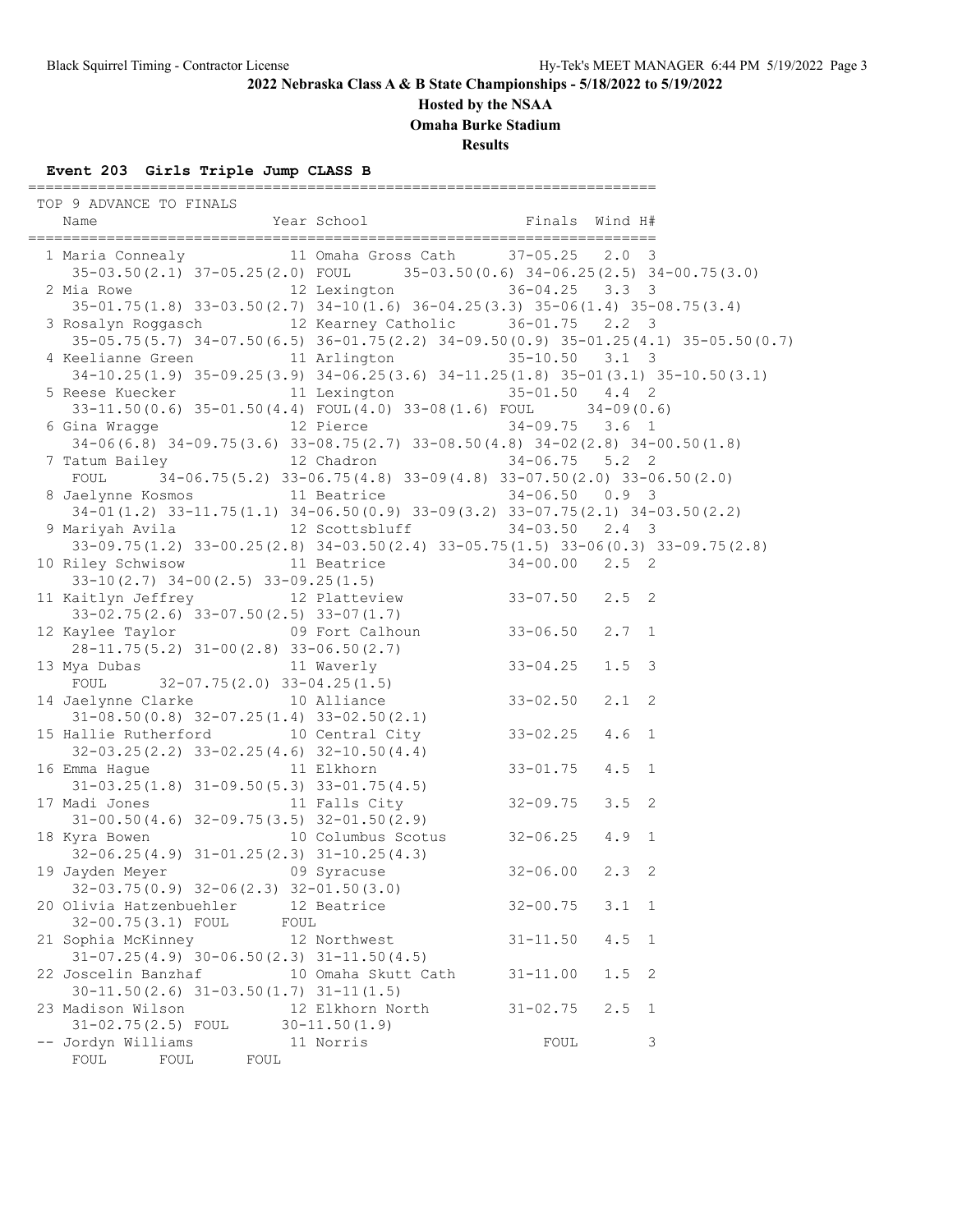**Hosted by the NSAA**

**Omaha Burke Stadium**

**Results**

# **Event 204 Boys Triple Jump CLASS B**

========================================================================

| TOP 9 ADVANCE TO FINALS<br>Name Finals Mundum Hear School Finals Mind H#<br>Finals Mind H# Year School Finals Mind H#                                                                           |                                                    |                              |                        |                |
|-------------------------------------------------------------------------------------------------------------------------------------------------------------------------------------------------|----------------------------------------------------|------------------------------|------------------------|----------------|
| 1 Carsen Staehr 11 Aurora 11 August 16-06.00 1.4 3<br>$45-09.75(2.6)$ $45-04.25(1.7)$ $45-05(3.9)$ $43-09.50(1.3)$ $44-03.75(2.1)$ $46-06(1.4)$                                                 |                                                    |                              |                        |                |
| 2 Adam Dugger 11 McCook 546-06.00 1.5 3<br>43-10.50(2.8) 44-01.75(1.5) 46-06(1.5) 45-00.75(2.6) 44-04.50(1.1) 42-10.75(2.3)                                                                     |                                                    |                              |                        |                |
| 3 Brett Fraker 10 McCook 46-02.75 2.5 3<br>$45-05(2.0)$ $43-10(1.2)$ $45-00.25(3.3)$ $43-05.25(0.3)$ $45-03.50(1.8)$ $46-02.75(2.5)$                                                            |                                                    |                              |                        |                |
| 4 Chayton Bynes 12 Chadron 12 44-06.50 2.5 3<br>$42-02.50(2.1)$ $41-08.50(1.6)$ $44-06.50(2.5)$ $43-01.25(2.6)$ $42-01.25(2.3)$ $44-03(1.3)$                                                    |                                                    |                              |                        |                |
| 5 James Gninefou 12 Omaha Skutt Cath 43-10.75 1.9 3<br>43-10.75 (1.9) 43-01.25 (1.6) 43-06.75 (2.2) 43-08.25 (0.9) 43-06 (1.3) 42-05.75 (0.8)                                                   |                                                    |                              |                        |                |
| 6 Alex Messinger 11 McCook 43-08.75 2.8 3<br>$42-10.75(3.1)$ FOUL $(1.5)$ $43-08.75(2.8)$ $43-05(1.8)$ $43-07.50(0.8)$ $42-09.50(1.5)$                                                          |                                                    |                              |                        |                |
| 7 Jonah Paulsen 11 St. Paul 43-08.25 2.9 2<br>$43-02(2.0)$ $43-08.25(2.9)$ $42-07.25(2.3)$ $40-06.25(1.5)$ $40-08.25(1.8)$ $42-00(0.9)$                                                         |                                                    |                              |                        |                |
| 8 Dane Petersen 12 Elkhorn 43-03.75 1.9 2<br>FOUL 42-05.75 (2.9) $43-00.25(2.0)$ $41-08.50(1.1)$ $42-01.75(2.6)$ $43-03.75(1.9)$                                                                |                                                    |                              |                        |                |
| 9 De'Andre Nelson 11 Wahoo 43-01.75 3.8 3<br>$41-00.25(2.6)$ 39-10.50(2.8) $43-01.75(3.8)$ FOUL(0.5) $41-03.75(1.4)$ $41-07.75(0.4)$<br>10 Garret Schmaderer 12 Kearney Catholic 42-09.50 3.2 3 |                                                    |                              |                        |                |
| $42-09.50(3.2)$ $41-07.75(2.3)$ $41-08(3.1)$<br>11 Treven Weddle 10 West Point Beemer 42-09.25 2.6 2                                                                                            |                                                    |                              |                        |                |
| $40-07.25(3.2)$ $42-09.25(2.6)$ $42-04(2.5)$<br>12 Kayden Jensen 12 Douglas County W 42-06.50                                                                                                   |                                                    |                              | $3.3 \quad 2$          |                |
| 41-11.75(2.4) 42-06.50(3.3) 42-00.75(1.7)<br>13 Gavin Sullivan 10 Pierce 42-00.75                                                                                                               |                                                    |                              | $0.7-2$                |                |
| FOUL $42-00.75(0.7)$ $41-06.50(2.7)$<br>14 Grant Dvorak 12 Omaha Skutt Cath 41-11.00                                                                                                            |                                                    |                              | $3.2 \quad 2$          |                |
| $40-04(1.9)$ $41-05.75(2.4)$ $41-11(3.2)$<br>15 Jayce Wilkinson 11 Scottsbluff 41-05.00<br>$41-02.50(2.2)$ $41-05(1.8)$ $40-08(2.4)$                                                            |                                                    |                              | $1.8 \quad 1$          |                |
| $41-02.50(2.2)$ $41-05(1.8)$ $40-08(2.4)$<br>16 Kaleb Smith 12 Plattsmouth $41-04.00$                                                                                                           |                                                    |                              | 3.0 1                  |                |
| $40-06.25(3.0)$ 39-09.75(2.3) $41-04(3.0)$<br>17 Zac Hartman 11 Waverly $41-00.50$<br>$40-02(2.3)$ $41-00.50(1.5)$ $39-08.25(1.5)$                                                              |                                                    |                              | $1.5 \quad 1$          |                |
| 18 Nate Kerr<br>FOUL 39-06.50 $(1.6)$ 41-00.25 $(2.2)$                                                                                                                                          | 12 Adams Central 41-00.25<br>2) $40-09.50$ $3.2$ 2 |                              | $2, 2 \quad 1$         |                |
| 19 Addison Croghan 11 Pierce<br>FOUL $40-09.50(3.2)$ $40-05.75(2.2)$                                                                                                                            |                                                    |                              |                        |                |
| 20 Cord Chytka<br>$40-08.75(3.0)$ $40-00.25(1.2)$ $40-02.25(2.2)$<br>21 Andrew Otto                                                                                                             | 11 Cozad<br>12 Raymond Central                     | $40 - 08.75$<br>$40 - 07.75$ | 3.0 1<br>$2.2 \quad 1$ |                |
| $40-00.50(2.8)$ $40-07.75(2.2)$ $39-05.25(1.4)$<br>22 Dietrich Borchardt 11 Norris                                                                                                              |                                                    | $40 - 07.50$                 | 3.2                    | $\overline{1}$ |
| 38-11.25(1.7) FOUL 40-07.50(3.2)<br>23 Hunter Stewart 12 Lexington                                                                                                                              |                                                    | $39 - 11.50$                 | $2.2$ 2                |                |
| 38-11.75(0.7) 39-11.50(2.2) 39-03.25(3.3)<br>24 Zach Harbur<br>$39-10.50(2.8)$ 39-00.50(2.8) 38-10.50(2.0)                                                                                      | 11 Gothenburg                                      | $39 - 10.50$                 | $2.8 \quad 1$          |                |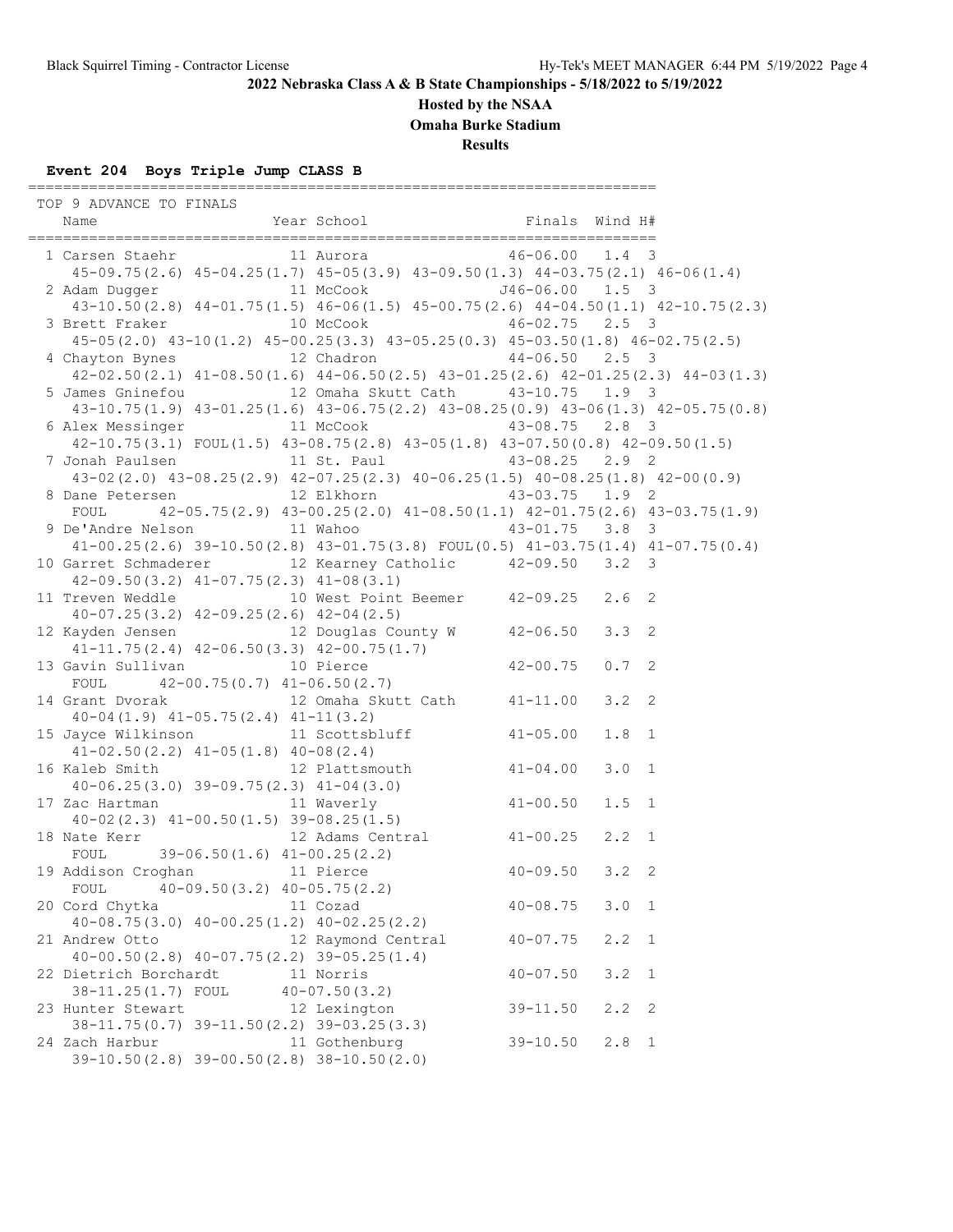**Hosted by the NSAA**

**Omaha Burke Stadium**

**Results**

#### **Event 205 Girls Discus Throw CLASS B**

| TOP 9 ADVANCE TO FINALS                                                                                                  |                         |            |    |
|--------------------------------------------------------------------------------------------------------------------------|-------------------------|------------|----|
| Name                                                                                                                     | Year School             | Finals     | H# |
| _____________________________________<br>1 Madison Smith                                                                 | 10 Gothenburg           | 138-06     | 3  |
| 138-06 FOUL FOUL 134-00 FOUL 132-02<br>2 Jozy Piper                                                                      | 12 Pierce               | $133 - 09$ | 3  |
| 131-06 121-01 133-09 FOUL FOUL<br>3 Elly Piper                                                                           | $129 - 04$<br>12 Pierce | 132-08     | 3  |
| 105-02 132-08 123-10 100-08 130-07 126-10<br>4 Olivia Poppert                                                            | 12 St. Paul             | $126 - 10$ | 1  |
| 126-10 119-08 FOUL 119-04 121-00 116-06<br>5 McKinna Moats<br>125-10 FOUL 119-09 116-03 118-07 113-05                    | 12 Lexington            | $125 - 10$ | 3  |
| 6 Sierra H Kotschwar 12 McCook                                                                                           |                         | $121 - 11$ | 3  |
| 111-10 121-11 116-04 118-11 121-07 116-01<br>7 Chloe Walker 12 Columbus Scotus<br>119-08 120-04 102-08 FOUL 99-06 112-10 |                         | $120 - 04$ | 3  |
| 8 Nyaluet Diew                                                                                                           | 11 South Sioux City     | $119 - 11$ | 2  |
| 118-05 113-00 119-11 FOUL 98-02 96-11<br>9 Hailey Steffensmeier                                                          | 11 Columbus Scotus      | $119 - 01$ | 2  |
| 103-01 119-01 106-00 87-02 FOUL 107-01<br>10 Ashley Dierks                                                               | 10 Bennington           | $116 - 09$ | 1  |
| 109-08 116-09 110-06<br>11 Maddie Viger                                                                                  | 12 Seward               | $115 - 06$ | 2  |
| 115-06 FOUL 101-11<br>12 Brooklyn Kruse                                                                                  | 11 Wayne High           | $112 - 05$ | 3  |
| 111-11 FOUL 112-05<br>13 Lauren Lajara                                                                                   | 12 Elkhorn North        | $112 - 01$ | 1  |
| 107-03 112-01 FOUL<br>14 Katyn Kappler                                                                                   | 12 Waverly              | $111 - 06$ | 2  |
| FOUL 106-08<br>$111 - 06$<br>15 Lily Vollertson                                                                          | 12 Syracuse             | 110-04     | 2  |
| 110-04 107-05<br>FOUL<br>16 Gracie Kircher                                                                               | 11 Norris               | $109 - 07$ | 2  |
| FOUL 86-09 109-07<br>17 Kalli Sutton                                                                                     | 11 Lexington            | $107 - 03$ | 1  |
| 107-03 103-07 FOUL<br>18 Jami Hoblyn                                                                                     | 12 York                 | $106 - 11$ | 3  |
| FOUL 106-11<br>FOUL<br>19 Ella Jacobson                                                                                  | 11 Holdrege             | $104 - 09$ | 2  |
| $104 - 09$<br>FOUL<br>FOUL<br>20 Jaeleigh Darnell                                                                        | 12 Auburn               | 102-11     | 2  |
| FOUL 88-08<br>$102 - 11$<br>21 Amber Kosmicki                                                                            | 12 St. Paul             | $100 - 03$ | 1  |
| $99 - 07$ 99-06<br>$100 - 03$<br>22 Abi Brown                                                                            | 11 Bennington           | $99 - 11$  | 1  |
| 98-09 99-11<br>$88 - 03$<br>23 Alex Johnson                                                                              | 12 Ralston              | $97 - 04$  | 1  |
| $91 - 08$<br>$97 - 04$<br>$96 - 10$<br>24 Claire Hemberger<br>$91 - 03$ $96 - 04$<br>FOUL                                | 11 Adams Central        | $96 - 04$  | 1  |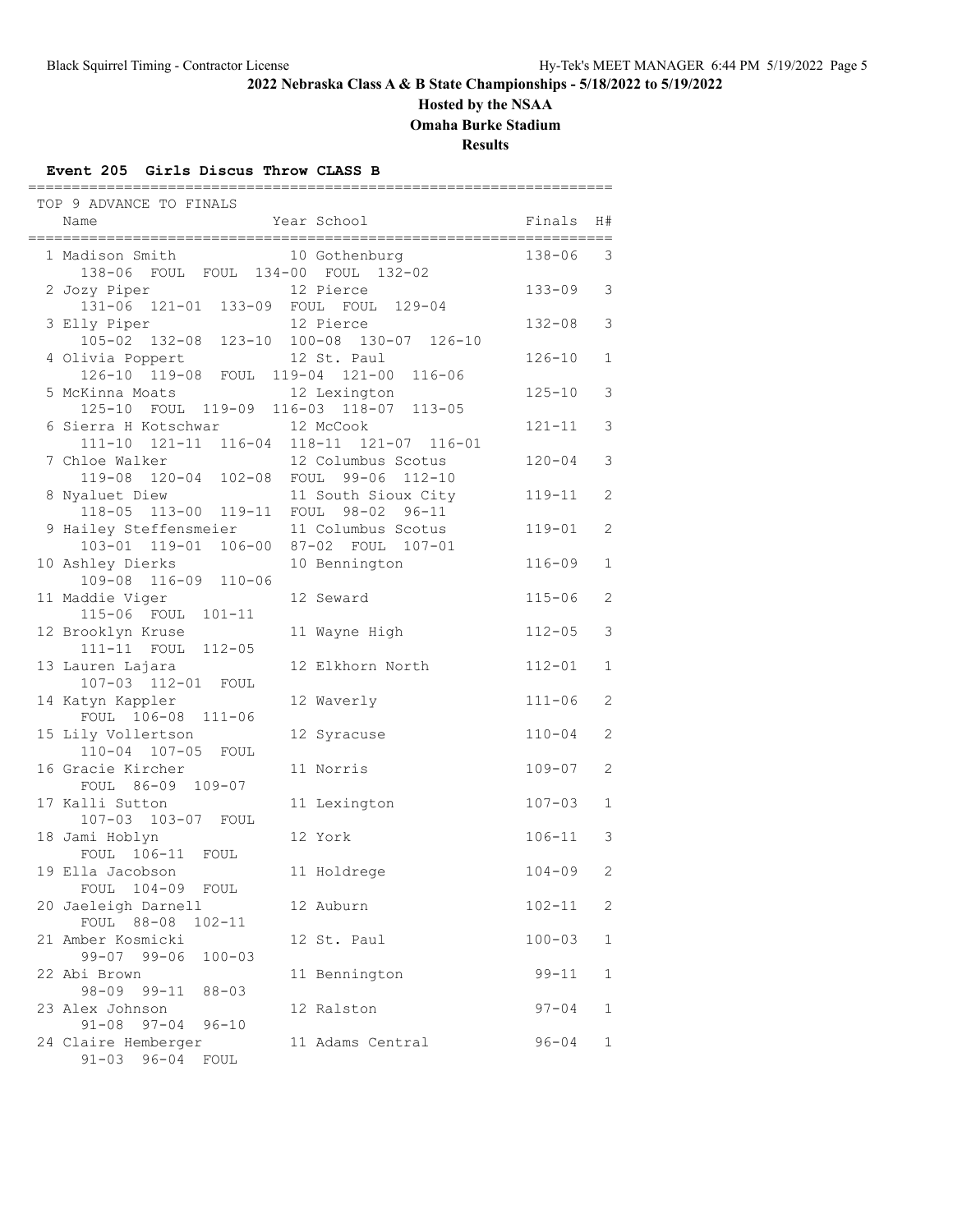### **Hosted by the NSAA**

**Omaha Burke Stadium**

**Results**

# **Event 206 Boys Discus Throw CLASS B**

| TOP 9 ADVANCE TO FINALS                                                                                                 |                          |              |              |
|-------------------------------------------------------------------------------------------------------------------------|--------------------------|--------------|--------------|
| Year School<br>Name                                                                                                     | <b>Example 18</b>        |              | H#           |
| 1 Gage Griffith 12 Aurora<br>160-06 168-11 158-07 FOUL FOUL FOUL                                                        |                          | $168 - 11$ 3 |              |
| 2 Landon Ternus 11 Columbus Lakeview 167-10 3<br>152-09 167-10 146-10 165-08 FOUL FOUL                                  |                          |              |              |
| 3 Carson Lavaley 12 Wahoo                                                                                               |                          | $165 - 07$   | 3            |
| FOUL $159-10$ $159-08$ $165-07$ FOUL $157-07$<br>4 Aidan Betz                                                           | 11 Elkhorn               | $162 - 08$   | 3            |
| 145-11 150-01 161-11 162-08 156-00 161-09<br>5 Jake Scanlon                                                             | 09 Wahoo                 | $154 - 10$   | 2            |
| FOUL 141-00 154-10 117-04 142-10 134-02<br>6 Isaiah Martinez 12 Alliance                                                |                          | $154 - 00$   | 3            |
| 127-05 154-00 147-09 142-09 147-03 146-04<br>7 Jase Voorhees 11 Syracuse                                                |                          | $152 - 11$   | 2            |
| 141-05 FOUL 152-11 FOUL FOUL 150-11<br>8 Eli Osten 12 Columbus Lakeview 152-09<br>141-03 FOUL 152-09 147-10 FOUL 150-01 |                          |              | 2            |
| 9 Luke Porter                                                                                                           | 11 St. Paul              | $151 - 01$   | 2            |
| 151-01 FOUL FOUL 141-09 FOUL FOUL<br>10 Jaden Vollenweider 11 Cozad                                                     |                          | $145 - 10$   | 3            |
| 140-05 145-10 137-08<br>11 Anthony Roth                                                                                 | 12 Lincoln Christ 145-01 |              | 1            |
| FOUL 128-00 145-01<br>12 Luis Castellanos                                                                               | 11 Lexington             | $144 - 10$   | 2            |
| 136-02 135-00 144-10<br>13 Joseph Stein                                                                                 | 10 Northwest             | $142 - 04$   | 3            |
| FOUL FOUL 142-04<br>14 Jackson Ninete                                                                                   | 11 Elkhorn               | $140 - 04$   | 2            |
| 140-04 FOUL FOUL<br>15 Maxwell Hunter                                                                                   | 12 Holdrege              | $138 - 07$   | 2            |
| FOUL 138-07 FOUL<br>16 Isaac Scharff                                                                                    | 12 Lexington             | $136 - 04$   | 2            |
| 129-07 129-04 136-04<br>17 Sam Thomas                                                                                   | 10 Elkhorn North         | $136 - 01$   | $\mathbf 1$  |
| 135-07 FOUL 136-01                                                                                                      |                          |              |              |
| 18 Wyatt Wubbels<br>134-07 FOUL 134-04                                                                                  | 11 Norris                | $134 - 07$   | $\mathbf{1}$ |
| 19 Johnny Whyrick 10 Hastings<br>FOUL 134-04 FOUL                                                                       |                          | $134 - 04$   | $\mathbf{1}$ |
| 20 Luke Lambert<br>118-08 129-06 134-01                                                                                 | 11 Ashland-Greenwd       | $134 - 01$   | 1            |
| 21 Cale Bessler<br>130-05 FOUL FOUL                                                                                     | 12 Crete                 | $130 - 05$   | 3            |
| 22 Tyler Thomas<br>$127 - 08$<br>130-01 122-08                                                                          | 12 Broken Bow            | $130 - 01$   | 1            |
| 23 Tamotu Tagoai<br>FOUL 123-04 FOUL                                                                                    | 11 Ralston               | $123 - 04$   | 1            |
| 24 KeySean Taylor<br>FOUL 112-05 FOUL                                                                                   | 12 South Sioux City      | $112 - 05$   | 1            |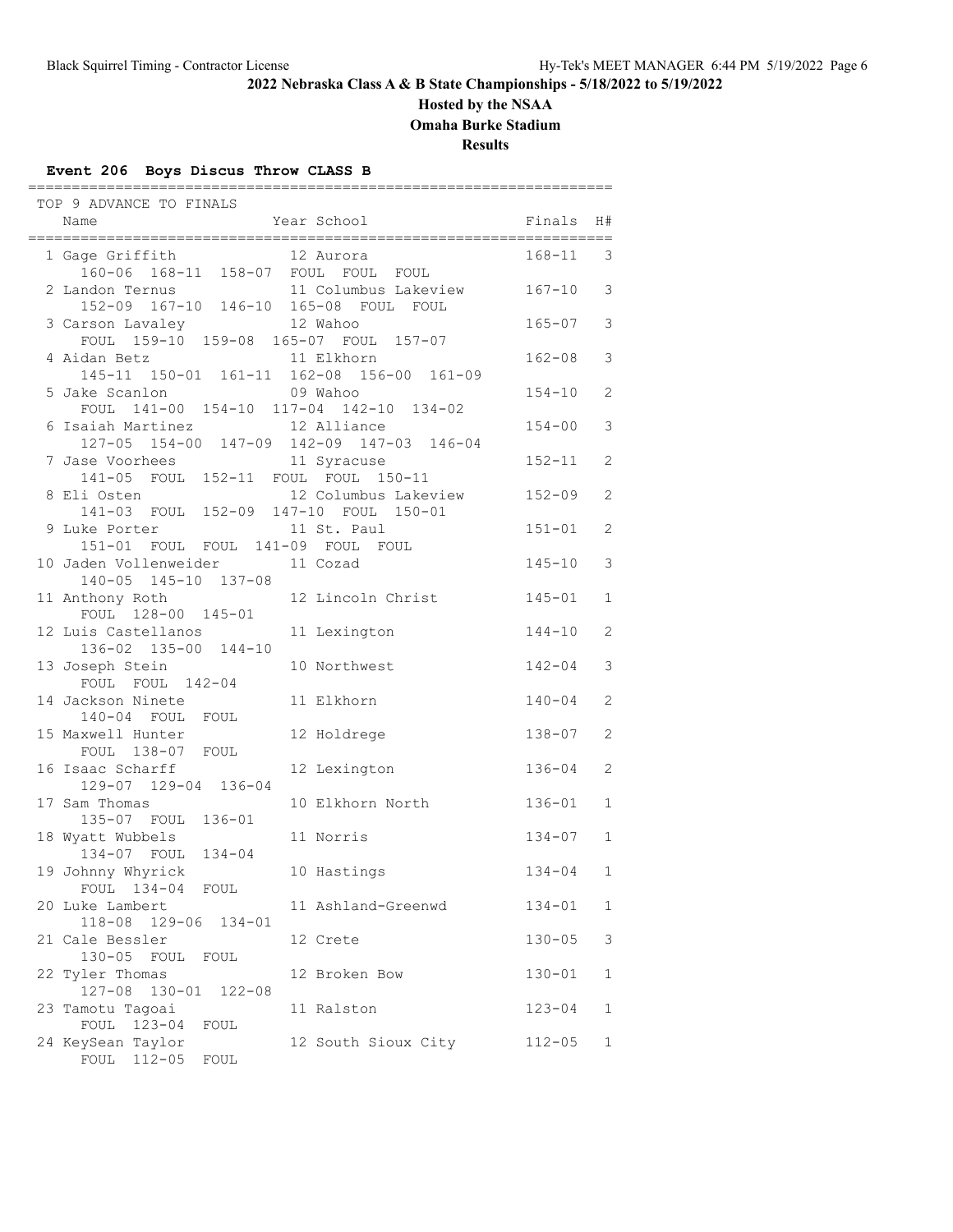### **Hosted by the NSAA**

**Omaha Burke Stadium**

**Results**

### **Event 207 Girls Shot Put CLASS B**

| TOP 9 ADVANCE TO FINALS                                                                                                     |         |                               |                          |               |
|-----------------------------------------------------------------------------------------------------------------------------|---------|-------------------------------|--------------------------|---------------|
| Name                                                                                                                        |         | Year School                   | <b>Example 18</b> Finals | H#            |
| 1 Sage Burbach                                                                                                              |         | 12 Norris                     | $46 - 04.00$             | 3             |
| 43-05.25 43-08.75 44-07.25 43-09.50 43-08.50 46-04                                                                          |         |                               |                          |               |
| 2 Jozy Piper 12 Pierce 43-10.50 3<br>41-02.50 43-00 43-10.50 42-11.25 42-04.50 43-07                                        |         |                               |                          |               |
| 3 Lily Vollertson 12 Syracuse                                                                                               |         |                               | $42 - 06.75$             | $\mathcal{E}$ |
| 1y Vollertson 12 Syracuse 42-06.75<br>40-03.25 42-06.75 41-03.25 40-06.75 40-11 42-01.50                                    |         |                               |                          |               |
| valuet Diew 11 South Sioux City 42-00.50<br>38-09.50 40-04.75 FOUL FOUL 40-10.50 42-00.50<br>4 Nyaluet Diew                 |         |                               |                          | $\mathsf 3$   |
| 5 Elly Piper                                                                                                                |         | 12 Pierce                     | $41 - 05.50$             | 3             |
| 38-06.25 40-00.50 41-05.50 FOUL 40-03.50 40-10.75                                                                           |         |                               |                          |               |
| 6 Gracie Kircher                                                                                                            |         | 11 Norris                     | $40 - 01.75$             | 2             |
| 36-04.25 34-05.25 38-08.50 37-02.50 39-09.50 40-01.75                                                                       |         |                               |                          |               |
| 7 Brooklyn Kruse                                                                                                            |         | 11 Wayne High 39-11.50        |                          | 3             |
| 38-02.75 38-10.50 39-11.50 37-09.25 38-02 38-09.50                                                                          |         |                               | 39-03.00                 | 2             |
| 8 Jaeleigh Darnell 12 Auburn 39-03.00<br>38-06 FOUL 37-07 37-02 36-05.50 39-03<br>9 Lauren Lajara 12 Elkhorn North 38-06.75 |         |                               |                          |               |
|                                                                                                                             |         |                               |                          | 2             |
| $37-11.25$ $38-06.75$ $36-11.75$ $37-00.25$ $37-06.25$ $38-01.50$                                                           |         |                               |                          |               |
| 10 McKinna Moats                                                                                                            |         | 12 Lexington 37-10.00         |                          | 2             |
| $35 - 08.50$ $34 - 05$ $37 - 10$<br>11 Claire Paasch                                                                        |         | 11 West Point Beemer 37-07.00 |                          | 3             |
| 35-05 FOUL 37-07                                                                                                            |         |                               |                          |               |
| 12 Sierra H Kotschwar 12 McCook                                                                                             |         |                               | $37 - 04.25$             | 3             |
| 34-11.50 FOUL 37-04.25                                                                                                      |         |                               |                          |               |
| 13 Meg Anderson 10 West Point Beemer 37-00.25<br>36-10.75 36-01 37-00.25                                                    |         |                               |                          | 1             |
|                                                                                                                             |         |                               | $36 - 05.50$             | $\mathbf{1}$  |
| 14 Ella Jacobson 11 Holdrege<br>32-11.75 34-01.50 36-05.50                                                                  |         |                               |                          |               |
| 15 Kya Scott 12 Broken Bow<br>34-09.50 34-03 35-09.25                                                                       |         |                               | $35 - 09.25$             | $\mathbf{1}$  |
|                                                                                                                             |         |                               |                          |               |
| 16 Addison Cotton<br>ldison Cotton 1<br>34-10.50 35-04 34-05                                                                | 11 York |                               | $35 - 04.00$             | 2             |
| 17 Alex Johnson                                                                                                             |         | 12 Ralston                    | $34 - 07.00$             | 2             |
| 34-00.25 34-07 33-10.75                                                                                                     |         |                               |                          |               |
| 18 Korina [kori] Rippen 10 McCook                                                                                           |         |                               | $34 - 05.00$             | $\mathbf{1}$  |
| 33-02 FOUL 34-05                                                                                                            |         |                               |                          |               |
| 19 Alexa Swerczek 11 Elkhorn                                                                                                |         |                               | $33 - 09.25$             | $\mathbf{1}$  |
| 32-11 FOUL 33-09.25<br>20 Cordelia Harbison 12 Lexington                                                                    |         |                               | $33 - 04.25$             | 2             |
| $31 - 07.50$ $32 - 10$ $33 - 04.25$                                                                                         |         |                               |                          |               |
| 21 Desirae Hibbert                                                                                                          |         | 12 Seward                     | $33 - 03.00$             | 1             |
| $31 - 07.50$ $31 - 08.75$ $33 - 03$                                                                                         |         |                               |                          |               |
| 22 Katyn Kappler<br>33-02.75 32-11.50 FOUL                                                                                  |         | 12 Waverly                    | $33 - 02.75$             | 1             |
| 23 Amber Kosmicki                                                                                                           |         | 12 St. Paul                   | $33 - 01.50$             | 2             |
| 33-01.50 FOUL FOUL                                                                                                          |         |                               |                          |               |
| 24 Ava Lausterer                                                                                                            |         | 10 Wahoo                      | $31 - 04.25$             | $\mathbf 1$   |
| $30 - 03.25$ $31 - 04.25$ $31 - 02.25$                                                                                      |         |                               |                          |               |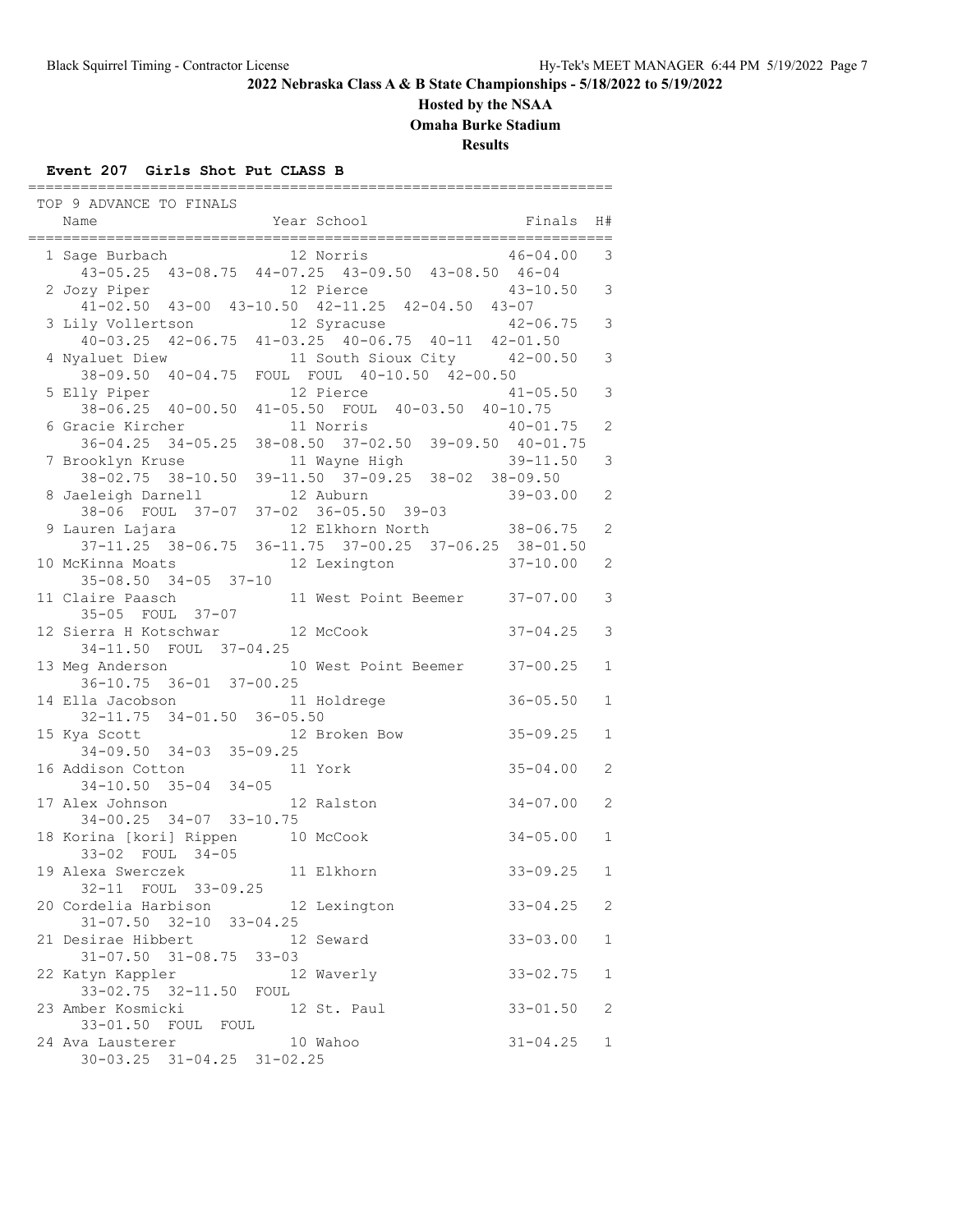# **Hosted by the NSAA**

**Omaha Burke Stadium**

**Results**

### **Event 208 Boys Shot Put CLASS B**

| TOP 9 ADVANCE TO FINALS                                                                             |                |              |
|-----------------------------------------------------------------------------------------------------|----------------|--------------|
| Year School<br>Name                                                                                 | Finals         | H#           |
| 1 Gage Griffith 12 Aurora                                                                           | $57 - 04.50$   | 3            |
| 54-02.50 55-03.25 FOUL FOUL FOUL 57-04.50<br>12 Boys Town<br>2 Jay Ballard                          | $57-02.25$ 3   |              |
| 53-11 53-03 53-08.50 55-04.50 57-02.25 52-04.75                                                     |                |              |
| 10 Norris<br>3 Eli Holt                                                                             | $54 - 11.25$ 2 |              |
| 50-08 52-10.50 52-04.25 54-11.25 54-03 53-09                                                        |                | 3            |
| 4 Landon Ternus 11 Columbus Lakeview 54-09.50<br>52-00 44-01.25 53-04.25 54-09.50 51-02.50 52-08.25 |                |              |
| 5 Max Denson 10 Broken Bow 53-01.00<br>51-11 53-01 53-00 52-05.25 52-11.50 FOUL                     |                | 2            |
| 6 Aidan Betz 11 Elkhorn 52-09.75<br>52-02 52-09.75 50-08.75 50-02 50-09.25 51-06.25                 |                | 3            |
|                                                                                                     |                |              |
| 7 Trevor Brown 12 Waverly 51-07.00<br>49-09.75 51-07 FOUL FOUL FOUL 46-11                           |                | 3            |
| 10 Elkhorn North 51-06.50<br>8 Sam Thomas<br>FOUL 51-06.50 50-09 FOUL 49-09.25 FOUL                 |                | 3            |
| 12 Crete<br>9 Cale Bessler                                                                          | $51 - 03.50$   | 2            |
| 50-08 51-03.50 50-01.75 46-06 49-01.75 FOUL                                                         |                |              |
| 12 Alliance<br>10 Isaiah Martinez                                                                   | $50 - 07.75$   | 3            |
| 49-11.75 50-07.75 49-03.50<br>11 Victor Isele 11 Northwest 50-07.75                                 |                | 1            |
| 48-08.25 50-07.75 FOUL                                                                              |                |              |
| 12 Jackson Ninete 11 Elkhorn                                                                        | $50 - 05.25$   | 2            |
| 48-08.25 FOUL 50-05.25<br>13 Eli Osten 12 Columbus Lakeview 49-04.75<br>49-04.75 FOUL 46-10.25      |                | 2            |
|                                                                                                     |                |              |
| 14 Kyren Graves 12 Ogallala<br>44-10 48-11.25 48-11.75                                              | $48 - 11.75$   | $\mathbf{1}$ |
| 12 Falls City<br>15 Jaden Nolte                                                                     | $48 - 11.25$   | $\mathbf{1}$ |
| 45-05 47-05.25 48-11.25                                                                             |                |              |
| 12 Broken Bow<br>16 Sawyer Bumgarner                                                                | 48-01.50       | 2            |
| 45-10.25 46-10.50 48-01.50<br>17 Carson Lavaley                                                     | $47 - 05.50$   | 3            |
| irson Lavaley 12 Wahoo<br>47-05.50 45-06.50 FOUL                                                    |                |              |
| 18 Luke Lambert 11 Ashland-Greenwd 46-09.75<br>46-06.75 46-00.75 46-09.75                           |                | 1            |
|                                                                                                     |                |              |
| 19 Tobin Engelhard 10 Ashland-Greenwd 46-08.25<br>FOUL 46-08.25<br>FOUL                             |                | $\mathbf{1}$ |
| 20 Jude Collingham<br>11 York<br>45-11<br>FOUL<br>FOUL                                              | $45 - 11.00$   | 1            |
| 21 KeySean Taylor<br>12 South Sioux City                                                            | $45 - 08.75$   | 2            |
| 45-05.50 FOUL 45-08.75<br>22 Jaden Cervantes<br>11 Cozad                                            | $45 - 04.00$   | 2            |
| 45-04 45-00.75 FOUL                                                                                 |                |              |
| 23 Joseph Engelbart<br>12 O'Neill<br>45-01.50 43-08 45-01.75                                        | $45 - 01.75$   | 1            |
| 24 Jake Scanlon<br>09 Wahoo<br>$44 - 09$<br>FOUL FOUL                                               | $44 - 09.00$   | 1            |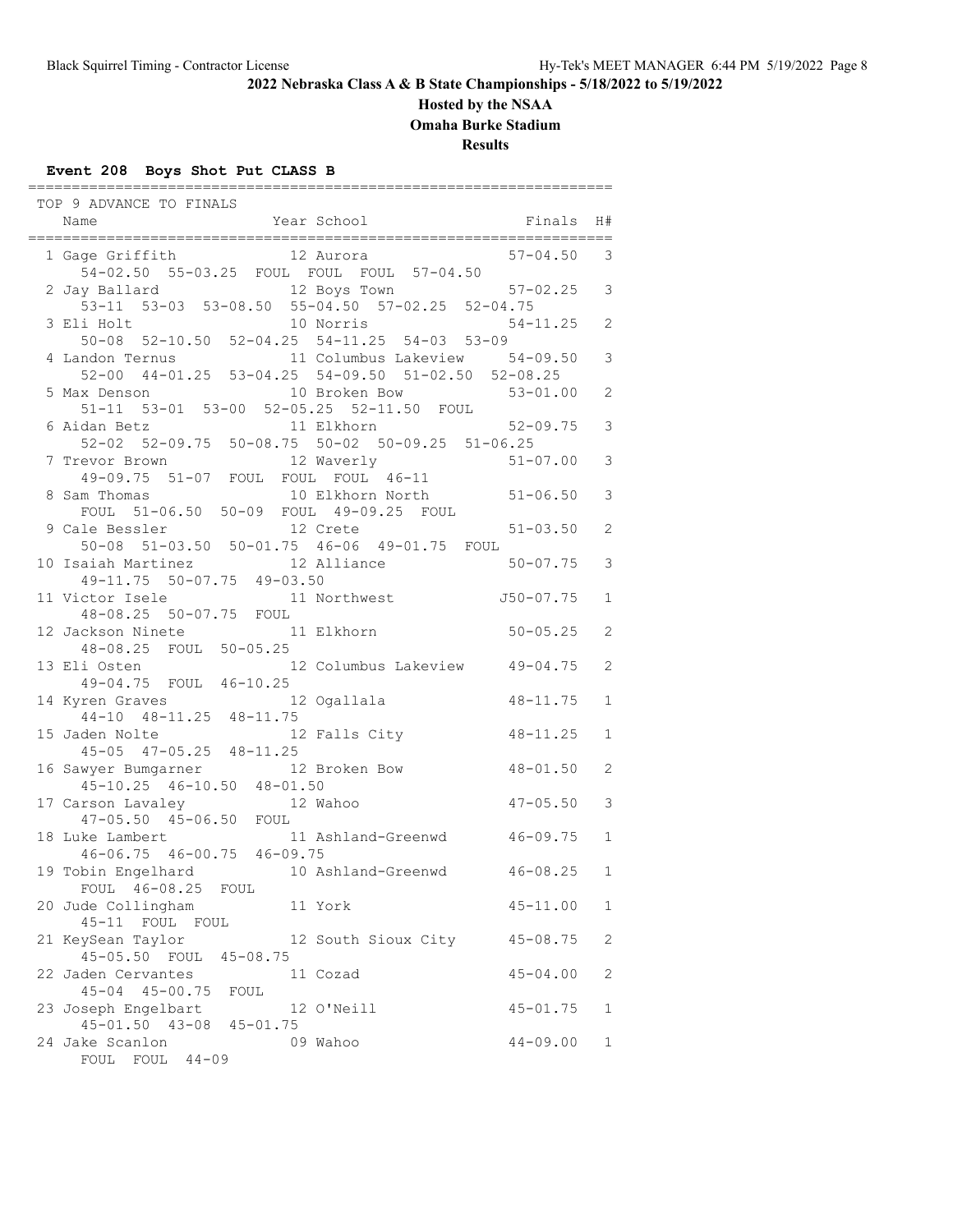# **Hosted by the NSAA**

**Omaha Burke Stadium**

**Results**

### **Event 209 Girls High Jump CLASS B**

| Name<br>=====================================                             | ----------------------------------<br>Year School<br>;===================== | Finals       |
|---------------------------------------------------------------------------|-----------------------------------------------------------------------------|--------------|
| 1 Lauren Gerdes<br>$4-11$ 5-01 5-03 5-05<br>O O XXX<br>$\Omega$           | 10 Ashland-Greenwd 5-03.00                                                  |              |
| 2 Sarah Spahr<br>$4-11$ 5-01 5-03 5-05<br>O XXO O XXX                     | 10 Milford                                                                  | $J5 - 03.00$ |
| 3 Tatum Bailey<br>$4 - 11$ 5-01 5-03 5-05<br>O O XO XXX                   | 12 Chadron                                                                  | $J5 - 03.00$ |
| 4 Karsyn Leeling<br>$4 - 11$ 5-01 5-03 5-05<br>O XO XXX<br>XO             | 10 Sidney                                                                   | $J5 - 03.00$ |
| 4 Emma Anibal<br>$4 - 11$ $5 - 01$ $5 - 03$ $5 - 05$<br>XO<br>O XO<br>XXX | 11 Bennington                                                               | $J5 - 03.00$ |
| 6 Kelsey Miller<br>$4 - 11$ 5-01 5-03 5-05<br>O XXO XXO XXX               | 09 Seward                                                                   | $J5 - 03.00$ |
| 7 Marissa Walker<br>$4 - 11$ $5 - 01$ $5 - 03$<br>O O XXX                 | 12 Milford                                                                  | $5 - 01.00$  |
| 7 Margaret Haarberg<br>$4 - 11$ $5 - 01$ $5 - 03$<br>O O XXX              | 10 Kearney Catholic                                                         | $5 - 01.00$  |
| 9 Makenna Starkey<br>$4 - 11$ 5-01 5-03<br>XO XXX<br>$\circ$              | 9 Minden                                                                    | $J5 - 01.00$ |
| 10 Lillian Vitera<br>$4 - 11$ 5-01 5-03<br>XO XO XXX                      | 09 Omaha Skutt Cath                                                         | $J5 - 01.00$ |
| 11 Hanna Swearingen<br>$4 - 11$ 5-01 5-03<br>O XXO XXX                    | 11 Holdrege                                                                 | $J5 - 01.00$ |
| 12 Maria Connealy<br>$4 - 11$ $5 - 01$<br>O XXX                           | 11 Omaha Gross Cath 4-11.00                                                 |              |
| 13 Blake Barcel<br>$4 - 11$ $5 - 01$<br>XO XXX                            | 10 Columbus Lakeview J4-11.00                                               |              |
| 13 Kinsie Land<br>$4 - 11$ $5 - 01$<br>XO XXX                             | 9 Minden                                                                    | $J4 - 11.00$ |
| 13 Madison Smith<br>$4 - 11$ $5 - 01$<br>XO XXX                           | 10 Gothenburg                                                               | $J4 - 11.00$ |
| 13 Bria Bench<br>$4 - 11$ $5 - 01$<br>XO XXX                              | 10 Fort Calhoun                                                             | $J4 - 11.00$ |
| 17 Anistyn Rice<br>$4 - 11$ $5 - 01$<br>XXO XXX                           | 11 Norris                                                                   | $J4 - 11.00$ |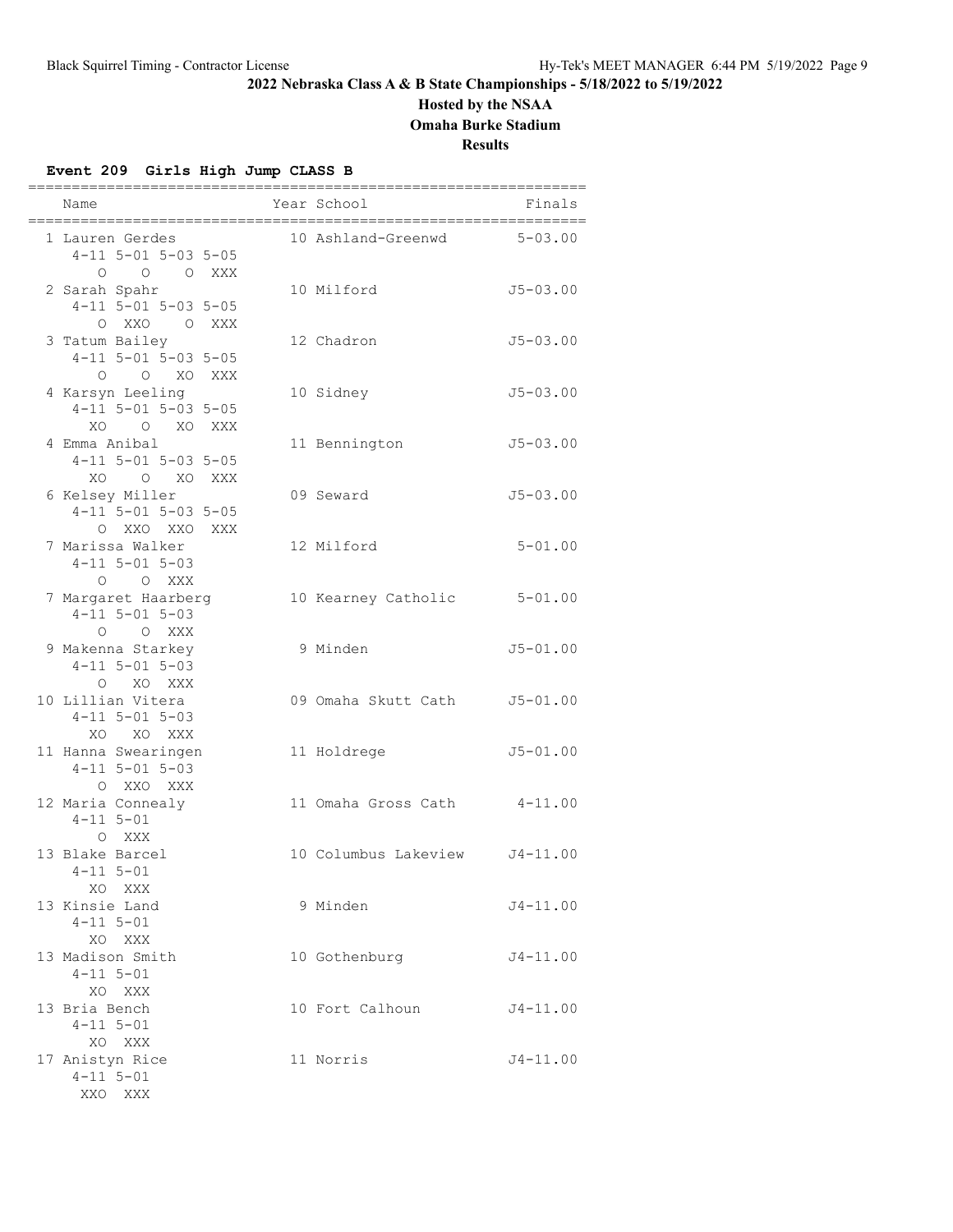### **Hosted by the NSAA**

**Omaha Burke Stadium**

**Results**

# **....Event 209 Girls High Jump CLASS B**

| 17 Rachel Kearney<br>$4 - 11$ $5 - 01$<br>XXO XXX  | 11 Lexington    | $J4 - 11.00$ |
|----------------------------------------------------|-----------------|--------------|
| -- Katelyn Smith<br>$4 - 11$<br>XXX                | 11 Syracuse     | NH           |
| -- Kailynn Gubbels<br>$4 - 11$ $5 - 01$<br>PPP XXX | 12 Arlington    | NН           |
| -- Dala Drowne<br>$4 - 11$<br>XXX                  | 11 Fort Calhoun | NH           |
| -- Kya Scott<br>$4 - 11$<br>XXX                    | 12 Broken Bow   | NΗ           |
| -- Claudia Riggert<br>$4 - 11$<br>XXX              | 09 Pierce       | NΗ           |

# **Event 210 Boys High Jump CLASS B**

| Name                     |                                                                    |          |  | Year School                                                                                   | Finals       |
|--------------------------|--------------------------------------------------------------------|----------|--|-----------------------------------------------------------------------------------------------|--------------|
|                          |                                                                    |          |  | 1 Breck Samuelson 12 Adams Central<br>5-10 6-00 6-02 6-04 6-06 6-08 6-09<br>0 0 0 0 XXO O XXX | $6 - 08.00$  |
| 2 Jacob Dowse            | 5-10 6-00 6-02 6-04 6-06 6-08<br>0 0 0 0 XO XXX                    |          |  | 11 Sidney                                                                                     | $6 - 06.00$  |
|                          | 5-10 6-00 6-02 6-04 6-06 6-08<br>O O O XXO XO XXX                  |          |  | 3 Sawyer Dickman 12 Sidney                                                                    | $J6 - 06.00$ |
|                          | $5 - 10$ 6-00 6-02 6-04 6-06<br>O O XO XO XXX                      |          |  | 4 Cameron Leeling 11 Sidney                                                                   | $6 - 04.00$  |
| 5 Cash Chytka            | $5 - 10$ $6 - 00$ $6 - 02$ $6 - 04$ $6 - 06$                       |          |  | 11 Cozad                                                                                      | $J6 - 04.00$ |
| 6 Nolan Studley          | 0 0 XO XXO XXX<br>$5 - 10$ $6 - 00$ $6 - 02$ $6 - 04$<br>O O O XXX |          |  | 11 Hastings                                                                                   | $6 - 02.00$  |
| 6 Jaxon Lipker           | $5 - 10$ $6 - 00$ $6 - 02$ $6 - 04$<br>O O O XXX                   |          |  | 10 Boone Central                                                                              | $6 - 02.00$  |
| 8 Jaxon Adams<br>$\circ$ | $5 - 10$ $6 - 00$ $6 - 02$ $6 - 04$                                | O XO XXX |  | 09 Platteview                                                                                 | $J6 - 02.00$ |
| 9 Cohen Burhoop          | $5 - 10$ $6 - 00$ $6 - 02$ $6 - 04$<br>XO XO XXO XXX               |          |  | 10 Waverly                                                                                    | $J6 - 02.00$ |
| 9 Ethan Ramaekers        | $5 - 10$ $6 - 00$ $6 - 02$ $6 - 04$<br>O XXO XXO XXX               |          |  | 10 Aurora                                                                                     | $J6 - 02.00$ |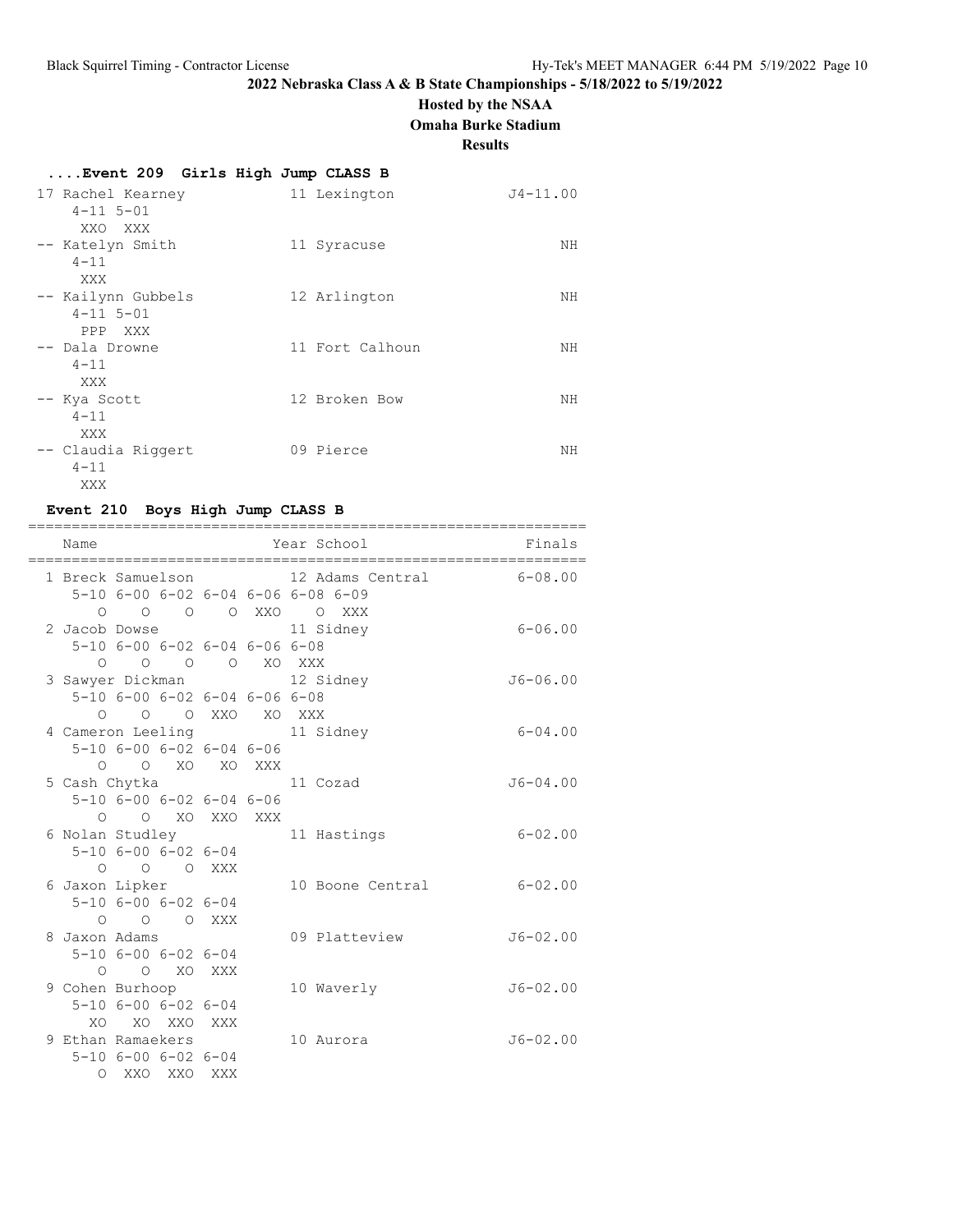# **Hosted by the NSAA**

**Omaha Burke Stadium**

### **Results**

### **....Event 210 Boys High Jump CLASS B**

| 9 Kenania Kabore                    |                    | 12 Om Roncalli Cath         | $J6 - 02.00$ |
|-------------------------------------|--------------------|-----------------------------|--------------|
| $5 - 10$ $6 - 00$ $6 - 02$ $6 - 04$ |                    |                             |              |
| O XXO XXO XXX                       |                    |                             |              |
| 9 Monty Brooks-Follmer              | 10 Cozad           |                             | $J6 - 02.00$ |
| $5 - 10$ $6 - 00$ $6 - 02$ $6 - 04$ |                    |                             |              |
| O XXO XXO XXX                       |                    |                             |              |
| 13 Rex Buettenback                  | 11 Ralston         |                             | $J6 - 02.00$ |
| $5 - 10$ $6 - 00$ $6 - 02$ $6 - 04$ |                    |                             |              |
| XO XXO XXO XXX                      |                    |                             |              |
| 14 Ayden Shook                      | 12 Milford         |                             | $6 - 00.00$  |
| $5 - 10$ $6 - 00$ $6 - 02$          |                    |                             |              |
| O O XXX                             |                    |                             |              |
| 15 Sean Coventry                    | 12 O'Neill         |                             | $J6 - 00.00$ |
| $5 - 10$ $6 - 00$ $6 - 02$          |                    |                             |              |
| O XXO XXX                           |                    |                             |              |
| 16 Ashton Scott                     |                    | 10 Douglas County W 5-10.00 |              |
| $5 - 106 - 00$                      |                    |                             |              |
| O XXX                               |                    |                             |              |
| 17 Landon Scott                     | 11 Waverly         |                             | $J5 - 10.00$ |
| $5 - 106 - 00$                      |                    |                             |              |
| XO XXX                              |                    |                             |              |
| 18 Tim Sliva                        | 12 Columbus Scotus |                             | $J5 - 10.00$ |
| $5 - 106 - 00$                      |                    |                             |              |
| XXO XXX                             |                    |                             |              |
| -- Jack Carda                       | 09 Mt Michael Ben  |                             | NH           |
| $5 - 10$                            |                    |                             |              |
| XXX                                 |                    |                             |              |
| -- Evan Shepard                     | 12 Ashland-Greenwd |                             | DNF          |
| $5 - 10$                            |                    |                             |              |
| <b>DNS</b>                          |                    |                             |              |

### **Event 211 Girls Pole Vault CLASS B**

| Name             |          |                |                                   |     | Year School                                            | Finals        |
|------------------|----------|----------------|-----------------------------------|-----|--------------------------------------------------------|---------------|
|                  |          |                |                                   |     | 1 Kennedy Stanley 12 Syracuse                          | $11 - 06.00$  |
|                  |          |                |                                   |     | 9-00 9-06 10-00 10-06 11-00 11-06 12-00                |               |
| PPP              |          |                |                                   |     | $\begin{matrix} 0 & 0 & 0 & 0 & 0 \end{matrix}$<br>XXX |               |
|                  |          |                |                                   |     | 2 Madeline Swanson 12 Beatrice                         | J11-06.00     |
|                  |          |                |                                   |     | 9-00 9-06 10-00 10-06 11-00 11-06 12-00                |               |
|                  |          |                | $0$ 0 0 0 0 XXO                   |     | XXX X                                                  |               |
|                  |          |                |                                   |     | 3 Bradie Medina 11 Holdrege                            | $11 - 00.00$  |
|                  |          |                | 9-00 9-06 10-00 10-06 11-00 11-06 |     |                                                        |               |
| $\cap$           | $\circ$  |                |                                   |     | XXX                                                    |               |
| 3 Allyson Dutoit |          |                |                                   |     | 10 Elkhorn North                                       | $11 - 00.00$  |
|                  |          |                | 9-00 9-06 10-00 10-06 11-00 11-06 |     |                                                        |               |
|                  |          |                | $0\qquad 0\qquad 0\qquad 0$       |     | XXX                                                    |               |
|                  |          |                |                                   |     | 5 Avery Scott 69 Waverly                               | $J11 - 00.00$ |
|                  |          |                | 9-00 9-06 10-00 10-06 11-00 11-06 |     |                                                        |               |
| ∩                | $\Omega$ | $\overline{O}$ | XO                                | XXO | XXX                                                    |               |
|                  |          |                |                                   |     | 6 Savannah Bishop 12 Elkhorn North                     | $10 - 06.00$  |
|                  |          |                | 9-00 9-06 10-00 10-06 11-00       |     |                                                        |               |
|                  | ∩        | $\Omega$       | $\Omega$                          | XXX |                                                        |               |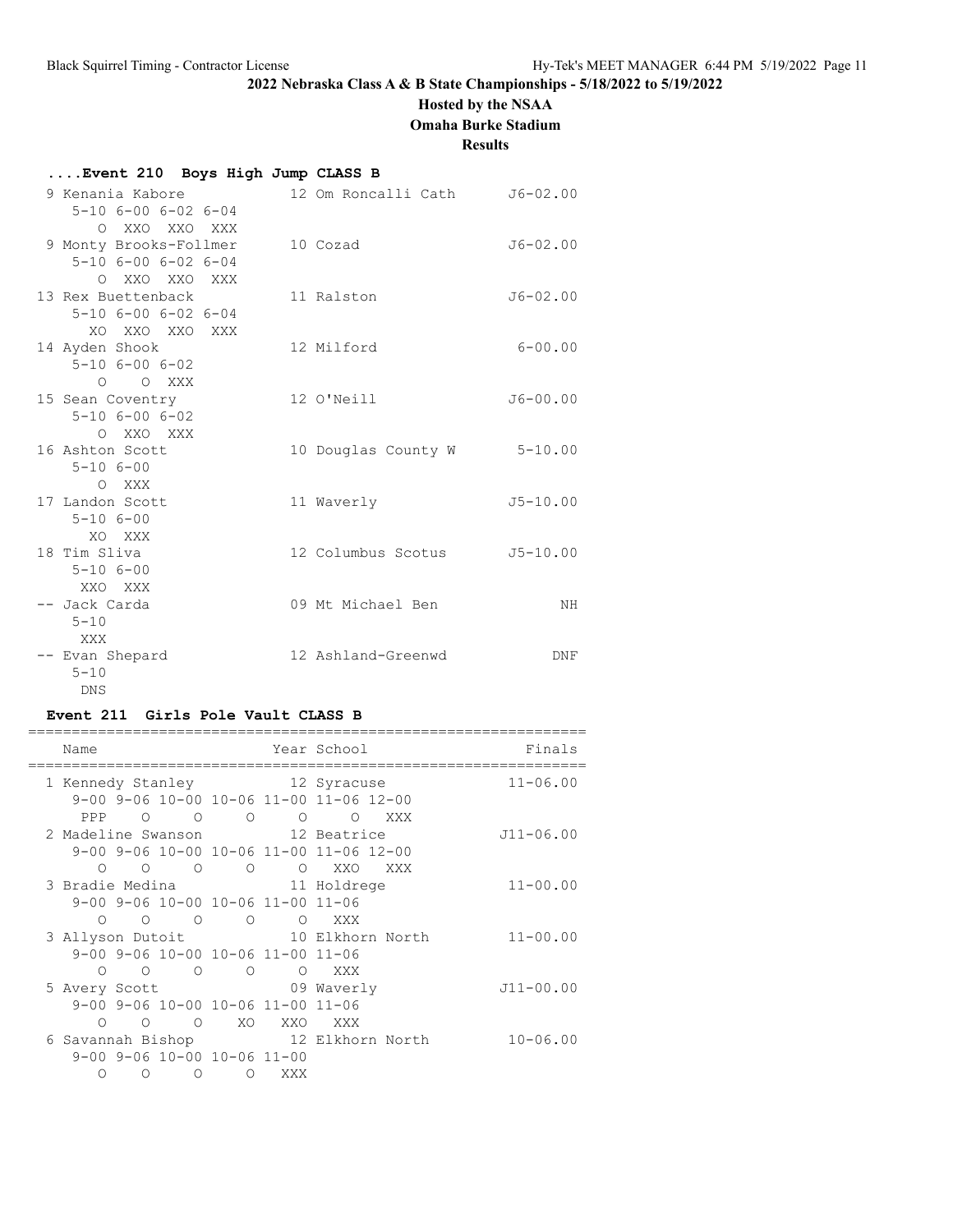# **Hosted by the NSAA**

**Omaha Burke Stadium**

**Results**

| Event 211 Girls Pole Vault CLASS B                                                                                                     |         |                            |              |
|----------------------------------------------------------------------------------------------------------------------------------------|---------|----------------------------|--------------|
| 6 Kaitlyn Jewett 10 Holdrege                                                                                                           |         |                            | $10 - 06.00$ |
| 9-00 9-06 10-00 10-06 11-00                                                                                                            |         |                            |              |
| $\begin{matrix} \mathsf{O} \qquad \mathsf{O} \qquad \mathsf{O} \qquad \mathsf{O} \qquad \mathsf{X} \mathsf{X} \mathsf{X} \end{matrix}$ |         |                            |              |
| 6 Zelie Sorensen                                                                                                                       |         | 12 O'Neill                 | $10 - 06.00$ |
| 9-00 9-06 10-00 10-06 11-00                                                                                                            |         |                            |              |
| 0 0 0 0 XXX                                                                                                                            |         |                            |              |
| 9 Chloe Bischoff 12 Norris                                                                                                             |         |                            | J10-06.00    |
| 9-00 9-06 10-00 10-06 11-00<br>$O$ $O$ $O$ $XO$ $XXX$                                                                                  |         |                            |              |
| 10 Jordyn Rochholz 11 Elkhorn                                                                                                          |         |                            | $J10-06.00$  |
| 9-00 9-06 10-00 10-06 11-00                                                                                                            |         |                            |              |
| O XO O XO XXX                                                                                                                          |         |                            |              |
| 11 Chayse Friehe 11 McCook                                                                                                             |         |                            | $J10-06.00$  |
| 9-00 9-06 10-00 10-06 11-00                                                                                                            |         |                            |              |
| XO XO O XO XXX                                                                                                                         |         |                            |              |
| 12 Megyn Scott                                                                                                                         |         | 10 Adams Central J10-06.00 |              |
| 9-00 9-06 10-00 10-06 11-00                                                                                                            |         |                            |              |
| O O O XXO XXX                                                                                                                          |         |                            |              |
| 13 Tatum Dowding The Manuscript on the 11 Bennington                                                                                   |         |                            | $10 - 00.00$ |
| $9 - 00$ $9 - 06$ $10 - 00$ $10 - 06$                                                                                                  |         |                            |              |
| O O O XXX<br>13 Hannah Crow                                                                                                            |         | 10 McCook                  | $10 - 00.00$ |
| $9 - 00$ $9 - 06$ $10 - 00$ $10 - 06$                                                                                                  |         |                            |              |
| O O O XXX                                                                                                                              |         |                            |              |
| 13 Kyra Ray                                                                                                                            |         | 9 Northwest                | $10 - 00.00$ |
| $9 - 00$ $9 - 06$ $10 - 00$ $10 - 06$                                                                                                  |         |                            |              |
| 0 0 0 XXX                                                                                                                              |         |                            |              |
| 16 Chloe Koch                                                                                                                          |         | 09 York                    | $J10-00.00$  |
| $9 - 00$ $9 - 06$ $10 - 00$ $10 - 06$                                                                                                  |         |                            |              |
| XO O XO XXX                                                                                                                            |         |                            |              |
| 17 Melanie Driewer                                                                                                                     |         | 12 York                    | $9 - 06.00$  |
| $9 - 00$ $9 - 06$ $10 - 00$                                                                                                            |         |                            |              |
| XO O XXX<br>18 Erin Michalski                                                                                                          |         | 9 Holdrege                 | $J9 - 06.00$ |
| $9 - 00$ $9 - 06$ $10 - 00$                                                                                                            |         |                            |              |
| XO XO XXX                                                                                                                              |         |                            |              |
| 19 Jerzie Maher                                                                                                                        |         | 12 Auburn                  | $9 - 00.00$  |
| $9 - 00$ $9 - 06$                                                                                                                      |         |                            |              |
| O XXX                                                                                                                                  |         |                            |              |
| 20 Morgan Driewer                                                                                                                      | 11 York |                            | $J9 - 00.00$ |
| $9 - 00$ $9 - 06$                                                                                                                      |         |                            |              |
| XO<br>XXX                                                                                                                              |         |                            |              |
| -- Jolee Wiese<br>$9 - 00$                                                                                                             |         | 11 Waverly                 | ΝH           |
| XXX                                                                                                                                    |         |                            |              |
| -- Alivia Pike                                                                                                                         |         | 10 Ashland-Greenwd         | NH           |
| $9 - 00$                                                                                                                               |         |                            |              |
| XXX                                                                                                                                    |         |                            |              |
| -- Ashlyn Richeson                                                                                                                     |         | 10 Gothenburg              | NH           |
| $9 - 00$                                                                                                                               |         |                            |              |
| XXX                                                                                                                                    |         |                            |              |
| Sam Cemer                                                                                                                              |         | 12 Blair                   | NH           |
| $9 - 00$                                                                                                                               |         |                            |              |
| XXX                                                                                                                                    |         |                            |              |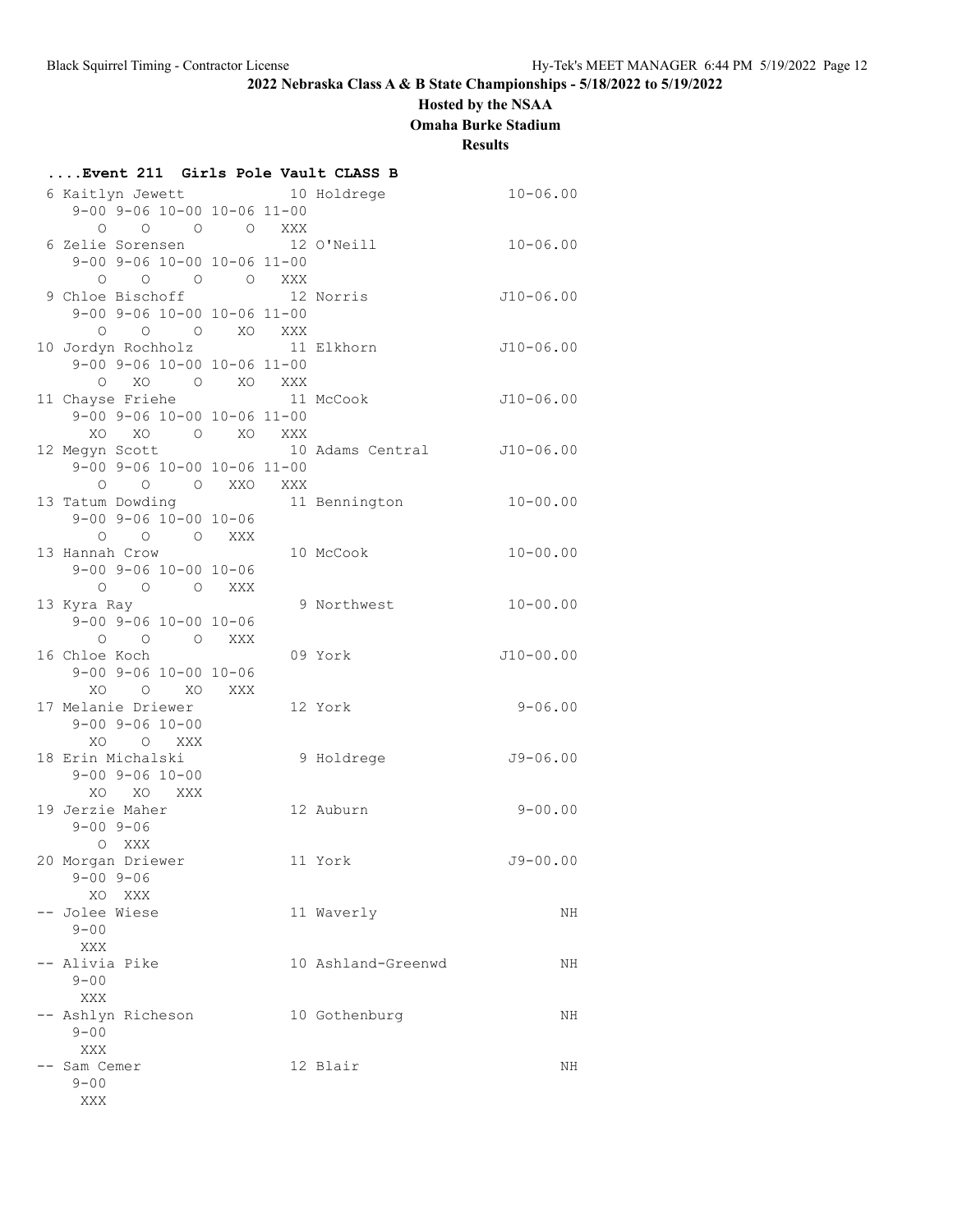### **Hosted by the NSAA**

**Omaha Burke Stadium**

**Results**

### **....Event 211 Girls Pole Vault CLASS B**

| $9 - 00$                | -- Greta Galbraith | 10 Blair    | NΗ  |
|-------------------------|--------------------|-------------|-----|
| XXX<br>-- Mikya Lierman |                    | 11 Fairbury | DNS |

# **Event 212 Boys Pole Vault CLASS B**

| Name                                     |            |     | Year School<br>Finals                                 |
|------------------------------------------|------------|-----|-------------------------------------------------------|
| 1 Branson McDonald 12 McCook             |            |     | $15 - 00.00$                                          |
|                                          |            |     | 11-06 12-00 12-06 13-00 13-06 14-00 14-06 15-00 15-03 |
|                                          |            |     | PPP PPP PPP PPP XXO O O XO XXX                        |
| 2 Aaron Price                            |            |     | 12 Scottsbluff<br>$14 - 06.00$                        |
|                                          |            |     | 11-06 12-00 12-06 13-00 13-06 14-00 14-06 15-00       |
|                                          |            |     | PPP PPP PPP 0 0 XO XXO XXX                            |
| 3 Kalen Knott                            |            |     | 11 Seward<br>$14 - 00.00$                             |
|                                          |            |     | 11-06 12-00 12-06 13-00 13-06 14-00 14-06             |
|                                          |            |     | PPP PPP PPP 0 0 0 XXX                                 |
|                                          |            |     | 4 Preston Witulski 12 Beatrice<br>$J14 - 00.00$       |
|                                          |            |     | 11-06 12-00 12-06 13-00 13-06 14-00 14-06             |
|                                          |            |     | PPP PPP 0 0 0 XO XXX                                  |
|                                          |            |     | 5 Caleb Vokes 11 Northwest<br>$13 - 06.00$            |
|                                          |            |     | 11-06 12-00 12-06 13-00 13-06 14-00                   |
|                                          |            |     | PPP PPP PPP XO O XXX                                  |
| 6 Michael Robinson 12 Wahoo              |            |     | J13-06.00                                             |
|                                          |            |     | 11-06 12-00 12-06 13-00 13-06 14-00                   |
|                                          |            |     | PPP PPP XO XXO XO XXX                                 |
| 7 Jackson Allen                          |            |     | 11 Scottsbluff<br>$J13-06.00$                         |
| 11-06 12-00 12-06 13-00 13-06 14-00      |            |     |                                                       |
|                                          |            |     | PPP PPP 0 XO XXO XXX                                  |
| 8 Hayden Norgaard 11 McCook              |            |     | $13 - 00.00$                                          |
| 11-06 12-00 12-06 13-00 13-06            |            |     |                                                       |
| PPP PPP XO O XXX                         |            |     |                                                       |
|                                          |            |     | 8 Jax Jacobsen 11 West Point Beemer 13-00.00          |
| 11-06 12-00 12-06 13-00 13-06            |            |     |                                                       |
| O XO O O XXX                             |            |     |                                                       |
|                                          |            |     | 10 Austin McCulloch 11 Schuyler<br>$J13 - 00.00$      |
| 11-06 12-00 12-06 13-00 13-06            |            |     |                                                       |
| XO                                       | XO O O XXX |     |                                                       |
| 11 Landon Scott                          |            |     | 11 Waverly<br>$J13 - 00.00$                           |
| 11-06 12-00 12-06 13-00 13-06            |            |     |                                                       |
| O XXO XO XO XXX                          |            |     |                                                       |
| 11 Mitchell Jacobs                       |            |     | 12 Norris<br>$J13-00.00$                              |
| 11-06 12-00 12-06 13-00 13-06            |            |     |                                                       |
| O XXO XO XO XXX                          |            |     |                                                       |
|                                          |            |     | 13 Jake Burge 11 Gothenburg<br>$J13-00.00$            |
| 11-06 12-00 12-06 13-00 13-06            |            |     |                                                       |
| PPP<br>$\circ$                           | XO         | XXO | XXX                                                   |
| 14 Zachary Leinen                        |            |     | 12 Elkhorn<br>J13-00.00                               |
| 11-06 12-00 12-06 13-00 13-06            |            |     |                                                       |
| O<br>XO                                  | XO         | XXO | XXX<br>$12 - 06.00$                                   |
| 15 Evan Utech<br>11-06 12-00 12-06 13-00 |            |     | 10 Bennington                                         |
| O<br>$\circ$                             | XO         | XXX |                                                       |
|                                          |            |     |                                                       |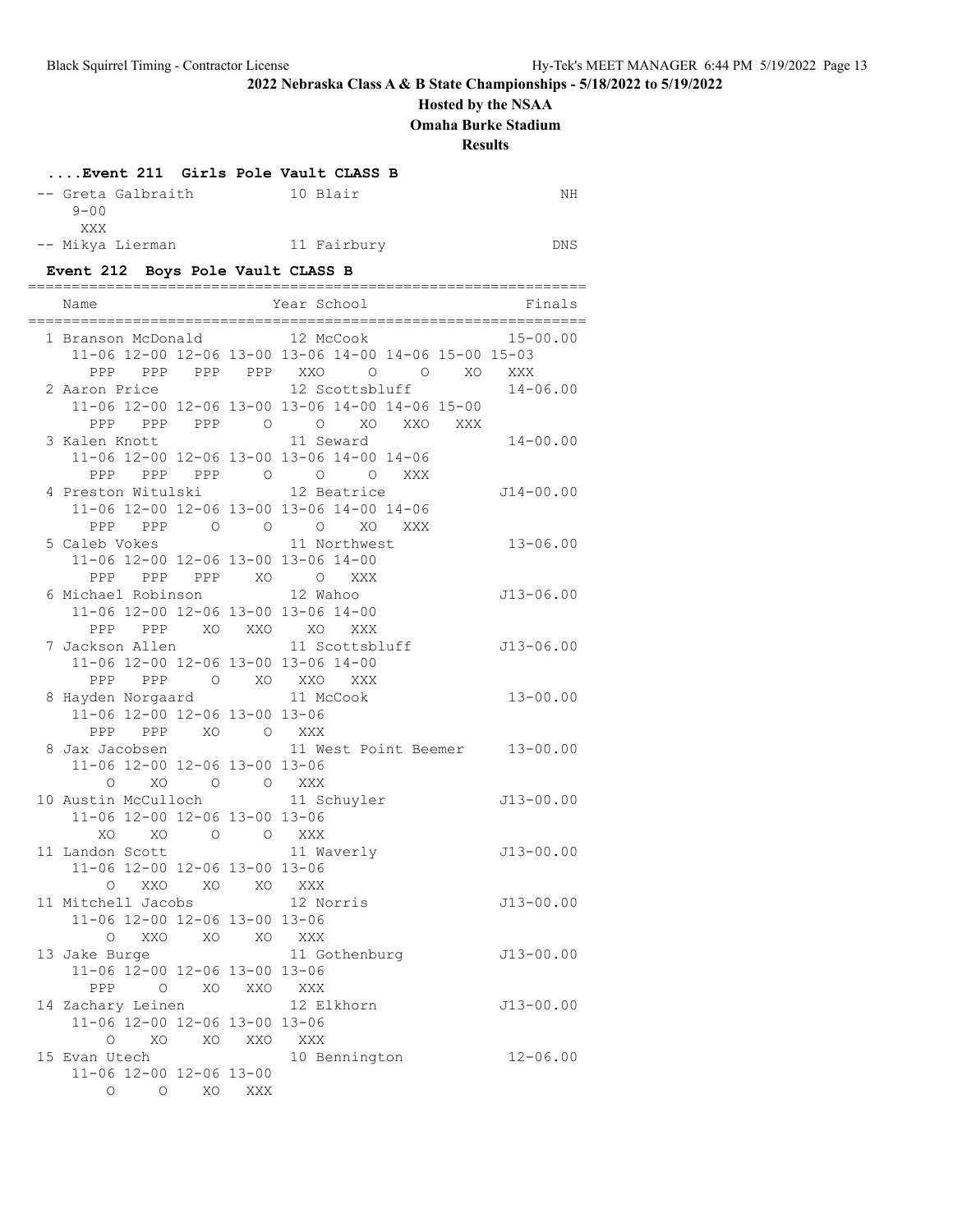# **Hosted by the NSAA**

**Omaha Burke Stadium**

**Results**

| 16 Kade Cox                   |         |       | 10 Gothenburg                  | $12 - 00.00$ |
|-------------------------------|---------|-------|--------------------------------|--------------|
| 11-06 12-00 12-06             |         |       |                                |              |
| PPP O<br>XXX                  |         |       |                                |              |
| 16 Triston Perry              |         |       | 11 Auburn                      | $12 - 00.00$ |
| $11 - 06$ $12 - 00$ $12 - 06$ |         |       |                                |              |
| $\circ$ $\circ$<br>XXX        |         |       |                                |              |
| 18 Brock Mahoney              |         |       | 12 Columbus Lakeview J12-00.00 |              |
| 11-06 12-00 12-06             |         |       |                                |              |
| XO<br>$\circ$<br>XXX          |         |       |                                |              |
| 19 Ty Beetison                |         |       | 11 Ashland-Greenwd J12-00.00   |              |
| 11-06 12-00 12-06             |         |       |                                |              |
| O XXO XXX                     |         |       |                                |              |
| -- Noah Davis                 |         |       | 10 Platteview                  | ΝH           |
| $11 - 06$                     |         |       |                                |              |
| XXX                           |         |       |                                |              |
|                               |         |       |                                | ΝH           |
| 11-06 12-00 12-06 13-00 13-06 |         |       |                                |              |
| PPP<br>PPP                    | PPP PPP | XXX X |                                |              |
| -- Jacob Moseley 12 Northwest |         |       |                                | NΗ           |
| 11-06 12-00 12-06 13-00 13-06 |         |       |                                |              |
| <b>PPP</b><br>PPP PPP PPP     |         |       | X                              |              |

================================================================

#### **Event 213 Girls 4x800 Meter Relay CLASS B**

 ALLEY 1 Bottom Lanes 1-8, Seeds 6-16 ALLEY 2 Top Lanes 5-8, Seeds 1-5 School Finals ================================================================ 1 Elkhorn North 9:31.08 1) Britt Prince 10 2) Morgan Sachs 10 3) Ella Ford 09 12 12 12 13 4) Sydney Stodden 10 2:19.660 (2:19.660) 4:44.874 (2:25.215) 7:12.871 (2:27.997) 9:31.080 (2:18.209) 2 Waverly 9:43.75 1) Marisa Gross 09 2) Lille Benes 09 3) Alonna Depalma 09 4) Millie Waldo 10 2:28.454 (2:28.454) 4:56.281 (2:27.827) 7:23.960 (2:27.679) 9:43.745 (2:19.786) 3 Pierce 9:46.54 1) Payten Simmons 12 2) Callie Arnold 12 3) Morgan Moeller 11 4) Alexus Sindelar 12 2:31.353 (2:31.353) 4:56.574 (2:25.222) 7:25.436 (2:28.863) 9:46.536 (2:21.100) 4 Blair 9:47.69 1) Makayla Baughman 12 2) Reece Ewoldt 10 3) Sophia Baedke 12 4) Kaitlynn Amandus 12 2:23.121 (2:23.121) 4:45.171 (2:22.050) 7:19.794 (2:34.624) 9:47.683 (2:27.889) 5 McCook 9:51.54 1) Samantha (Sammy) Rodewald 11 2) Paige Bortner 9 3) Leah Spencer 11 4) Sienna Dutton 10 2:30.595 (2:30.595) 4:58.091 (2:27.496) 7:26.443 (2:28.353) 9:51.534 (2:25.092) 6 Bennington 9:56.63<br>1) Alexis Hiatt 09 (2) Samantha Jansen 11 1) Alexis Hiatt 09 2) Samantha Jansen 11 3) Alexis O'Connell 10 4) Gabriela Calderon 11 2:32.800 (2:32.800) 5:03.111 (2:30.312) 7:37.894 (2:34.784) 9:56.623 (2:18.729) 7 Northwest 9:57.96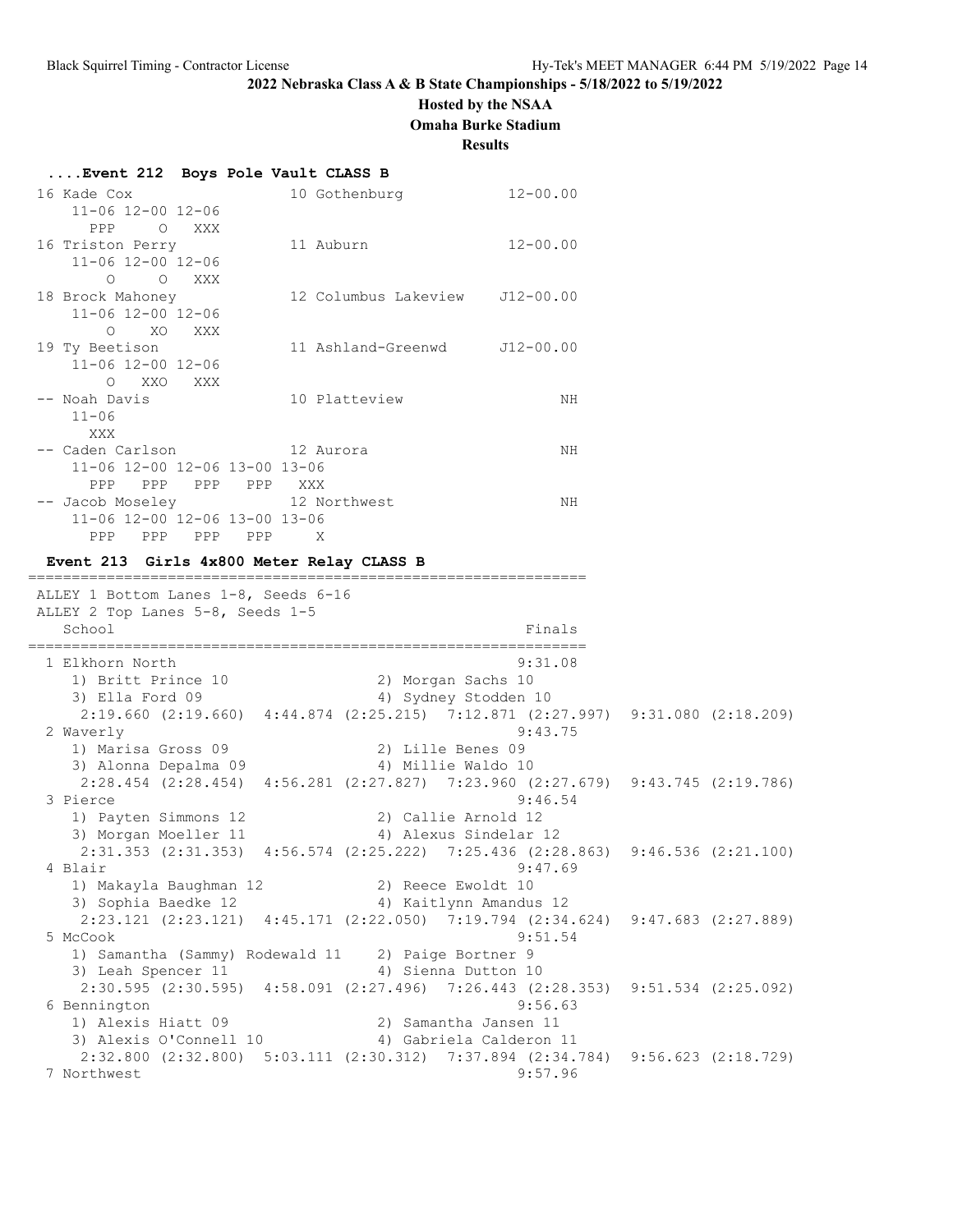#### **Hosted by the NSAA**

**Omaha Burke Stadium**

**Results**

#### **....Event 213 Girls 4x800 Meter Relay CLASS B**

 1) Reagan McIntyre 9 2) Reba Mader 12 3) Whitney Loman 11 4) Kamrynn Mings 10 2:34.233 (2:34.233) 4:56.438 (2:22.205) 7:26.265 (2:29.828) 9:57.954 (2:31.689) 8 Wayne High 10:01.70 1) Faith Powicki 10 2) Kierah Haase 10 3) Jala Krusemark 09 4) Kyla Krusemark 09 2:31.879 (2:31.879) 5:04.070 (2:32.192) 7:34.321 (2:30.252) 10:01.696 (2:27.376) 9 Beatrice 10:04.74 1) Madeline Swanson 12 2) Josie Frerichs 10 3) Chelsea Leners 12 4) Addison Hatcliff 10 2:26.466 (2:26.466) 5:01.198 (2:34.732) 7:36.664 (2:35.467) 10:04.739 (2:28.075) 10 Platteview 10:06.91 1) Lydia Stewart 09 2) Emily Wiebelhaus 10 3) Isabel Clarke 11 4) Olivia Lawrence 10 2:30.645 (2:30.645) 5:11.760 (2:41.115) 7:42.593 (2:30.834) 10:06.906 (2:24.314) 11 Norris 10:07.58 1) Ellie Thomas 10 2) Delaney Leyden 11 3) Laci Havlat 12 4) Kendall Zavala 09 2:28.199 (2:28.199) 5:01.858 (2:33.659) 7:42.040 (2:40.183) 10:07.578 (2:25.538) 12 Omaha Skutt Cath 10:07.66 1) Josie Pogge 11 2) Gabi Westfall 09 3) Anika Richards 11 (4) Anna Labenz 10 2:27.919 (2:27.919) 5:00.626 (2:32.708) 7:36.091 (2:35.465) 10:07.656 (2:31.566) 13 Elkhorn 10:10.65 1) Karly Rease 11 2) Shaelee Connolly 10 3) Reese Turman 09 12 12 12 13 14 Ayshia Prince 10 2:27.478 (2:27.478) 5:01.483 (2:34.006) 7:34.960 (2:33.477) 10:10.648 (2:35.688) 14 Plattsmouth 10:10.86 1) Jozlyn Barnes 12 2) Jessica Meisinger 12 3) Natalie Briggs 11 (4) Lyndsey Caba 12 2:31.739 (2:31.739) 5:01.392 (2:29.654) 7:33.324 (2:31.933) 10:10.854 (2:37.530) 15 Chadron 10:13.85 1) Jazzy Munyiri 11 2) Taegan Bach 9 3) Makinley Fuller 11  $\hskip1cm$  4) Micaiah Fuller 11 2:31.969 (2:31.969) 5:06.735 (2:34.767) 7:39.196 (2:32.462) 10:13.841 (2:34.645) 16 St. Paul 10:32.58 1) Sidney Gawrych 10 2) Clara Kunze 11 3) Gracie Mudloff 10 (4) Charlee Wegner 9 2:33.986 (2:33.986) 5:10.578 (2:36.592) 7:50.265 (2:39.688) 10:32.573 (2:42.308)

#### **Event 214 Boys 4x800 Meter Relay CLASS B**

================================================================

 ALLEY 1 Bottom Lanes 1-8, Seeds 6-16 ALLEY 2 Top Lanes 5-8, Seeds 1-5 School Finals ================================================================ 1 Sidney 7:56.63 1) Mitchell Deer 12 2) Cameron Brauer 12 3) Treyson Johnstone 12 4) Daniel Bashtovoi 12 1:57.067 (1:57.067) 3:58.189 (2:01.123) 5:58.159 (1:59.970) 7:56.622 (1:58.464) 2 Omaha Skutt Cath 8:01.44 1) Tommy Rice 09 2) Alex Rice 11 3) Alex Kennedy 12 (4) Jack Wade 10 2:03.460 (2:03.460) 4:01.729 (1:58.269) 6:06.506 (2:04.777) 8:01.437 (1:54.932)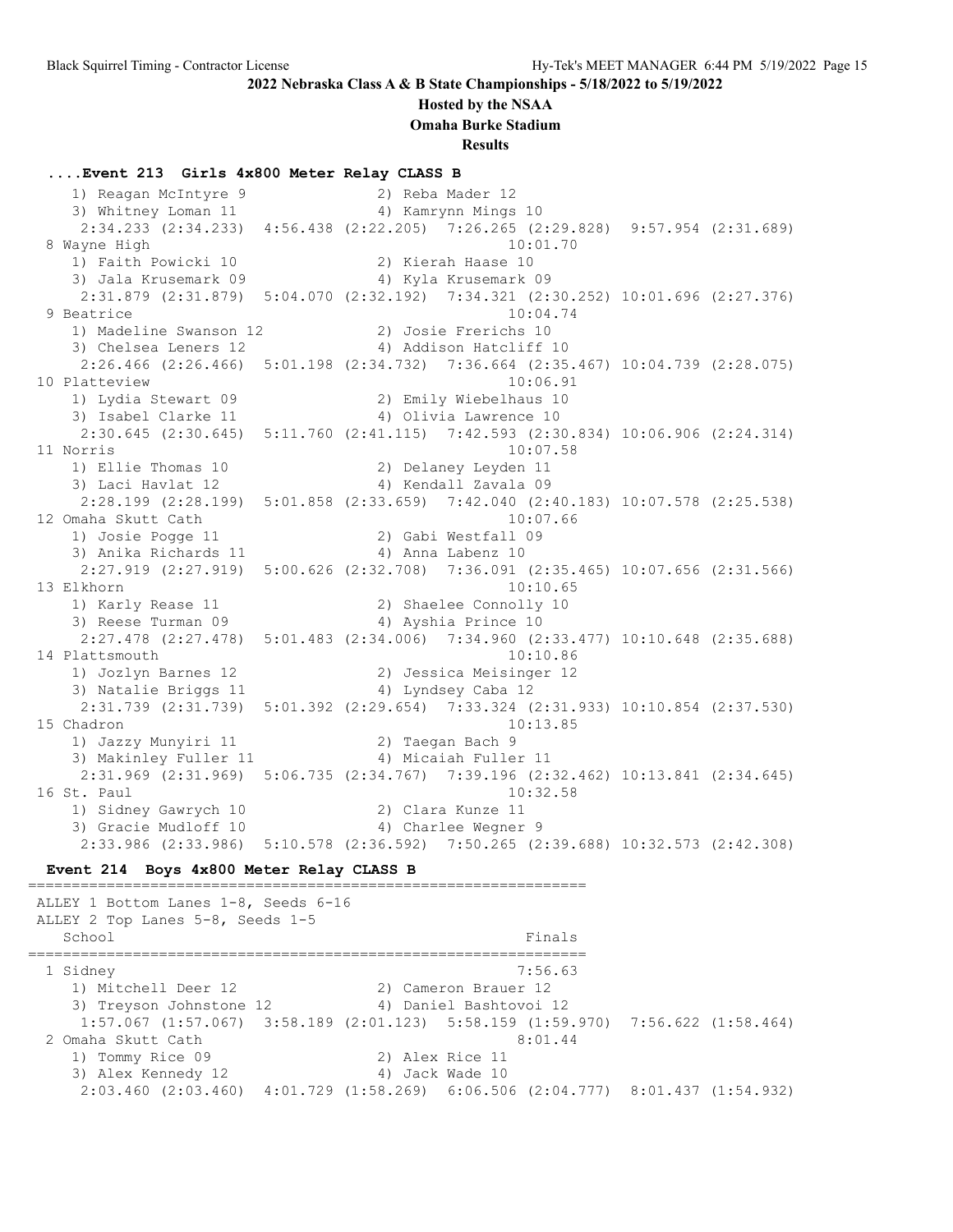**Hosted by the NSAA**

**Omaha Burke Stadium**

**Results**

**....Event 214 Boys 4x800 Meter Relay CLASS B** 3 Blair 8:07.02 1) Nolan Slominski 11 2) Calin O'Grady 09 3) Ted Lueders 11 (4) Caleb Funk 10 1:58.223 (1:58.223) 4:00.603 (2:02.380) 6:02.409 (2:01.806) 8:07.012 (2:04.604) 4 Norris 8:07.56<br>1) Zach Pittman 12 (2) Sam Talero 10<br>2)  $\sum_{i=1}^{n}$  (3) 1) Zach Pittman 12 2) Sam Talero 10 3) Riley Boonstra 10 (4) Tanner Cooper 12 2:03.132 (2:03.132) 4:07.252 (2:04.120) 6:09.836 (2:02.584) 8:07.559 (1:57.724) 5 Waverly 8:09.24 1) Cole Murray 12 2) Daniel Kasparek 11 3) Keaton Bowker 09 4) Billy Connot 12 1:57.457 (1:57.457) 3:59.772 (2:02.316) 6:03.296 (2:03.524) 8:09.235 (2:05.939) 6 Lexington 8:20.24 1) Oscar Aguado-Mendez 11 2) Lazaro Adame-Lopez 10 3) Kevin Parada 11 4) Ian Salazar-Molina 10 2:02.745 (2:02.745) 4:06.787 (2:04.043) 6:16.333 (2:09.547) 8:20.232 (2:03.899) 7 Lincoln Christ 8:25.47 1) Carter Hohlen 12 2) Dahlton Fisher 10 3) Hudson Opp 12 (a) 4) Jackson Feauto 10 2:03.895 (2:03.895) 4:09.482 (2:05.588) 6:17.217 (2:07.735) 8:25.461 (2:08.245) 8 Arlington 8:28.28 1) Nolan May 10 2) Kevin Flesner 10 3) Dallin Franzluebbers 09 <a>4) Colby Grefe 12 2:04.893 (2:04.893) 4:13.677 (2:08.784) 6:24.291 (2:10.615) 8:28.275 (2:03.984) 9 McCook 8:28.38 1) Weston Walgren 11 2) Grant Cappel 10 3) Patrick Gross 10 4) Josiah Wilkinson 9 2:05.093 (2:05.093) 4:13.172 (2:08.079) 6:23.833 (2:10.662) 8:28.376 (2:04.543) 10 Mt Michael Ben 8:31.01 1) Max McCoy 11 2) Jude Storch 11 3) Kuon Kuon 12 12 4) Mark Schroll 12 2:07.313 (2:07.313) 4:16.860 (2:09.547) 6:27.453 (2:10.594) 8:31.005 (2:03.552) 11 Seward 8:31.94 1) Nathan Nottingham 12 2) Kameron Dyer 10 3) Nathan Hochstein 12 4) Michael Peery 12 2:06.553 (2:06.553) 4:15.733 (2:09.180) 6:26.340 (2:10.607) 8:31.933 (2:05.594) 12 Northwest 8:37.40 1) Kian Botts 11 2) Tyler Salter 12 3) Bishop Placke 12 4) Jacob Burger 12 2:10.513 (2:10.513) 4:14.879 (2:04.366) 6:29.343 (2:14.465) 8:37.400 (2:08.057) 13 Minden 8:41.04 1) Konner Verbeck 12 2) Carter Harsin 11 3) Landon Mellman 10 4) Alex Brais 11 2:03.576 (2:03.576) 4:07.938 (2:04.363) 6:26.136 (2:18.198) 8:41.036 (2:14.900) 14 Wahoo 8:43.88 1) Andrew Waido 12 2) Caden Smart 09 3) Ales Adamec 09 4) Kyle Babst 10 2:06.422 (2:06.422) 4:16.182 (2:09.760) 6:32.159 (2:15.977) 8:43.877 (2:11.718) 15 Broken Bow 8:45.26 1) Daine Wardyn 12 12 2) Noah Osmond 11 3) Tallen Harrold 10  $\hskip1cm$  4) Brock Oeltjen 10 2:06.178 (2:06.178) 4:16.209 (2:10.032) 6:31.000 (2:14.792) 8:45.256 (2:14.256) 16 Nebraska City 9:06.94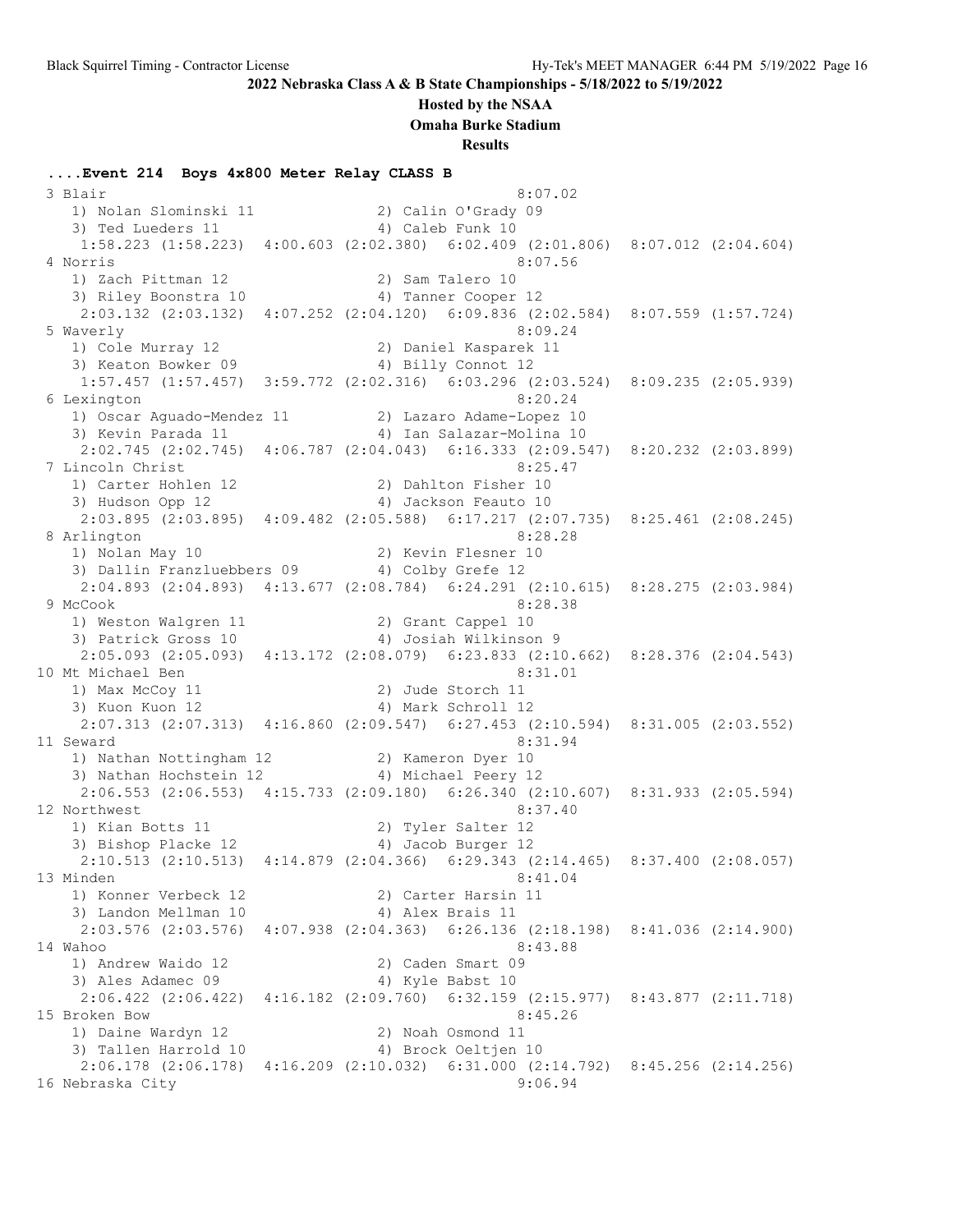**Hosted by the NSAA**

**Omaha Burke Stadium**

**Results**

#### **....Event 214 Boys 4x800 Meter Relay CLASS B**

1) Alex Rico 11 2) Kalan Fritch 10<br>3) Daniel Adanza 10 4) Mason Houghton 10 3) Daniel Adanza 10 2:12.900 (2:12.900) 4:32.909 (2:20.009) 6:53.248 (2:20.339) 9:06.933 (2:13.686)

### **Event 215 Girls 100 Meter Hurdles CLASS B**

| Name                                             | Year School                      | Prelims Wind H# |         |    |  |  |  |  |                        |
|--------------------------------------------------|----------------------------------|-----------------|---------|----|--|--|--|--|------------------------|
| Preliminaries                                    |                                  |                 |         |    |  |  |  |  |                        |
| 1 Kailynn Gubbels 12 Arlington                   |                                  | 14.660 1.6 1    |         |    |  |  |  |  |                        |
| 2 Paige Horne                                    | 10 Scottsbluff 15.15Q 1.3 2      |                 |         |    |  |  |  |  |                        |
| 3 Emma Dutton                                    | 12 McCook                        | 15.530 2.1 3    |         |    |  |  |  |  |                        |
| 4 Grace Mustard 12 Columbus Scotus 15.09q 1.6 1  |                                  |                 |         |    |  |  |  |  |                        |
|                                                  |                                  |                 |         |    |  |  |  |  |                        |
| 6 Aizlynn Krafka                                 | 10 Northwest                     | 15.77q 1.3 2    |         |    |  |  |  |  |                        |
| 7 Chloe Ahrens                                   | 10 Sidney                        | 15.88q 2.1 3    |         |    |  |  |  |  |                        |
| 8 Allyson Dutoit 10 Elkhorn North 15.97q 1.3 2   |                                  |                 |         |    |  |  |  |  |                        |
| 9 Mattie Kamery 6 9 Minden                       |                                  | 15.99 2.1 3     |         |    |  |  |  |  |                        |
| 10 Kelsey Miller 69 Seward                       |                                  | 16.08 2.1 3     |         |    |  |  |  |  |                        |
| 11 Leah Grant                                    | 12 Auburn                        | 16.16 1.3 2     |         |    |  |  |  |  |                        |
| 12 Mary Shulayk                                  | 12 Waverly                       | 16.31 2.1 3     |         |    |  |  |  |  |                        |
| 13 Lauren Maly                                   | 10 Crete                         | 16.38 1.6 1     |         |    |  |  |  |  |                        |
| 14 Jami Mans                                     | 12 Fairbury                      | 16.39 1.6 1     |         |    |  |  |  |  |                        |
| 15 Mia Hunke                                     | 09 West Point Beemer 16.41 1.3 2 |                 |         |    |  |  |  |  |                        |
| 16 Savannah Bishop                               | 12 Elkhorn North 16.56 1.6 1     |                 |         |    |  |  |  |  |                        |
| 17 Ashleigh Kirkendall 10 Falls City 16.59 2.1 3 |                                  |                 |         |    |  |  |  |  |                        |
| 18 Macala Hood                                   | 12 Alliance                      | 16.80           | 1.6 1   |    |  |  |  |  |                        |
| 19 Jadah Laughlin                                | 10 Ashland-Greenwd 17.60         |                 | 2.1     | -3 |  |  |  |  |                        |
| 20 Chloe Mader                                   | 11 Northwest 17.60               |                 | $1.3$ 2 |    |  |  |  |  |                        |
| 21 Naomi Bertucci                                | 09 Elkhorn                       | 18.18 1.3 2     |         |    |  |  |  |  |                        |
| 22 Tatum Bailey                                  | 12 Chadron                       | 21.50           | 1.3     | 2  |  |  |  |  |                        |
| -- Emily Huss                                    | 11 Fairbury                      | DO              | 2.1     |    |  |  |  |  | 3 Trail Leg und hurdle |

#### **Event 215 Girls 100 Meter Hurdles CLASS B**

|        | Name              | Year School        | Finals | Wind |
|--------|-------------------|--------------------|--------|------|
| Finals |                   |                    |        |      |
|        | 1 Kailynn Gubbels | 12 Arlington       | 14.54  | 1.2  |
|        | 2 Paige Horne     | 10 Scottsbluff     | 15.10  | 1.2  |
|        | 3 Emma Dutton     | 12 McCook          | 15.49  | 1.2  |
|        | 4 Allyson Dutoit  | 10 Elkhorn North   | 15.57  | 1.2  |
|        | 5 Aubrey O'Hare   | 10 Gothenburg      | 15.65  | 1.2  |
|        | 6 Chloe Ahrens    | 10 Sidney          | 15.77  | 1.2  |
|        | 7 Aizlynn Krafka  | 10 Northwest       | 15.93  | 1.2  |
|        | 8 Grace Mustard   | 12 Columbus Scotus | 21.91  | 1.2  |

#### **Event 216 Boys 110 Meter Hurdles CLASS B**

| Name              | Year School      | Prelims Wind H# |  |
|-------------------|------------------|-----------------|--|
| Preliminaries     |                  |                 |  |
| 1 Tyler Carroll   | 11 Central City  | 14.860 1.4 2    |  |
| 2 Jackson Roberts | 11 Boone Central | 14.970 1.1 3    |  |
| 3 Xander Provance | 11 Chadron       | 15.040 1.9 1    |  |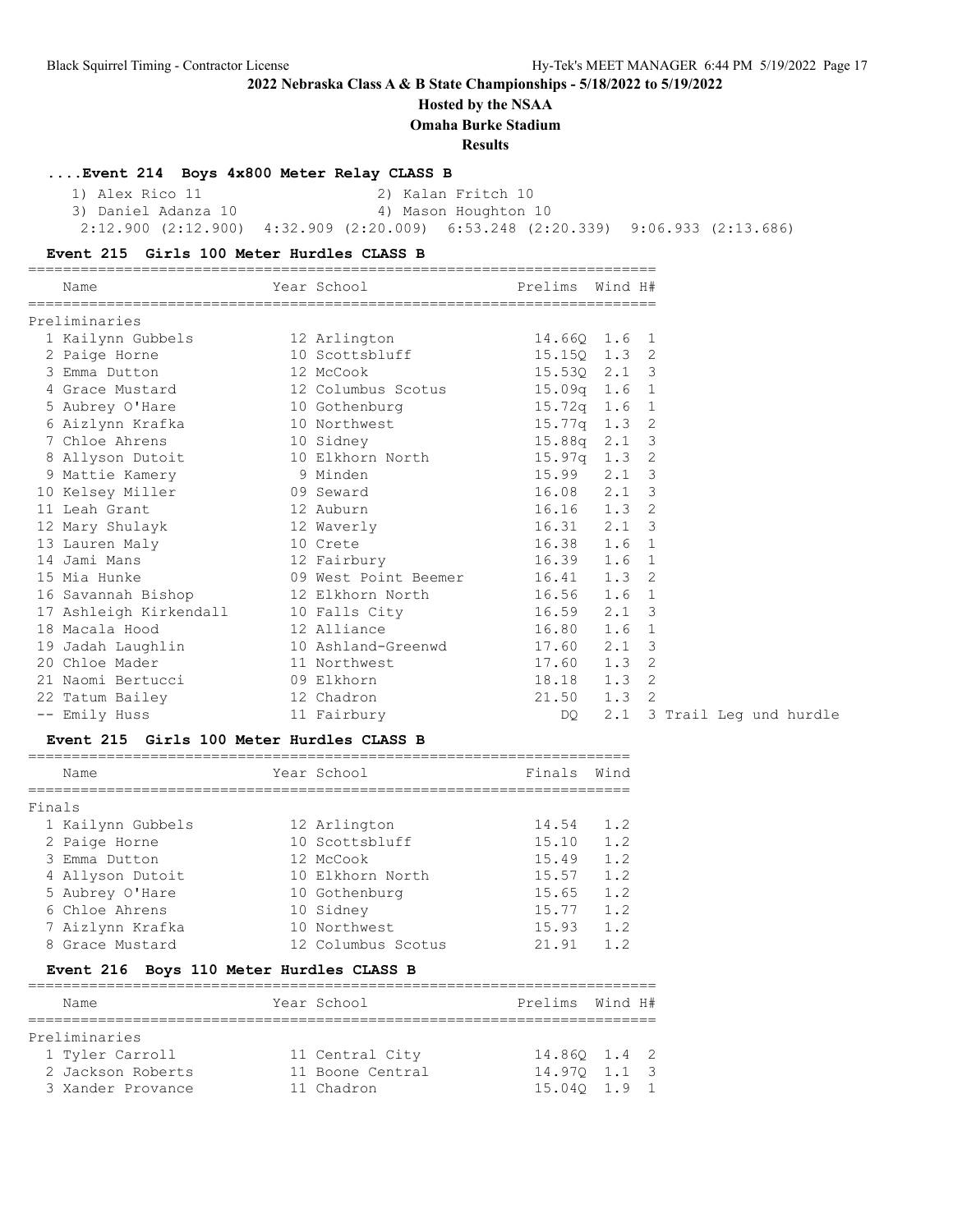### **Hosted by the NSAA**

### **Omaha Burke Stadium**

**Results**

### **....Event 216 Boys 110 Meter Hurdles CLASS B**

| 4 Jacob Horner                  | 11 Elkhorn North     | $14.87q$ 1.4 2   |               |    |
|---------------------------------|----------------------|------------------|---------------|----|
| 5 Rhett Cullers                 | 11 Chadron           | $15.15q$ $1.9$ 1 |               |    |
| 6 Zach Fox                      | 11 Wahoo             | $15.20q$ $1.9$ 1 |               |    |
| 7 Keaton Wattier                | 12 O'Neill           | 15.23q           | $1.4 \quad 2$ |    |
| 8 Benjamin Brahmer<br>11 Pierce |                      | 15.32q           | $1.9 \quad 1$ |    |
| 9 Gage Fries                    | 12 Minden            | 15.37            | $1.1 \quad 3$ |    |
| 10 Braxton Borer                | 11 Columbus Lakeview | 15.58            | 1.9           | 1  |
| 11 Lebron Pendles               | 12 Boys Town         | 15.68            | $1.1 \quad 3$ |    |
| 12 Chadron<br>12 Garrett Reece  |                      | 15.77            | 1.4           | -2 |
| 13 Jayden Curtis                | 10 Ogallala          | 15.97            | 1.9           | 1  |
| 14 Rex Buettenback              | 11 Ralston           | 16.06            | 1.9           | 1  |
| 15 Addison Croghan              | 11 Pierce            | 16.11            | 1.4           | 2  |
| 12 Fairbury<br>16 Alex Buxton   |                      | 16.27            | $1.1 \quad 3$ |    |
| 17 Zane Eggleston               | 11 Broken Bow        | 16.38            | $1.4 \quad 2$ |    |
| 18 Kevin Sohl                   | 11 Plattsmouth       | 16.40            | 1.9           | -1 |
| 19 Garrett Richardson           | 12 Northwest         | 16.42            | $1.1 \quad 3$ |    |
| 20 Trey Stevens                 | 10 Gothenburg        | 16.66            | 1.4           | 2  |
| 21 Bennett Turman               | 10 Omaha Skutt Cath  | 16.79            | $1.1 \quad 3$ |    |
| 22 Tanner Languis               | 12 Norris            | 16.81            | 1.4           | 2  |
| 23 Gavin Sukup                  | 12 Seward            | 16.93            | 1.1           | -3 |
| -- Cameron Zink                 | 12 Ogallala          | DNF              | 1.1           | 3  |

### **Event 216 Boys 110 Meter Hurdles CLASS B**

|        | Name               | Year School      | Finals | Wind |
|--------|--------------------|------------------|--------|------|
|        |                    |                  |        |      |
| Finals |                    |                  |        |      |
|        | 1 Xander Provance  | 11 Chadron       | 14.46  | 2.4  |
|        | 2 Jackson Roberts  | 11 Boone Central | 14.82  | 2.4  |
|        | 3 Tyler Carroll    | 11 Central City  | 14.92  | 2.4  |
|        | 4 Keaton Wattier   | 12 O'Neill       | 15.08  | 2.4  |
|        | 5 Benjamin Brahmer | 11 Pierce        | 15.21  | 2.4  |
|        | 6 Rhett Cullers    | 11 Chadron       | 15.61  | 2.4  |
|        | 7 Zach Fox         | 11 Wahoo         | 15.72  | 2.4  |
|        | 8 Jacob Horner     | 11 Elkhorn North | 16.71  | 2.4  |

#### **Event 217 Girls 100 Meter Dash CLASS B**

| Name                | Year School          | Prelims                    | Wind H#       |                |
|---------------------|----------------------|----------------------------|---------------|----------------|
| Preliminaries       |                      |                            |               |                |
| 1 Morgan Mahoney    | 12 Beatrice          | 12.300 1.1 1               |               |                |
| 2 RaeAnn Thompson   | 11 Falls City        | $12.330 \t 0.4 \t 3$       |               |                |
| 3 Taylor Bredthauer | 11 Norris            | $12.350 \quad 1.0 \quad 2$ |               |                |
| 4 Kennedy Wade      | 11 Bennington        | $12.31q$ $1.1$ 1           |               |                |
| 5 Emily Penne       | 10 South Sioux City  | $12.44q$ 1.1               |               | $\overline{1}$ |
| 6 Jacie Rexilius    | 09 Lincoln Christ    | 12.50g 1.0 2 12.496        |               |                |
| 7 Avyn Urbanski     | 11 Northwest         | 12.50g 1.0 2 12.499        |               |                |
| 8 Samantha Roby     | 12 Northwest         | $12.56q$ $1.1$ 1           |               |                |
| 9 Macy Stock        | 12 Columbus Lakeview | 12.57                      | $1.0 \t2$     |                |
| 10 Zelie Sorensen   | 12 O'Neill           | 12.68                      | 1.0 2         |                |
| 11 Taryn Spady      | 11 Scottsbluff       | 12.74                      | $1.1 \quad 1$ |                |
| 12 Avery Barnard    | 11 Beatrice          | 12.77                      | $0.4 \quad 3$ |                |
| 13 Makaia Baker     | 10 Cozad             | 12.84                      | 0.4           | 3              |
|                     |                      |                            |               |                |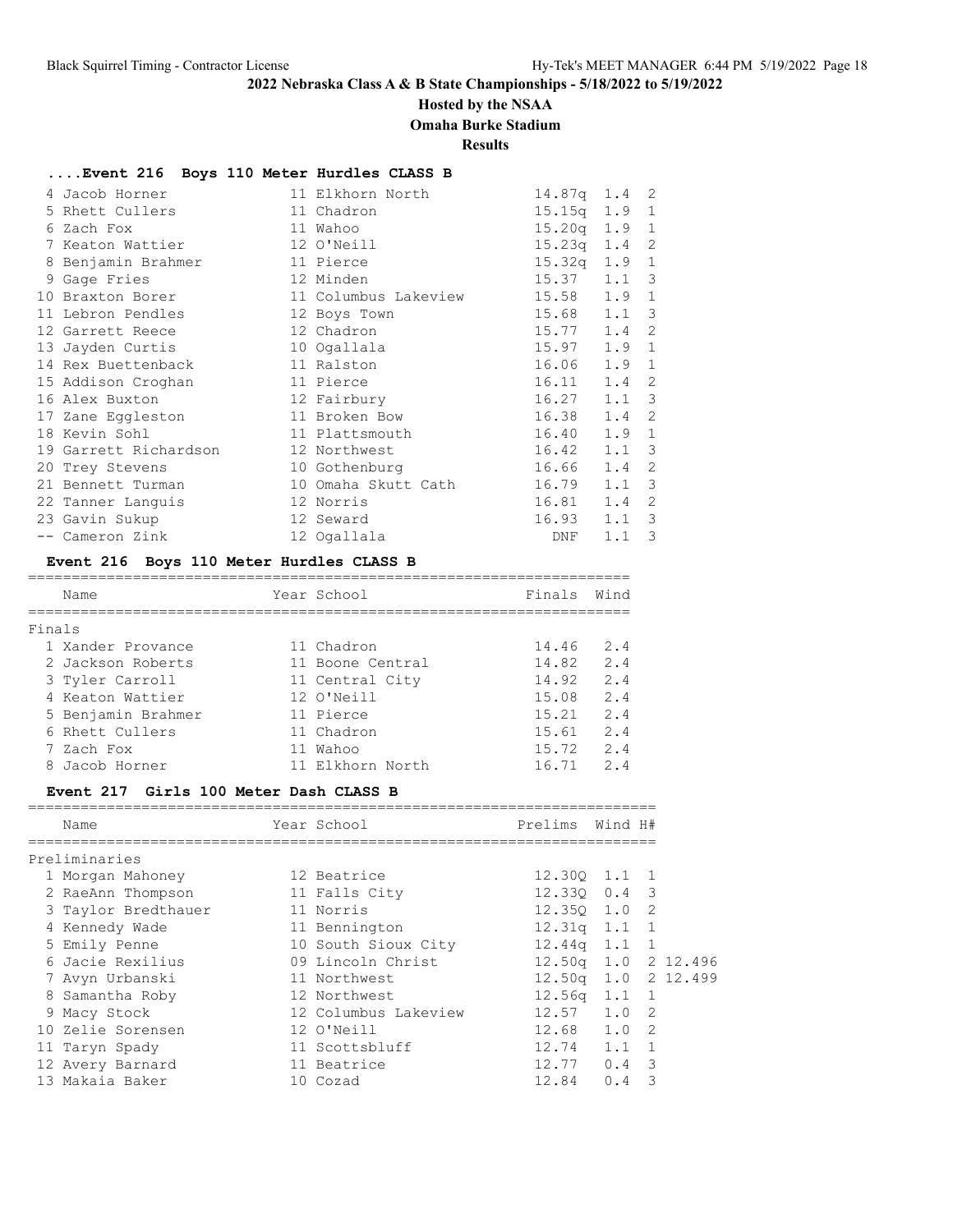### **Hosted by the NSAA**

**Omaha Burke Stadium**

**Results**

### **....Event 217 Girls 100 Meter Dash CLASS B**

| 14 Kaylee Crosby      | 12 Aurora           | 12.85 | 1.1                   |                |
|-----------------------|---------------------|-------|-----------------------|----------------|
| 15 Eden Schulz        | 11 Seward           | 12.92 |                       | $0.4$ 3 12.913 |
| 16 Kate Langford      | 10 Bennington       | 12.92 |                       | $0.4$ 3 12.915 |
| 17 Kaelan Schultz     | 12 Hastings         | 12.94 | $0.4 \quad 3$         |                |
| 18 Brooke Williams    | 11 Platteview       | 13.13 | - 2<br>1.0            |                |
| 19 Ashlynn Garcia     | 12 South Sioux City | 13.17 | 1.0                   | 2 13.163       |
| 20 Karlee Henning     | 12 Crete            | 13.17 |                       | 1.1 1 13.164   |
| 21 Maria Caballero    | 12 Lexington        | 13.18 | 1.0<br>$\overline{2}$ |                |
| 22 Hannah Knox        | 12 Syracuse         | 13.22 | $0.4 \quad 3$         |                |
| 23 Coral Collins      | 10 Seward           | 13.24 | 1.1                   |                |
| -- Madeleine Harrison | 10 Elkhorn North    | FS    | - 3<br>0.4            |                |

#### **Event 217 Girls 100 Meter Dash CLASS B**

|        | Name                | Year School         | Finals | Wind |
|--------|---------------------|---------------------|--------|------|
|        |                     |                     |        |      |
| Finals |                     |                     |        |      |
|        | 1 RaeAnn Thompson   | 11 Falls City       | 12.03  | 0.3  |
|        | 2 Kennedy Wade      | 11 Bennington       | 12.18  | 0.3  |
|        | 3 Taylor Bredthauer | 11 Norris           | 12.19  | 0.3  |
|        | 4 Morgan Mahoney    | 12 Beatrice         | 12.20  | 0.3  |
|        | 5 Emily Penne       | 10 South Sioux City | 12.49  | 0.3  |
|        | 6 Avyn Urbanski     | 11 Northwest        | 12.52  | 0.3  |
|        | 7 Jacie Rexilius    | 09 Lincoln Christ   | 12.62  | 0.3  |
|        | 8 Samantha Roby     | 12 Northwest        | 12.63  | 0.3  |

### **Event 218 Boys 100 Meter Dash CLASS B**

| Name                  | Year School          | Prelims               | Wind H# |                |                            |
|-----------------------|----------------------|-----------------------|---------|----------------|----------------------------|
| Preliminaries         |                      |                       |         |                |                            |
| 1 Dylan Mostek        | 12 Bennington        | $10.930$ $1.1$ 2      |         |                |                            |
| 2 Cooper Hausmann     | 12 Norris            | 11.060 1.8 3 11.054   |         |                |                            |
| 3 Ethan Baessler      | 10 Blair             | 11.090 0.3 1          |         |                |                            |
| 4 Luke Holly          | 10 Sidney            | 11.06q 1.8 3 11.056   |         |                |                            |
| 5 Grant Schere        | 11 Waverly           | $11.10q$ 0.3 1        |         |                |                            |
| 6 Adam Van Cleave     | 12 Columbus Lakeview | 11.15q 1.1            |         | $\overline{2}$ |                            |
| 7 Victor Isele        | 11 Northwest         | 11.17q 1.1            |         | 2              |                            |
| 8 Eddie Johnson       | 12 Waverly           | 11.19q 1.8            |         | 3              |                            |
| 9 Ayden Shook         | 12 Milford           | $11.21$ $1.1$         |         | $\overline{2}$ |                            |
| 10 Waylon Sherman     | 12 Wahoo             | $11.23 \t1.8$         |         | $\mathbf{3}$   |                            |
| 11 Koby Nachtigal     | 11 Aurora            | $11.25$ $1.8$         |         | 3              |                            |
| 12 Isak Doty          | 10 Sidney            | 11.26 1.8 3 11.251    |         |                |                            |
| 13 Trevor Ozenbaugh   | 12 Norris            | 11.26                 | 0.3     |                | 1 11.259                   |
| 14 MJ Nelson          | 12 Nebraska City     | 11.37                 | 1.8     |                | 3 11.361                   |
| 15 Owentin Coble      | 12 Broken Bow        | 11.37                 |         |                | $0.3 \quad 1 \quad 11.362$ |
| 16 Wyatt Archer       | 11 Omaha Skutt Cath  | 11.37  1.8  3  11.363 |         |                |                            |
| 16 Parker Borer       | 10 Boone Central     | 11.37                 | 1.1     |                | 2 11.363                   |
| 18 Jacob Gomez-Wilson | 11 McCook            | 11.39                 | 1.1     |                | 2 11.381                   |
| 19 Quentin Moss       | 11 Lexington         | 11.39                 |         |                | $0.3$ 1 11.383             |
| 20 Cooper Cerny       | 11 Norris            | $11.48$ 1.1           |         |                | 2 11.471                   |
| 21 Clyde Hinton       | 12 Plattsmouth       | 11.48  1.1  2  11.472 |         |                |                            |
| 22 Hunter Stewart     | 12 Lexington         | 11.55                 | 0.3     | $\mathbf{1}$   |                            |
| 23 Ransen Wilkins     | 12 Scottsbluff       | 11.56                 | 0.3     |                | 1 11.554                   |
|                       |                      |                       |         |                |                            |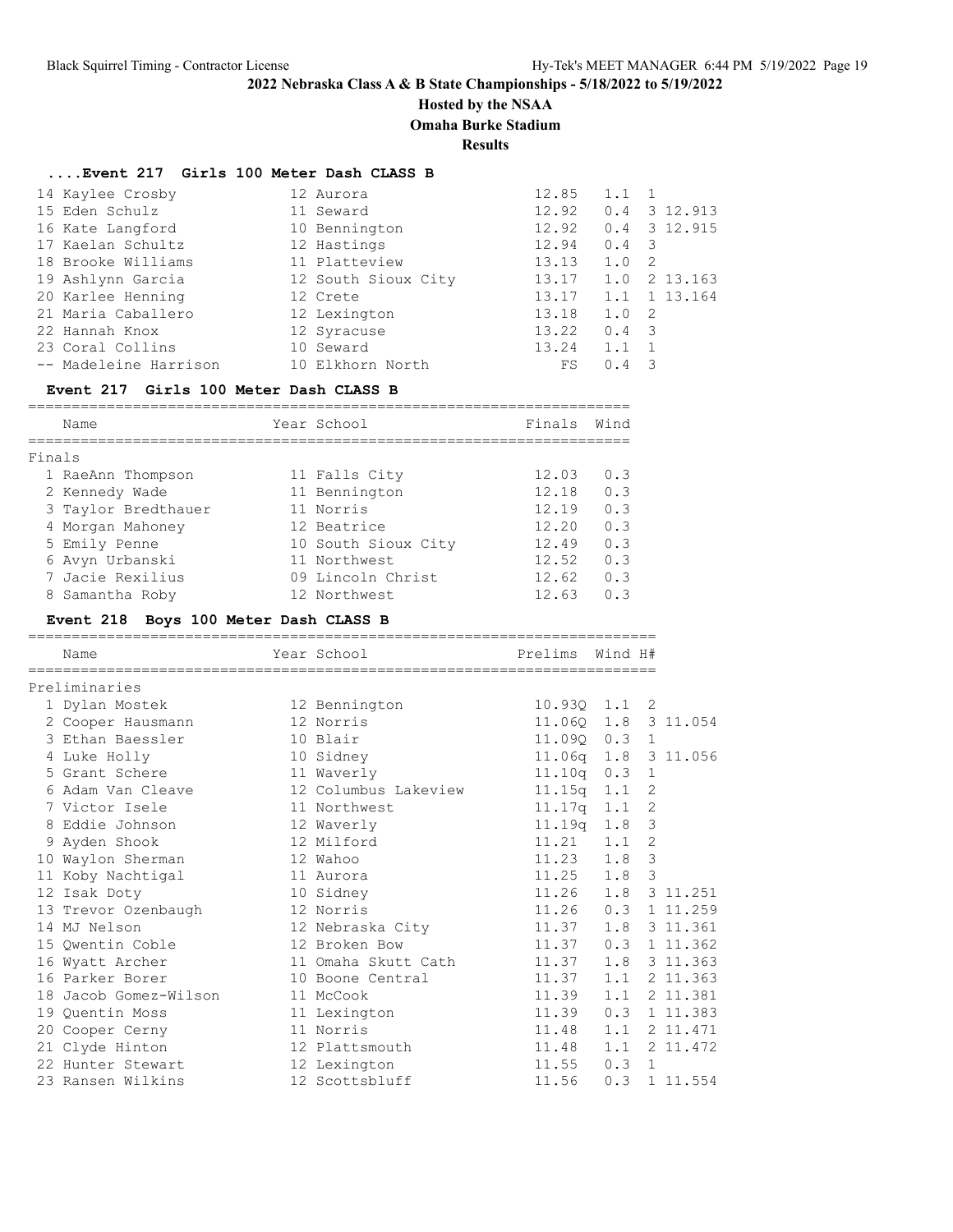### **Hosted by the NSAA**

**Omaha Burke Stadium**

**Results**

**....Event 218 Boys 100 Meter Dash CLASS B**

24 Curtis Swahn 12 Wahoo 11.56 0.3 1 11.556

### **Event 218 Boys 100 Meter Dash CLASS B**

|        | Name              | Year School          | Finals | Wind |
|--------|-------------------|----------------------|--------|------|
| Finals |                   |                      |        |      |
|        | 1 Grant Schere    | 11 Waverly           | 10.77  | 2.8  |
|        | 2 Dylan Mostek    | 12 Bennington        | 10.89  | 2.8  |
|        | 3 Ethan Baessler  | 10 Blair             | 10.99  | 2.8  |
|        | 4 Cooper Hausmann | 12 Norris            | 11.06  | 2.8  |
|        | 5 Victor Isele    | 11 Northwest         | 11.10  | 2.8  |
|        | 6 Luke Holly      | 10 Sidney            | 11.11  | 2.8  |
|        | 7 Adam Van Cleave | 12 Columbus Lakeview | 11.13  | 2.8  |
|        | 8 Eddie Johnson   | 12 Waverly           | 11.30  | 2.8  |

### **Event 219 Girls 400 Meter Dash CLASS B**

| Name                                                           | Year School States            | Prelims H# |                |  |
|----------------------------------------------------------------|-------------------------------|------------|----------------|--|
| Preliminaries                                                  |                               |            |                |  |
| 1 Britt Prince 10 Elkhorn North 58.460 2                       |                               |            |                |  |
| 2 Sydney Stodden 10 Elkhorn North 58.780 1                     |                               |            |                |  |
| 3 Grace Heaney 10 Elkhorn North 59.210 3                       |                               |            |                |  |
| 4 Samantha Roby 12 Northwest 58.59q 2                          |                               |            |                |  |
| 5 Reba Mader 12 Northwest 59.58q 2                             |                               |            |                |  |
| 6 Blake Barcel 10 Columbus Lakeview 59.69q 1                   |                               |            |                |  |
| 7 Shawna Wilkinson 11 McCook                                   |                               | 59.85q 3   |                |  |
| 8 Payton Burda 11 Scottsbluff 1:00.09q 1                       |                               |            |                |  |
| 9 Mari Conant                                                  | 12 Adams Central 1:00.12 1    |            |                |  |
| 10 Jayden Meyer 09 Syracuse 1:00.38                            |                               |            | 3              |  |
| 11 Jaelynne Clarke 10 Alliance 1:00.60                         |                               |            | $\overline{c}$ |  |
| 12 Alexis Hiatt 09 Bennington 1:00.62                          |                               |            | $\mathcal{E}$  |  |
| 13 Mia Hunke                                                   | 09 West Point Beemer 1:00.65  |            | 3              |  |
| 14 Makaia Baker 10 Cozad                                       | 1:00.85                       |            | $\overline{2}$ |  |
| 15 Mya Larsen                                                  | 10 Elkhorn 1:00.91            |            | $\mathbf{1}$   |  |
| 16 Karyn Burkholder 11 Cozad                                   |                               | 1:01.07    | $\overline{c}$ |  |
| 17 Reece Ewoldt 10 Blair 1:01.40                               |                               |            | $\mathbf{1}$   |  |
| 18 Katie Smith 12 Omaha Skutt Cath 1:01.44                     |                               |            | 3              |  |
| 19 Emma Hague                                                  | 11 Elkhorn 1:01.60 1 1:01.591 |            |                |  |
| 20 Jacie Rexilius 		 09 Lincoln Christ 		 1:01.60 	 1 1:01.596 |                               |            |                |  |
|                                                                |                               |            | 3              |  |
| 22 Ellie Shanahan 10 Om Roncalli Cath 1:01.86                  |                               |            | $\overline{2}$ |  |
| 23 Taylor Kreifels 69 Falls City 1:01.89                       |                               |            | 3              |  |
| 24 Madeline Swanson 12 Beatrice                                |                               | 1:02.42    | 2              |  |

#### **Event 219 Girls 400 Meter Dash CLASS B**

|        | Name             |  | Year School      | Finals |              |  |  |
|--------|------------------|--|------------------|--------|--------------|--|--|
|        |                  |  |                  |        |              |  |  |
| Finals |                  |  |                  |        |              |  |  |
|        | 1 Sydney Stodden |  | 10 Elkhorn North |        | 58.27 58.263 |  |  |
|        | 2 Samantha Roby  |  | 12 Northwest     | 58.27  | 58.268       |  |  |
|        | 3 Grace Heaney   |  | 10 Elkhorn North | 58.97  |              |  |  |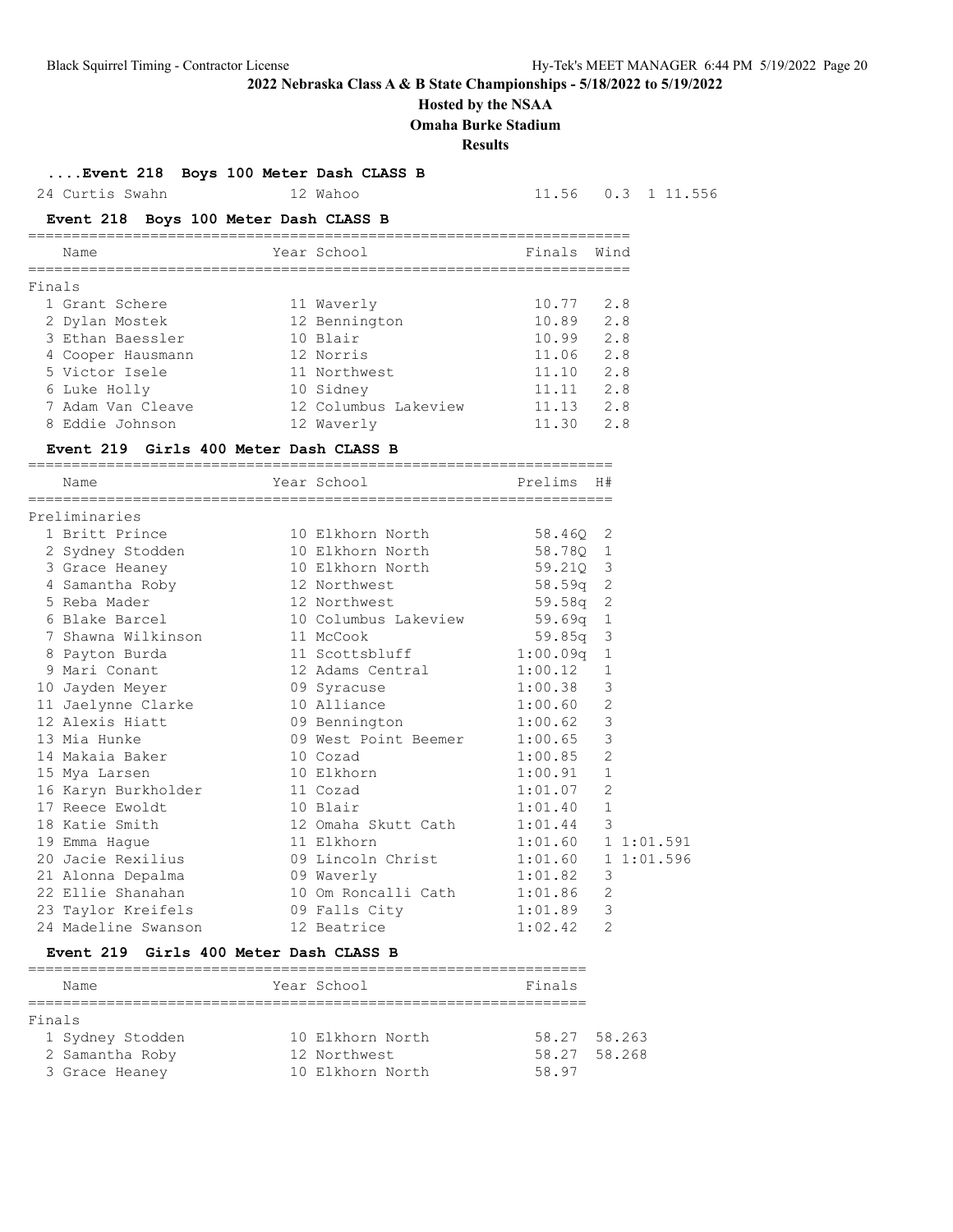# **Hosted by the NSAA Omaha Burke Stadium**

**Results**

### **....Event 219 Girls 400 Meter Dash CLASS B**

| 4 Reba Mader       | 12 Northwest         | 1:00.12 |
|--------------------|----------------------|---------|
| 5 Britt Prince     | 10 Elkhorn North     | 1:00.89 |
| 6 Blake Barcel     | 10 Columbus Lakeview | 1:00.92 |
| 7 Payton Burda     | 11 Scottsbluff       | 1:02.12 |
| 8 Shawna Wilkinson | 11 McCook            | 1:02.17 |

#### **Event 220 Boys 400 Meter Dash CLASS B**

| Name                 | Year School                | Prelims        | H#             |          |
|----------------------|----------------------------|----------------|----------------|----------|
| Preliminaries        |                            |                |                |          |
| 1 Mitchell Deer      | 12 Sidney                  | 49.880 3       |                |          |
| 2 Ezra Stewart       | 11 Platteview              | 49.970 2       |                |          |
| 3 Conner Wells       | 12 St. Paul                | 50.070 1       |                |          |
| 4 Rylan Birkby       | 12 St. Paul                | $50.27q$ 2     |                |          |
| 5 AJ Heffelfinger    | 11 Waverly                 | $50.45q$ 2     |                |          |
| 6 Zach Pittman       | 12 Norris                  | $50.65q$ 1     |                |          |
| 7 Connor Millikan    | 11 Platteview              | $50.66q$ 3     |                |          |
| 8 Ryan Binder        | 12 Auburn                  | 50.78q 2       |                |          |
| 9 Alex Leuenberger   | 12 Waverly                 | 50.83          | $\mathcal{S}$  |          |
| 10 Sedjro Agoumba    | 11 Wayne High              | 51.70          | $\mathcal{S}$  |          |
| 11 Devon Carel       | 11 Fairbury                | 51.76          | $\mathbf{1}$   |          |
| 12 Malachi Bordovsky | 12 Wahoo                   | 52.01          | $\overline{2}$ |          |
| 13 Konner Verbeck    | 12 Minden                  | 52.08          | 3              |          |
| 14 Austin Madsen     | 12 Norris                  | 52.22          | $\mathbf{1}$   |          |
| 15 Carsen Staehr     | 11 Aurora                  | 52.41          | $\mathbf{1}$   |          |
| 16 Mitchell Rudie    | 12 Platteview              | 52.44          | $\mathbf{1}$   |          |
| 17 Wyatt Knapp       | 10 Northwest               | 52.47          | $\overline{2}$ |          |
| 18 Christian Young   | 11 Elkhorn North           | 52.56 2 52.553 |                |          |
| 19 Simon Janssen     | 12 Columbus Lakeview 52.56 |                |                | 2 52.555 |
| 20 Braxton Smith     | 09 Waverly                 | 52.64          | 3              |          |
| 21 Tyson Klein       | 11 Scottsbluff             | 52.87          | 3              |          |
| 22 Coleton Cooper    | 12 Pierce                  | 53.02          | 3              |          |
| 23 Noah Sherman      | 11 Elkhorn                 | 53.60          | $\mathbf{1}$   |          |
| 24 Landon Bowen      | 12 Lexington               | 54.02          | 1              |          |

# **Event 220 Boys 400 Meter Dash CLASS B**

|        | Name              | Year School   | Finals |
|--------|-------------------|---------------|--------|
| Finals |                   |               |        |
|        | 1 Mitchell Deer   | 12 Sidney     | 49.42  |
|        | 2 Conner Wells    | 12 St. Paul   | 49.77  |
|        | 3 Ezra Stewart    | 11 Platteview | 49.93  |
|        | 4 Rylan Birkby    | 12 St. Paul   | 50.21  |
|        | 5 AJ Heffelfinger | 11 Waverly    | 50.46  |
|        | 6 Zach Pittman    | 12 Norris     | 50.56  |
|        | 7 Ryan Binder     | 12 Auburn     | 50.73  |
|        | 8 Connor Millikan | 11 Platteview | 50.99  |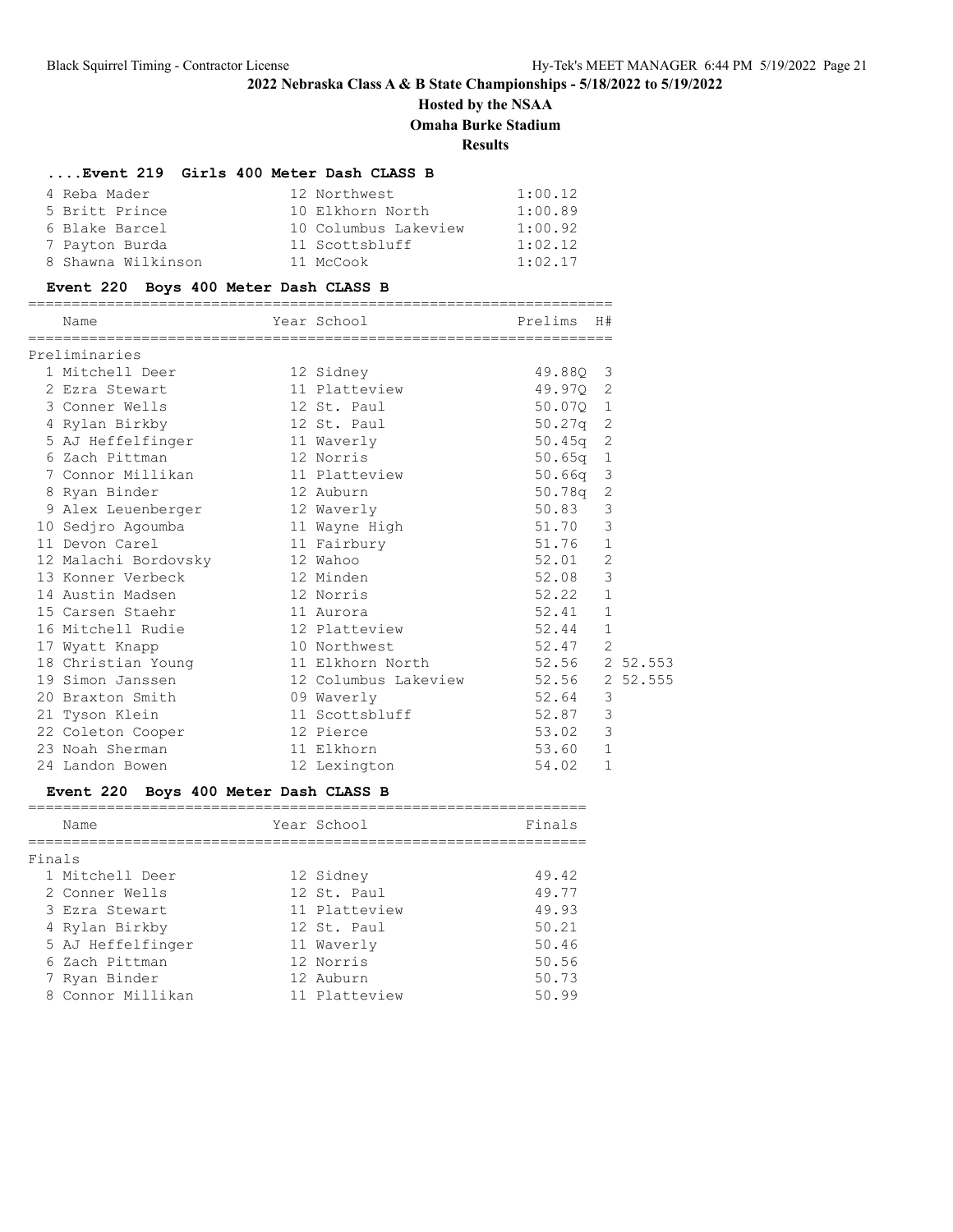**Hosted by the NSAA**

**Omaha Burke Stadium**

**Results**

### **Event 221 Girls 3200 Meter Run CLASS B**

================================================================ ALLEY 1 Bottom Lanes 1-8, Seeds 9-24 ALLEY 2 Top Lanes 5-8, Seeds 1-8 Name Year School Finals ================================================================ 1 Kassidy Stuckey 10 York 11:22.87 1:21.435 (1:21.435) 2:46.030 (1:24.595) 4:10.734 (1:24.704) 5:37.394 (1:26.660) 7:05.712 (1:28.318) 8:33.429 (1:27.717) 10:01.072 (1:27.643) 11:22.861 (1:21.789) 2 Julia Karmazin 10 Elkhorn North 11:27.02 1:18.491 (1:18.491) 2:43.225 (1:24.734) 4:10.021 (1:26.796) 5:37.255 (1:27.234) 7:05.814 (1:28.559) 8:33.357 (1:27.543) 10:00.844 (1:27.487) 11:27.012 (1:26.168) 3 Madison Seiler 11 Gering 1:21.512 (1:21.512) 2:46.419 (1:24.907) 4:11.593 (1:25.174) 5:39.388 (1:27.795) 7:08.968 (1:29.580) 8:40.334 (1:31.366) 10:12.039 (1:31.705) 11:34.329 (1:22.290) 4 Lindee Henning 10 Ogallala 11:40.23 1:21.679 (1:21.679) 2:46.635 (1:24.956) 4:11.874 (1:25.239) 5:39.691 (1:27.817) 7:09.244 (1:29.553) 8:40.633 (1:31.389) 10:12.394 (1:31.761) 11:40.222 (1:27.828) 5 Alexus Sindelar 12 Pierce 1:22.582 (1:22.582) 2:50.608 (1:28.026) 4:20.707 (1:30.099) 5:52.083 (1:31.376) 7:23.620 (1:31.537) 8:55.571 (1:31.951) 10:26.185 (1:30.614) 11:47.210 (1:21.025) 6 Sadye Daniell 12 Lincoln Christ 11:49.85 1:24.001 (1:24.001) 2:51.211 (1:27.210) 4:17.486 (1:26.275) 5:45.845 (1:28.359) 7:16.469 (1:30.624) 8:49.561 (1:33.092) 10:23.669 (1:34.108) 11:49.844 (1:26.175) 7 Tessa Greisen 1:21.780 (1:21.780) 2:47.220 (1:25.440) 4:15.171 (1:27.951) 5:47.271 (1:32.100) 7:22.376 (1:35.105) 8:57.059 (1:34.683) 10:32.049 (1:34.990) 12:06.118 (1:34.069) 8 Anika Richards 11 Omaha Skutt Cath 12:17.47 1:23.466 (1:23.466) 2:52.610 (1:29.144) 4:27.292 (1:34.682) 6:06.069 (1:38.777) 7:41.285 (1:35.216) 9:17.176 (1:35.891) 10:51.580 (1:34.404) 12:17.470 (1:25.890) 12 Elkhorn North 1:24.373 (1:24.373) 2:53.415 (1:29.042) 4:27.536 (1:34.121) 6:06.390 (1:38.854) 7:42.325 (1:35.935) 9:21.665 (1:39.340) 11:00.331 (1:38.666) 12:30.542 (1:30.211) 10 Jessie Hurt 11 Minden 12:30.93 1:24.013 (1:24.013) 2:53.182 (1:29.169) 4:26.429 (1:33.247) 6:03.845 (1:37.416) 7:43.828 (1:39.983) 9:23.063 (1:39.235) 11:03.286 (1:40.223) 12:30.930 (1:27.644) 11 Marisol Deanda 12 Schuyler 1:25.601 (1:25.601) 2:57.317 (1:31.716) 4:32.632 (1:35.315) 6:09.579 (1:36.947) 7:48.594 (1:39.015) 9:27.250 (1:38.656) 11:04.651 (1:37.401) 12:34.795 (1:30.144) 12 Gabi Westfall 09 Omaha Skutt Cath 12:37.40 1:22.830 (1:22.830) 2:52.341 (1:29.511) 4:26.173 (1:33.832) 6:06.154 (1:39.981) 7:44.984 (1:38.830) 9:25.621 (1:40.637) 11:03.923 (1:38.302) 12:37.397 (1:33.474) 13 Samantha (Sammy) Rodewal 11 McCook 12:37.91 1:17.064 (1:17.064) 2:46.970 (1:29.906) 4:22.457 (1:35.487) 6:03.441 (1:40.984) 7:43.499 (1:40.058) 9:25.961 (1:42.462) 11:04.229 (1:38.268) 12:37.905 (1:33.676) 14 Keegan Beisel 12 Seward 12:42.43 1:22.888 (1:22.888) 2:53.160 (1:30.272) 4:28.451 (1:35.291) 6:07.676 (1:39.225) 7:47.879 (1:40.203) 9:29.328 (1:41.449) 11:07.525 (1:38.197) 12:42.426 (1:34.901) 15 Kyla Krusemark 12:42.81 09 Wayne High 1:25.143 (1:25.143) 2:56.809 (1:31.666) 4:34.291 (1:37.482) 6:12.651 (1:38.360) 7:52.841 (1:40.190) 9:32.631 (1:39.790) 11:13.664 (1:41.033) 12:42.805 (1:29.141) 16 Olivia Malousek 10 Douglas County W 12:47.96 1:23.583 (1:23.583) 2:54.213 (1:30.630) 4:30.768 (1:36.555) 6:09.944 (1:39.176) 7:49.016 (1:39.072) 9:26.957 (1:37.941) 11:05.174 (1:38.217) 12:47.957 (1:42.783)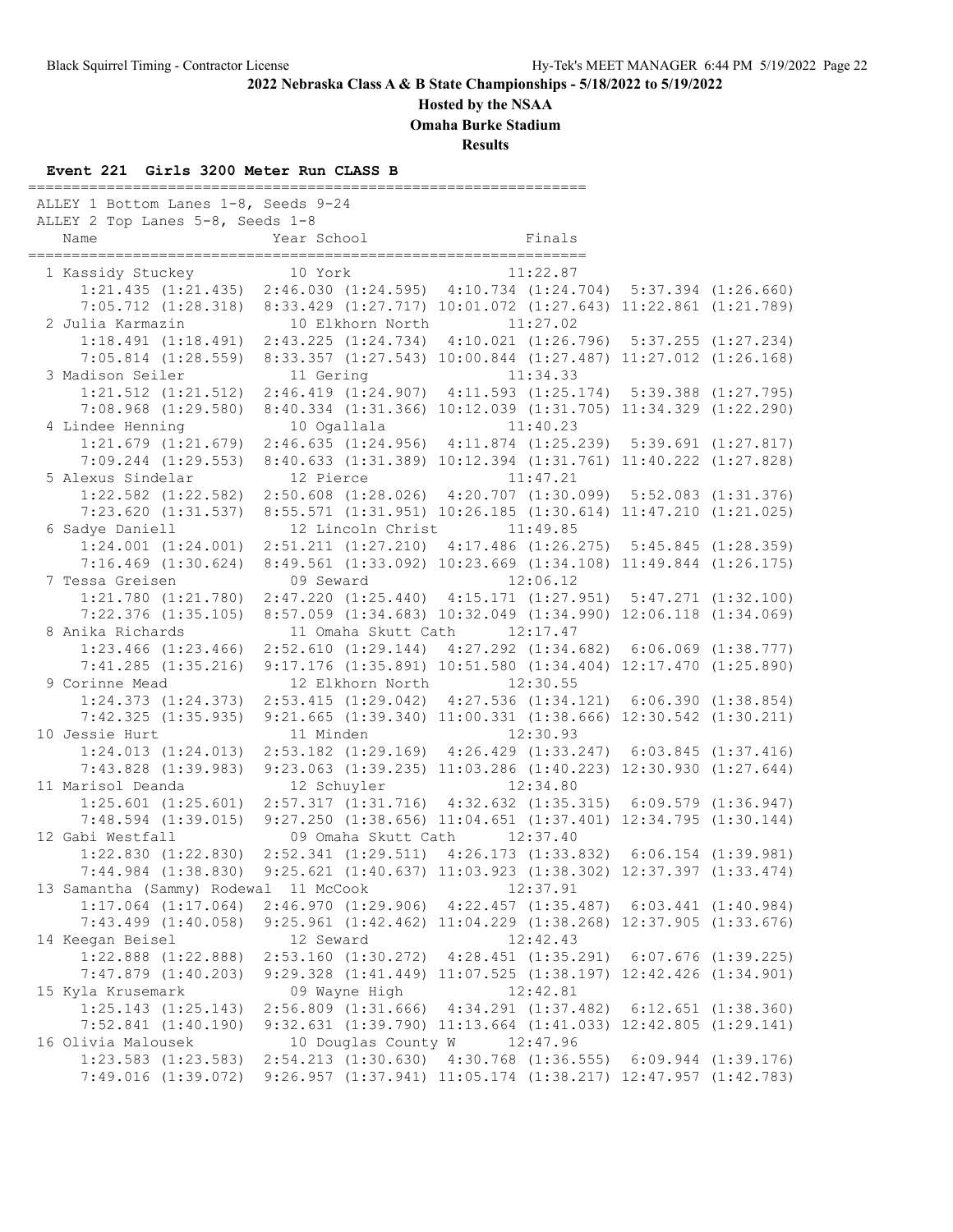#### **Hosted by the NSAA**

**Omaha Burke Stadium**

**Results**

#### **....Event 221 Girls 3200 Meter Run CLASS B**

| 17 Calla Wittland                       | 12 Bennington 12:49.76                                                                             |                                                                           |  |
|-----------------------------------------|----------------------------------------------------------------------------------------------------|---------------------------------------------------------------------------|--|
|                                         | 1:24.890 (1:24.890) 2:55.653 (1:30.763) 4:30.826 (1:35.173) 6:10.383 (1:39.557)                    |                                                                           |  |
| 7:49.958 (1:39.575)                     |                                                                                                    | $9:32.033$ $(1:42.075)$ $11:15.804$ $(1:43.771)$ $12:49.760$ $(1:33.956)$ |  |
| 18 Kami Kaskie                          | 10 Kearney Catholic 12:55.48                                                                       |                                                                           |  |
| $1:25.178$ $(1:25.178)$                 |                                                                                                    | $2:56.189$ $(1:31.011)$ $4:32.035$ $(1:35.846)$ $6:12.046$ $(1:40.011)$   |  |
| 7:54.595(1:42.549)                      |                                                                                                    | 9:38.906 (1:44.311) 11:24.889 (1:45.983) 12:55.474 (1:30.585)             |  |
| 19 Reagan Shoemaker                     | 12 Hastings 13:01.58                                                                               |                                                                           |  |
|                                         | $1:24.925$ $(1:24.925)$ $2:55.935$ $(1:31.010)$ $4:31.959$ $(1:36.024)$ $6:11.749$ $(1:39.790)$    |                                                                           |  |
| 7:54.412 (1:42.663)                     |                                                                                                    | $9:38.545$ $(1:44.133)$ $11:24.507$ $(1:45.962)$ $13:01.574$ $(1:37.067)$ |  |
| 20 Isabel Clarke 11 Platteview 13:05.19 |                                                                                                    |                                                                           |  |
|                                         | $1:23.257$ $(1:23.257)$ $2:53.218$ $(1:29.961)$ $4:28.668$ $(1:35.450)$ $6:10.174$ $(1:41.506)$    |                                                                           |  |
|                                         | 7:52.031 (1:41.857) 9:36.504 (1:44.473) 11:20.715 (1:44.211) 13:05.187 (1:44.472)                  |                                                                           |  |
| 21 Allie Czapla 10 Blair                |                                                                                                    | 14:06.49                                                                  |  |
|                                         | $1:23.743$ $(1:23.743)$ $2:55.469$ $(1:31.726)$ $4:39.295$ $(1:43.826)$ $6:30.448$ $(1:51.153)$    |                                                                           |  |
|                                         | $8:21.473$ $(1:51.025)$ $10:18.389$ $(1:56.916)$ $12:15.594$ $(1:57.205)$ $14:06.488$ $(1:50.894)$ |                                                                           |  |
| 22 Corinne Mansour                      | 09 Om Roncalli Cath 14:09.73                                                                       |                                                                           |  |
|                                         | $1:24.571$ $(1:24.571)$ $2:53.814$ $(1:29.243)$ $4:28.987$ $(1:35.173)$ $6:10.547$ $(1:41.560)$    |                                                                           |  |
|                                         | 8:04.158 (1:53.611) 10:05.016 (2:00.858) 12:08.647 (2:03.631) 14:09.727 (2:01.080)                 |                                                                           |  |
| -- Lainey Benson 10 Hastings            |                                                                                                    |                                                                           |  |
|                                         |                                                                                                    |                                                                           |  |

#### **Event 222 Boys 3200 Meter Run CLASS B**

ALLEY 1 Bottom Lanes 1-8, Seeds 9-24

================================================================

 ALLEY 2 Top Lanes 5-8, Seeds 1-8 Name Year School Finals ================================================================ 1 Ian Salazar-Molina 10 Lexington 9:36.81 1:09.864 (1:09.864) 2:24.896 (1:15.032) 3:38.756 (1:13.860) 4:52.755 (1:13.999) 6:06.836 (1:14.081) 7:20.833 (1:13.997) 8:31.751 (1:10.918) 9:36.808 (1:05.057) 2 Mesuidi Ejerso 11 South Sioux City 9:38.15 1:09.747 (1:09.747) 2:24.855 (1:15.108) 3:38.991 (1:14.136) 4:52.969 (1:13.978) 6:07.068 (1:14.099) 7:21.095 (1:14.027) 8:32.169 (1:11.074) 9:38.146 (1:05.977) 3 Luke Bonifas 12 Adams Central 9:50.99 1:09.885 (1:09.885) 2:24.813 (1:14.928) 3:38.698 (1:13.885) 4:52.661 (1:13.963) 6:06.801 (1:14.140) 7:20.822 (1:14.021) 8:31.919 (1:11.097) 9:50.988 (1:19.069) 4 Riley Boonstra 10 Norris 9:52.20 1:10.821 (1:10.821) 2:26.072 (1:15.251) 3:40.046 (1:13.974) 4:57.935 (1:17.889) 6:15.894 (1:17.959) 7:33.355 (1:17.461) 8:46.247 (1:12.892) 9:52.193 (1:05.946) 5 Conner Ross 11 Elkhorn North 9:59.66 1:10.326 (1:10.326) 2:26.108 (1:15.782) 3:40.857 (1:14.749) 4:58.189 (1:17.332) 6:16.433 (1:18.244) 7:35.498 (1:19.065) 8:52.828 (1:17.330) 9:59.652 (1:06.824) 6 Elijah Dix 10 Plattsmouth 9:59.96 1:10.741 (1:10.741) 2:26.429 (1:15.688) 3:40.820 (1:14.391) 4:57.907 (1:17.087) 6:16.110 (1:18.203) 7:34.812 (1:18.702) 8:52.609 (1:17.797) 9:59.952 (1:07.343) 7 Colin Pinneo 11 York 10:05.45 1:12.540 (1:12.540) 2:25.822 (1:13.282) 3:39.168 (1:13.346) 4:54.111 (1:14.943) 6:13.482 (1:19.371) 7:35.166 (1:21.684) 8:53.079 (1:17.913) 10:05.448 (1:12.369) 8 Gus Lampe 10 Om Roncalli Cath 10:06.38 1:09.995 (1:09.995) 2:25.354 (1:15.359) 3:39.546 (1:14.192) 4:54.357 (1:14.811) 6:11.238 (1:16.881) 7:31.804 (1:20.566) 8:48.871 (1:17.067) 10:06.372 (1:17.501) 9 Hans Bastron 10 Scottsbluff 10:08.68 1:10.224 (1:10.224) 2:25.761 (1:15.537) 3:41.231 (1:15.470) 4:58.983 (1:17.752) 6:18.010 (1:19.027) 7:38.880 (1:20.870) 8:58.006 (1:19.126) 10:08.672 (1:10.666)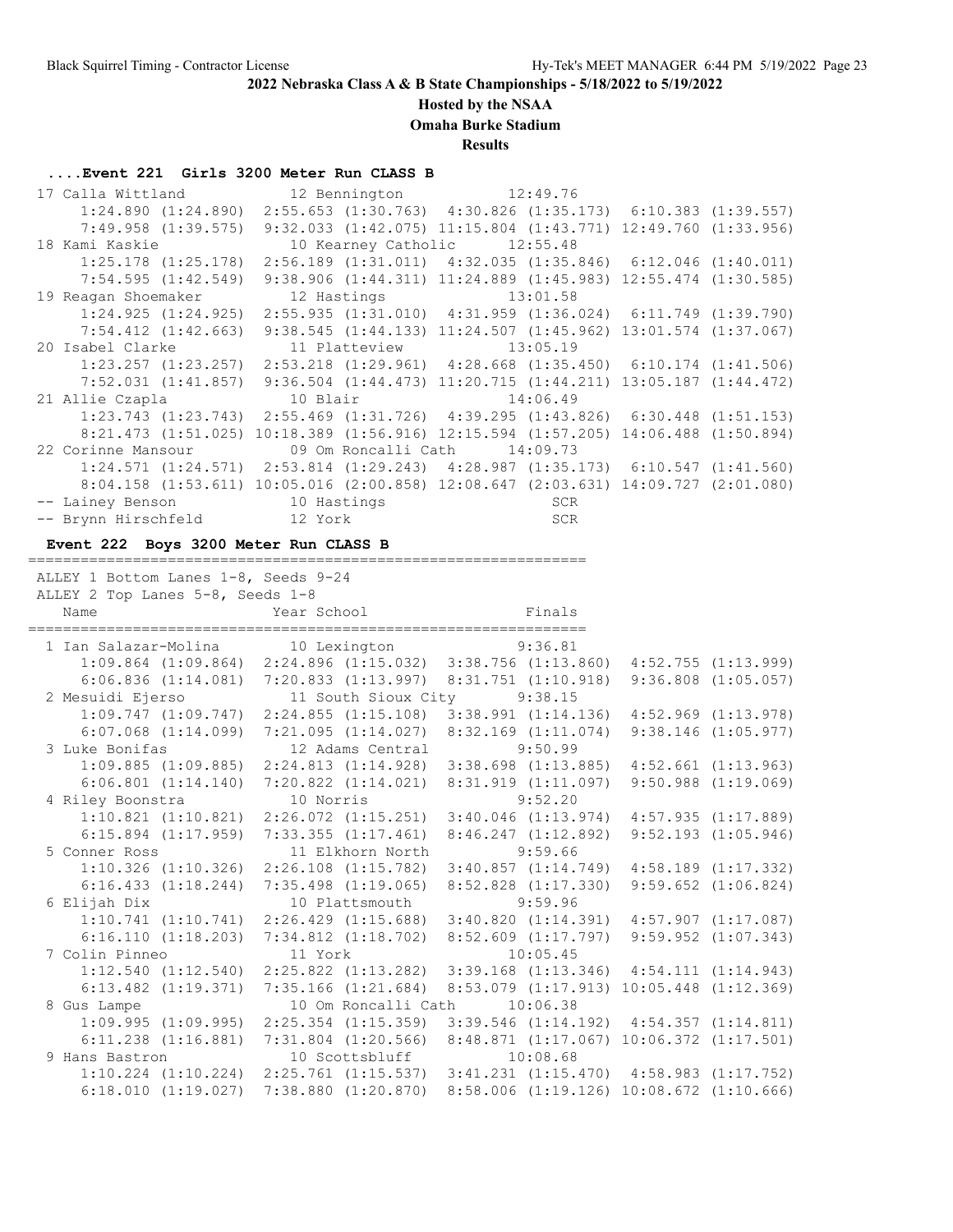**Hosted by the NSAA**

**Omaha Burke Stadium**

**Results**

# **....Event 222 Boys 3200 Meter Run CLASS B**

| 10 Nathan Nottingham                    | 12 Seward                                    | 10:18.75                                                     |                                                  |  |
|-----------------------------------------|----------------------------------------------|--------------------------------------------------------------|--------------------------------------------------|--|
| $1:11.153$ $(1:11.153)$                 | $2:26.604$ $(1:15.451)$                      | $3:44.306$ $(1:17.702)$ $5:02.995$ $(1:18.689)$              |                                                  |  |
| $6:21.988$ $(1:18.993)$                 | $7:42.074$ $(1:20.086)$                      | $9:01.844$ $(1:19.770)$ $10:18.746$ $(1:16.902)$             |                                                  |  |
| 11 Dawson Fricke                        | 11 Blair                                     | 10:21.67                                                     |                                                  |  |
| $1:12.023$ $(1:12.023)$                 | $2:27.311$ $(1:15.288)$                      |                                                              | $3:44.332$ $(1:17.021)$ $5:03.310$ $(1:18.978)$  |  |
| $6:22.441$ $(1:19.131)$                 | $7:43.489$ $(1:21.048)$                      |                                                              | $9:05.747$ $(1:22.258)$ $10:21.670$ $(1:15.923)$ |  |
| 12 Daine Wardyn                         | 12 Broken Bow                                | 10:25.64                                                     |                                                  |  |
| 1:11.945(1:11.945)                      | 2:26.925(1:14.980)                           | $3:42.407$ $(1:15.482)$ $5:00.341$ $(1:17.934)$              |                                                  |  |
| $6:19.242$ $(1:18.901)$                 | $7:40.654$ $(1:21.412)$                      |                                                              | $9:03.607$ $(1:22.953)$ $10:25.634$ $(1:22.027)$ |  |
| 13 Aaron Raszler                        | 10 Platteview                                | 10:28.59                                                     |                                                  |  |
| $1:10.754$ $(1:10.754)$                 | $2:26.928$ $(1:16.174)$                      | $3:44.186$ $(1:17.258)$ $5:03.363$ $(1:19.177)$              |                                                  |  |
| $6:24.787$ $(1:21.424)$                 | $7:48.861$ $(1:24.074)$                      |                                                              | 9:13.015 (1:24.154) 10:28.588 (1:15.573)         |  |
| 14 Michael Baumert                      | 11 Omaha Skutt Cath                          | 10:31.59                                                     |                                                  |  |
| $1:11.138$ $(1:11.138)$                 | $2:26.626$ $(1:15.488)$                      |                                                              | $3:43.207$ $(1:16.581)$ $5:00.290$ $(1:17.083)$  |  |
| $6:21.909$ $(1:21.619)$                 | 7:47.840(1:25.931)                           |                                                              | 9:12.791 (1:24.951) 10:31.585 (1:18.794)         |  |
| 15 Thomas Richter-Egger                 | 12 Omaha Skutt Cath                          | 10:33.42                                                     |                                                  |  |
| $1:11.750$ $(1:11.750)$                 | $2:28.089$ $(1:16.339)$                      | $3:44.912$ $(1:16.823)$ $5:03.667$ $(1:18.755)$              |                                                  |  |
| $6:26.119$ $(1:22.452)$                 | $7:52.158$ $(1:26.039)$                      |                                                              | $9:18.678$ $(1:26.520)$ $10:33.413$ $(1:14.735)$ |  |
| 16 Edward Pena                          | 12 West Point Beemer                         | 10:34.00                                                     |                                                  |  |
| $1:11.406$ $(1:11.406)$                 | $2:28.806$ $(1:17.400)$                      | $3:47.509$ $(1:18.703)$ $5:08.909$ $(1:21.400)$              |                                                  |  |
| $6:31.922$ $(1:23.013)$                 | $7:55.431$ $(1:23.509)$                      | $9:17.650$ $(1:22.219)$ $10:33.991$ $(1:16.341)$             |                                                  |  |
| 17 Lance Olberding                      | 11 Fort Calhoun                              | 10:35.36                                                     |                                                  |  |
| $1:10.489$ $(1:10.489)$                 | $2:26.734$ $(1:16.245)$                      | $3:43.997$ $(1:17.263)$ $5:03.894$ $(1:19.897)$              |                                                  |  |
| $6:25.728$ $(1:21.834)$                 | $7:51.401$ $(1:25.673)$                      | 9:17.785 (1:26.384) 10:35.353 (1:17.568)                     |                                                  |  |
| 18 Austin Carrera                       | 9 Hastings                                   | 10:35.42                                                     |                                                  |  |
| $1:13.960$ $(1:13.960)$                 | $2:31.056$ $(1:17.096)$                      | $3:50.833$ $(1:19.777)$ $5:10.645$ $(1:19.812)$              |                                                  |  |
| $6:33.130$ $(1:22.485)$                 | $7:57.025$ $(1:23.895)$                      |                                                              | $9:19.145$ $(1:22.120)$ $10:35.420$ $(1:16.275)$ |  |
| 19 Ely Olberding                        | 11 Fort Calhoun                              | 10:35.70                                                     |                                                  |  |
| $1:10.889$ $(1:10.889)$                 | $2:27.020$ $(1:16.131)$                      |                                                              | $3:43.895$ $(1:16.875)$ $5:04.396$ $(1:20.501)$  |  |
| $6:25.676$ $(1:21.280)$                 | $7:51.569$ $(1:25.893)$                      |                                                              | 9:15.987 (1:24.418) 10:35.695 (1:19.708)         |  |
| 20 Miguel Cruz-Mendoza                  | 10 Lexington                                 | 10:36.91                                                     |                                                  |  |
| $1:12.907$ $(1:12.907)$                 | $2:27.816$ $(1:14.909)$                      | $3:45.012$ $(1:17.196)$ $5:04.647$ $(1:19.635)$              |                                                  |  |
| $6:26.568$ $(1:21.921)$                 | $7:49.608$ $(1:23.040)$                      |                                                              | 9:16.301 (1:26.693) 10:36.904 (1:20.603)         |  |
| 21 Noah Osmond                          | 11 Broken Bow                                | 10:37.31                                                     |                                                  |  |
| $1:12.054$ $(1:12.054)$                 | $2:27.382$ $(1:15.328)$                      |                                                              | $3:41.299$ $(1:13.917)$ $5:00.461$ $(1:19.162)$  |  |
| $6:24.648$ $(1:24.187)$                 | $7:50.341$ $(1:25.693)$                      |                                                              | 9:18.649 (1:28.308) 10:37.309 (1:18.660)         |  |
| 22 Ethan Olsen                          | 10 Gothenburg                                | 10:49.58                                                     |                                                  |  |
| 1:11.170(1:11.170)                      | $2:26.989$ $(1:15.819)$                      | $3:45.738$ $(1:18.749)$ $5:08.354$ $(1:22.616)$              |                                                  |  |
| $6:33.133$ $(1:24.779)$                 | $8:01.954$ $(1:28.821)$                      |                                                              | 9:30.180 (1:28.226) 10:49.579 (1:19.399)         |  |
| 23 Bryce Carrillo                       | 9 Gering                                     | 10:51.89                                                     |                                                  |  |
| $1:11.623$ $(1:11.623)$                 | $2:27.876$ $(1:16.253)$                      | $3:44.749$ $(1:16.873)$ $5:05.550$ $(1:20.801)$              |                                                  |  |
| $6:30.210$ $(1:24.660)$<br>24 Max McCoy | $7:57.923$ $(1:27.713)$                      | $9:26.571$ $(1:28.648)$ $10:51.889$ $(1:25.318)$<br>10:54.25 |                                                  |  |
| $1:12.567$ $(1:12.567)$                 | 11 Mt Michael Ben<br>$2:28.674$ $(1:16.107)$ | $3:46.334$ $(1:17.660)$ $5:06.476$ $(1:20.142)$              |                                                  |  |
| $6:29.967$ $(1:23.491)$                 | $7:57.104$ $(1:27.137)$                      |                                                              | $9:25.587$ $(1:28.483)$ $10:54.244$ $(1:28.657)$ |  |
|                                         |                                              |                                                              |                                                  |  |

#### **Event 223 Girls 200 Meter Dash CLASS B**

| Name |                                                                          |  |                                                              |  |                                                                     |  |  |  |
|------|--------------------------------------------------------------------------|--|--------------------------------------------------------------|--|---------------------------------------------------------------------|--|--|--|
|      |                                                                          |  |                                                              |  |                                                                     |  |  |  |
|      |                                                                          |  |                                                              |  |                                                                     |  |  |  |
|      |                                                                          |  |                                                              |  |                                                                     |  |  |  |
|      |                                                                          |  |                                                              |  |                                                                     |  |  |  |
|      |                                                                          |  |                                                              |  |                                                                     |  |  |  |
|      | Preliminaries<br>1 Kennedy Wade<br>2 RaeAnn Thompson<br>3 Morgan Mahoney |  | Year School<br>11 Bennington<br>11 Falls City<br>12 Beatrice |  | Prelims Wind H#<br>25.130 0.6 3<br>25.370 0.2 2<br>$25.590$ $0.9$ 1 |  |  |  |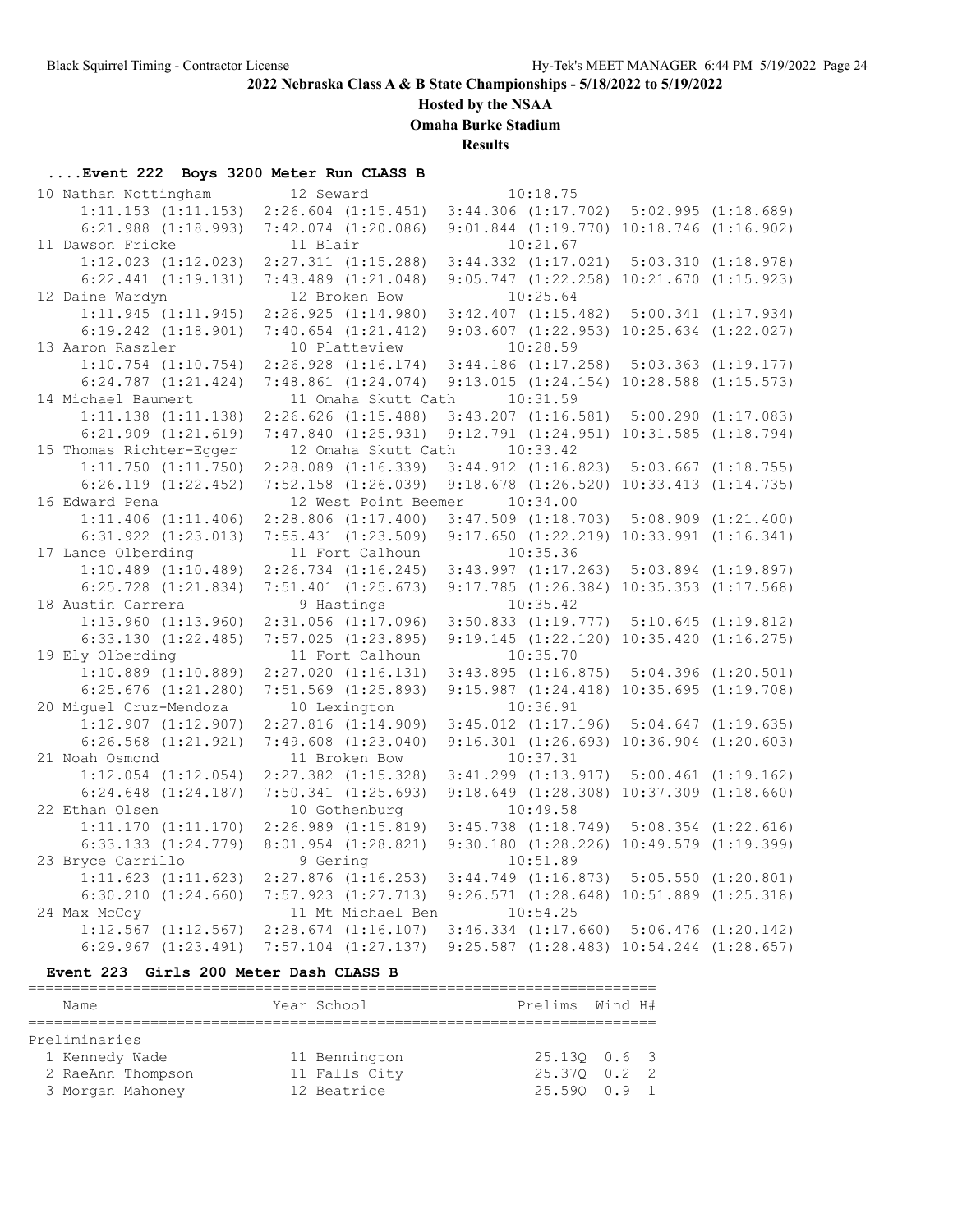#### **Hosted by the NSAA**

### **Omaha Burke Stadium**

#### **Results**

#### **....Event 223 Girls 200 Meter Dash CLASS B**

| 4 Taylor Bredthauer             | 11 Norris                        | $25.48q$ 0.2 2   |               |   |
|---------------------------------|----------------------------------|------------------|---------------|---|
| 5 Jacie Rexilius                | 09 Lincoln Christ                | $25.72q$ 0.9 1   |               |   |
| 6 Avyn Urbanski<br>11 Northwest |                                  | $25.86q$ $0.9$ 1 |               |   |
| 7 Avery Barnard 11 Beatrice     |                                  | $26.18q$ 0.6 3   |               |   |
| 8 Emily Penne                   | 10 South Sioux City              | 26.25q           | $0.6-3$       |   |
| 9 Blake Barcel                  | 10 Columbus Lakeview             | $26.31$ 0.2 2    |               |   |
| 10 Macy Stock                   | 12 Columbus Lakeview 26.36 0.6 3 |                  |               |   |
| 11 Makaia Baker                 | 10 Cozad                         | 26.43            | 0.9           | 1 |
| 12 Ellie Shanahan               | 10 Om Roncalli Cath              | 26.44            | $0.2 \quad 2$ |   |
| 13 Zelie Sorensen               | 12 O'Neill                       | 26.48            | $0.2 \quad 2$ |   |
| 14 Makayla Kirchner             | 12 Ogallala                      | 26.67            | 0.9 1         |   |
| 15 Ella Dalton                  | 12 Elkhorn                       | 26.82            | $0.2 \quad 2$ |   |
| 16 Mari Conant                  | 12 Adams Central                 | 26.84            | $0.6-3$       |   |
| 17 Madelyn Brown                | 11 Aurora                        | 26.95            | 0.9 1         |   |
| 18 Joslyn Rice                  | 10 Waverly                       | 27.03            | $0.9 \quad 1$ |   |
| 19 Kaylee Crosby                | 12 Aurora                        | 27.14            | 0.9 1         |   |
| 20 Payton Dzingle               | 9 Kearney Catholic               | 27.15            | $0.6-3$       |   |
| 21 Bethany Kaup                 | 11 Pierce                        | 27.16            | $0.6-3$       |   |
| 22 Isabelle Derby               | 10 Platteview                    | 27.22            | 0.2           | 2 |
| 23 Emma Dutton                  | 12 McCook                        | 27.27            | $0.2 \quad 2$ |   |
| 24 Ivy Leuck                    | 11 Omaha Skutt Cath              | 27.32            | $0.6-3$       |   |

#### **Event 223 Girls 200 Meter Dash CLASS B**

### ===================================================================== Name **Year School** Finals Wind ===================================================================== Finals 1 Kennedy Wade 11 Bennington 24.71 2.0 2 RaeAnn Thompson 11 Falls City 25.15 2.0 3 Morgan Mahoney 12 Beatrice 25.20 2.0 4 Taylor Bredthauer 11 Norris 25.21 2.0 5 Jacie Rexilius 09 Lincoln Christ 25.64 2.0 6 Emily Penne 10 South Sioux City 25.75 2.0 7 Avery Barnard 11 Beatrice 25.77 2.0 8 Avyn Urbanski 11 Northwest 25.81 2.0

#### **Event 224 Boys 200 Meter Dash CLASS B**

| Name                | Year School          | Prelims Wind H#    |               |   |
|---------------------|----------------------|--------------------|---------------|---|
| Preliminaries       |                      |                    |               |   |
| 1 Adam Van Cleave   | 12 Columbus Lakeview | 22.370 0.1 1       |               |   |
| 2 Rylan Birkby      | 12 St. Paul          | $22.520$ 0.9 3     |               |   |
| 3 Grant Schere      | 11 Waverly           | 22.750 1.6 2       |               |   |
| 4 Isak Doty         | 10 Sidney            | $22.58q$ 0.1 1     |               |   |
| 5 Ouentin Moss      | 11 Lexington         | $22.60q$ 0.1 1     |               |   |
| 6 Landon Ternus     | 11 Columbus Lakeview | $22.65q$ 0.9 3     |               |   |
| 7 Carsen Staehr     | 11 Aurora            | 22.76q             | $0.9 \quad 3$ |   |
| 8 Cooper Hausmann   | 12 Norris            | 22.85 <sub>q</sub> | $0.1 \quad 1$ |   |
| 9 Parker Borer      | 10 Boone Central     | 22.87              | $0.1 \quad 1$ |   |
| 10 Grant Trausch    | 11 Adams Central     | 22.90              | $0.9$ 3       |   |
| 11 Waylon Sherman   | 12 Wahoo             | 22.91              | $0.9 \quad 3$ |   |
| 12 MJ Nelson        | 12 Nebraska City     | 22.99              | $0.1 \quad 1$ |   |
| 13 Trevor Ozenbaugh | 12 Norris            | 23.11              | 1.6           | 2 |
|                     |                      |                    |               |   |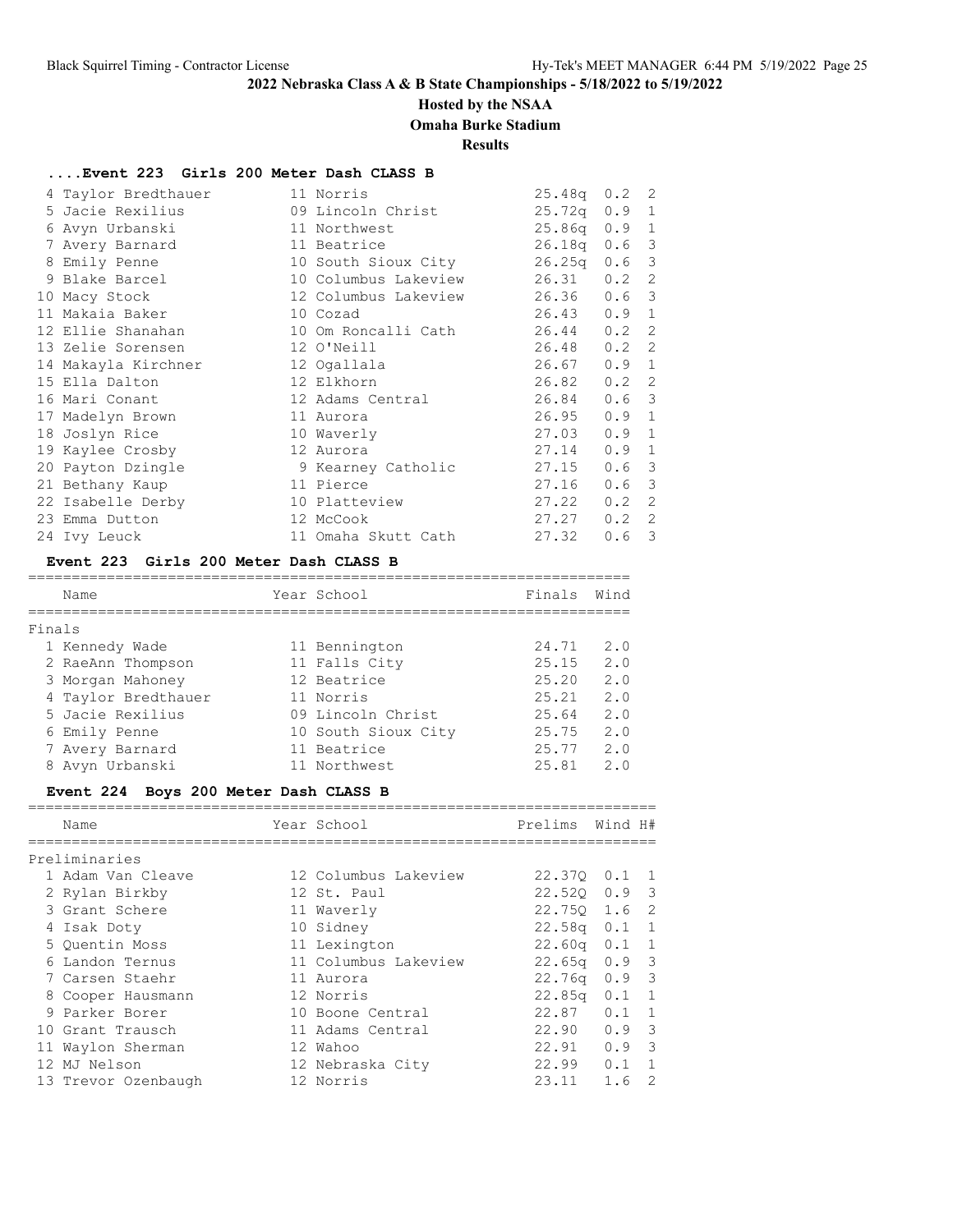# **Hosted by the NSAA**

**Omaha Burke Stadium**

**Results**

# **....Event 224 Boys 200 Meter Dash CLASS B**

| 14 Jett Tingelhoff    | 09 Elkhorn North     | 23.18 | $0.1 \quad 1$ |                            |
|-----------------------|----------------------|-------|---------------|----------------------------|
| 15 Nick Roth          | 11 Lincoln Christ    | 23.22 | $0.9 \quad 3$ |                            |
| 16 Owentin Coble      | 12 Broken Bow        | 23.27 | 1.6 2         |                            |
| 17 Jacob Gomez-Wilson | 11 McCook            | 23.29 | 1.6 2         |                            |
| 18 Tony Murray        | 12 Boys Town         | 23.41 |               | 1.6 2 23.403               |
| 19 Ransen Wilkins     | 12 Scottsbluff       | 23.41 |               | 1.6 2 23.405               |
| 20 Victor Isele       | 11 Northwest         | 23.42 |               | $0.9$ 3 23.413             |
| 21 Khyler Shortridge  | 12 Columbus Lakeview | 23.42 |               | $0.1 \quad 1 \quad 23.414$ |
| 22 Luke Haney         | 11 Omaha Skutt Cath  | 23.46 | $0.9 \quad 3$ |                            |
| 23 Garrett Jenkins    | 12 Waverly           | 23.65 | 1.6           | $\overline{2}$             |
| 24 Aizyn Fulmer       | 10 Plattsmouth       | 23.98 | 1.6           | - 2                        |

#### **Event 224 Boys 200 Meter Dash CLASS B**

|        | Name              | Year School          | Finals | Wind |
|--------|-------------------|----------------------|--------|------|
|        |                   |                      |        |      |
| Finals |                   |                      |        |      |
|        | 1 Grant Schere    | 11 Waverly           | 22.02  | 1.9  |
|        | 2 Adam Van Cleave | 12 Columbus Lakeview | 22.10  | 1.9  |
|        | 3 Rylan Birkby    | 12 St. Paul          | 22.28  | 1.9  |
|        | 4 Ouentin Moss    | 11 Lexington         | 22.46  | 1.9  |
|        | 5 Isak Doty       | 10 Sidney            | 22.54  | 1.9  |
|        | 6 Cooper Hausmann | 12 Norris            | 22.65  | 1.9  |
|        | 7 Carsen Staehr   | 11 Aurora            | 22.80  | 1.9  |
|        | 8 Landon Ternus   | 11 Columbus Lakeview | 22.81  | 1.9  |

#### **Event 225 Girls 800 Meter Run CLASS B**

| ALLEY 1 Bottom Lanes 1-8, Seeds 5-12         |                         |           |                |
|----------------------------------------------|-------------------------|-----------|----------------|
| ALLEY 2 Top Lanes 5-8, Seeds 1-4             |                         |           |                |
| Name                                         | Year School             | Finals H# |                |
| 1 Britt Prince                               | 10 Elkhorn North        | 2:17.43   | 2              |
|                                              | $2:17.423$ $(1:07.857)$ |           |                |
| $1:09.566$ $(1:09.566)$<br>2 Keelianne Green |                         | 2:17.78   | $\overline{2}$ |
|                                              | 11 Arlington            |           |                |
| $1:09.292$ $(1:09.292)$                      | $2:17.771$ $(1:08.479)$ |           |                |
| 3 Sydney Stodden                             | 10 Elkhorn North        | 2:19.94   | $\mathcal{L}$  |
| $1:09.632$ $(1:09.632)$                      | $2:19.932$ $(1:10.300)$ |           |                |
| 4 Gabriela Calderon                          | 11 Bennington           | 2:20.14   | $\mathcal{L}$  |
| $1:10.246$ $(1:10.246)$                      | $2:20.133$ $(1:09.887)$ |           |                |
| 5 Reba Mader                                 | 12 Northwest            | 2:22.77   | $\mathbf{1}$   |
| $1:07.483$ $(1:07.483)$                      | $2:22.770$ $(1:15.287)$ |           |                |
| 6 Madison Seiler                             | 11 Gering               | 2:23.24   | $\overline{2}$ |
| $1:09.687$ $(1:09.687)$                      | $2:23.231$ $(1:13.544)$ |           |                |
| 7 Payton Burda                               | 11 Scottsbluff          | 2:23.90   | $\overline{2}$ |
| $1:09.372$ $(1:09.372)$                      | $2:23.895$ $(1:14.523)$ |           |                |
| 8 Ellie Thomas                               | 10 Norris               | 2:23.92   | $\overline{2}$ |
| $1:09.943$ $(1:09.943)$                      | $2:23.914$ $(1:13.971)$ |           |                |
| 9 Makayla Baughman                           | 12 Blair                | 2:24.03   | $\mathcal{L}$  |
| $1:10.279$ $(1:10.279)$                      | $2:24.027$ $(1:13.748)$ |           |                |
| 10 Avery Hurlbert                            | 10 Holdrege             | 2:24.25   | $\mathcal{L}$  |
|                                              |                         |           |                |
| $1:09.591$ $(1:09.591)$                      | $2:24.245$ $(1:14.654)$ |           |                |
| 11 Jayden Meyer                              | 09 Syracuse             | 2:24.26   | $\mathbf{1}$   |
| $1:07.203$ $(1:07.203)$                      | $2:24.257$ $(1:17.054)$ |           |                |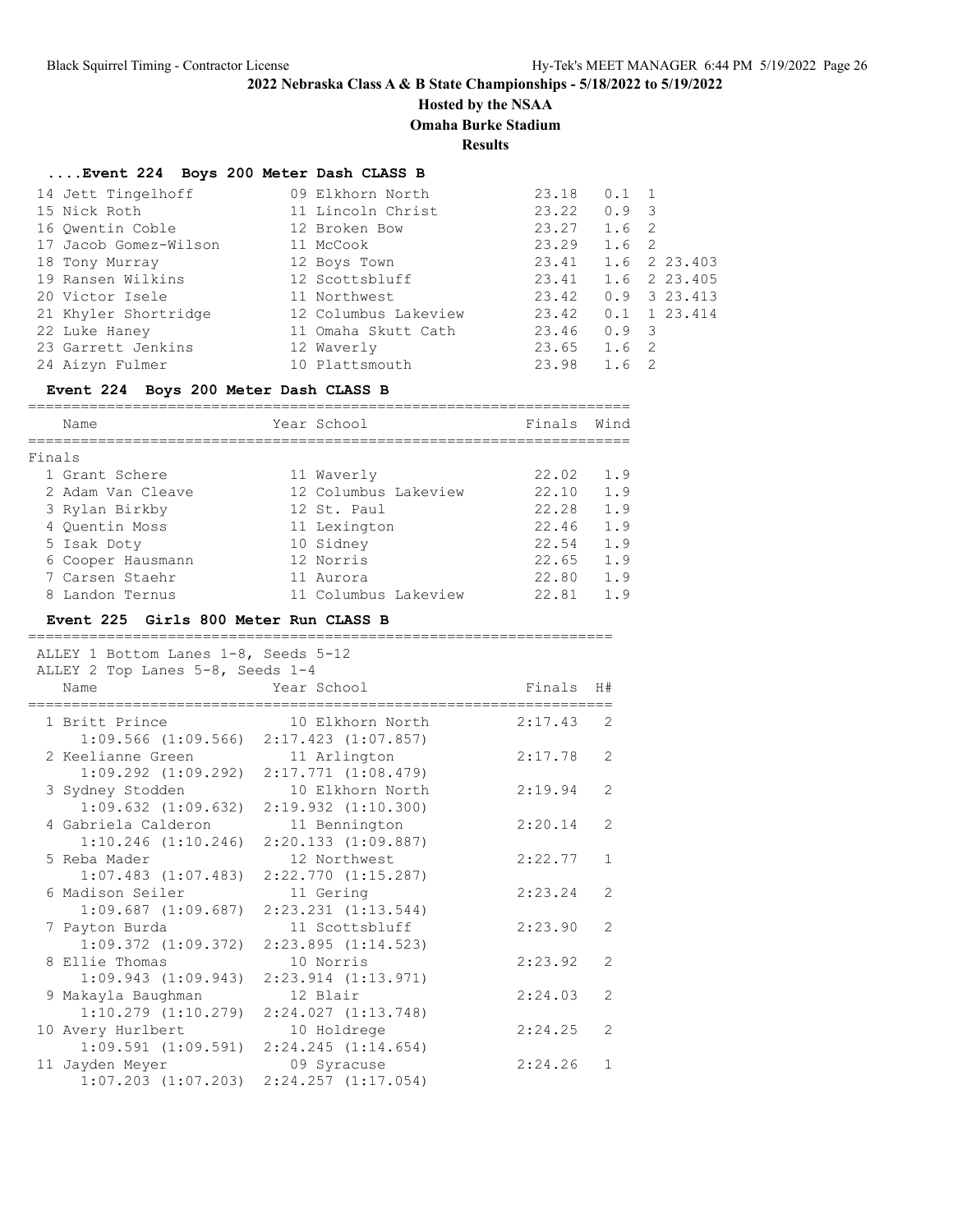### **Hosted by the NSAA**

**Omaha Burke Stadium**

**Results**

| Event 225 Girls 800 Meter Run CLASS B           |                         |         |                |
|-------------------------------------------------|-------------------------|---------|----------------|
| 12 Callie Arnold                                | 12 Pierce               | 2:25.13 | 1              |
| $1:09.318$ $(1:09.318)$ $2:25.127$ $(1:15.809)$ |                         |         |                |
| 13 Madeline Swanson                             | 12 Beatrice             | 2:25.58 | $\mathbf{1}$   |
| $1:06.574$ $(1:06.574)$                         | $2:25.575$ $(1:19.001)$ |         |                |
| 14 Shawna Wilkinson                             | 11 McCook               | 2:25.65 | $\overline{2}$ |
| $1:09.864$ $(1:09.864)$                         | $2:25.645$ $(1:15.781)$ |         |                |
| 15 Kendall Zavala                               | 09 Norris               | 2:25.73 | 2              |
| $1:10.059$ $(1:10.059)$                         | 2:25.730(1:15.671)      |         |                |
| 16 Talissa Tanquary                             | 10 Sidney               | 2:25.87 | $\mathbf{1}$   |
| $1:07.784$ $(1:07.784)$                         | $2:25.870$ $(1:18.086)$ |         |                |
| 17 Hailey Amandus                               | 11 Blair                | 2:27.50 | $\mathbf{1}$   |
| $1:09.279$ $(1:09.279)$                         | $2:27.492$ $(1:18.213)$ |         |                |
| 18 Millie Waldo                                 | 10 Waverly              | 2:28.62 | $\mathbf{1}$   |
| $1:08.080$ $(1:08.080)$                         | 2:28.617(1:20.537)      |         |                |
| 19 Macey Seebohm                                | 9 Alliance              | 2:29.70 | $\overline{2}$ |
| $1:10.828$ $(1:10.828)$                         | $2:29.694$ $(1:18.866)$ |         |                |
| 20 Elaina McHarque                              | 11 Central City         | 2:30.89 | $\mathbf{1}$   |
| $1:08.024$ $(1:08.024)$                         | $2:30.881$ $(1:22.857)$ |         |                |
| 21 Josie Jansen                                 | 11 Omaha Gross Cath     | 2:31.29 | 1              |
| $1:08.761$ $(1:08.761)$                         | $2:31.285$ $(1:22.524)$ |         |                |
| 22 Josie Pogge                                  | 11 Omaha Skutt Cath     | 2:33.53 | $\mathbf{1}$   |
| 1:08.843(1:08.843)                              | $2:33.521$ $(1:24.678)$ |         |                |
| 23 Maria Malousek                               | 10 Douglas County W     | 2:34.79 | 1              |
| 1:10.196(1:10.196)                              | $2:34.790$ $(1:24.594)$ |         |                |
| 24 Tayden Kirchner                              | 11 Ogallala             | 2:38.60 | 1              |
| $1:09.872$ $(1:09.872)$                         | $2:38.591$ $(1:28.719)$ |         |                |

#### **Event 226 Boys 800 Meter Run CLASS B**

| ALLEY 2 Top Lanes 5-8, Seeds 1-4 | ALLEY 1 Bottom Lanes 1-8, Seeds 5-12                                |                                                  |             |               |
|----------------------------------|---------------------------------------------------------------------|--------------------------------------------------|-------------|---------------|
| Name                             | Year School                                                         |                                                  | Finals H#   |               |
| 1 Conner Wells                   | 12 St. Paul<br>57.137 (57.137) 1:56.007 (58.870)                    |                                                  | $1:56.01$ 2 |               |
| 2 Jack Wade                      | 56.220 (56.220) 1:56.318 (1:00.098)                                 | 10 Omaha Skutt Cath                              | 1:56.32     | $\mathcal{L}$ |
| 3 Tanner Cooper                  | 12 Norris<br>56.629 (56.629) 1:56.613 (59.984)                      |                                                  | 1:56.62     | 2             |
| 4 Cole Murray                    | 12 Waverly<br>55.698 (55.698) 1:58.797 (1:03.099)                   |                                                  | 1:58.80     | 2             |
|                                  | 5 Daniel Bashtovoi 12 Sidney<br>57.053 (57.053) 1:58.918 (1:01.865) |                                                  | 1:58.92     | 2             |
| 6 Nolan Slominski                | 11 Blair<br>56.908 (56.908) 1:59.434 (1:02.526)                     |                                                  | 1:59.44     | $\mathcal{L}$ |
| 7 Alex Rice                      | 55.848 (55.848) 1:59.620 (1:03.772)                                 | 11 Omaha Skutt Cath                              | 1:59.62     | $\mathbf{1}$  |
| 8 Alex Christo                   | 57.279 (57.279) 2:00.242 (1:02.963)                                 | 11 Boone Central                                 | 2:00.25     | $\mathcal{L}$ |
| 9 Zach Pittman                   | 12 Norris<br>57.870 (57.870) 2:01.907 (1:04.037)                    |                                                  | 2:01.91     | $\mathbf{1}$  |
|                                  | 57.391 (57.391) 2:01.987 (1:04.596)                                 | 10 Turner Halvorsen 11 Columbus Lakeview 2:01.99 |             | 2             |

===================================================================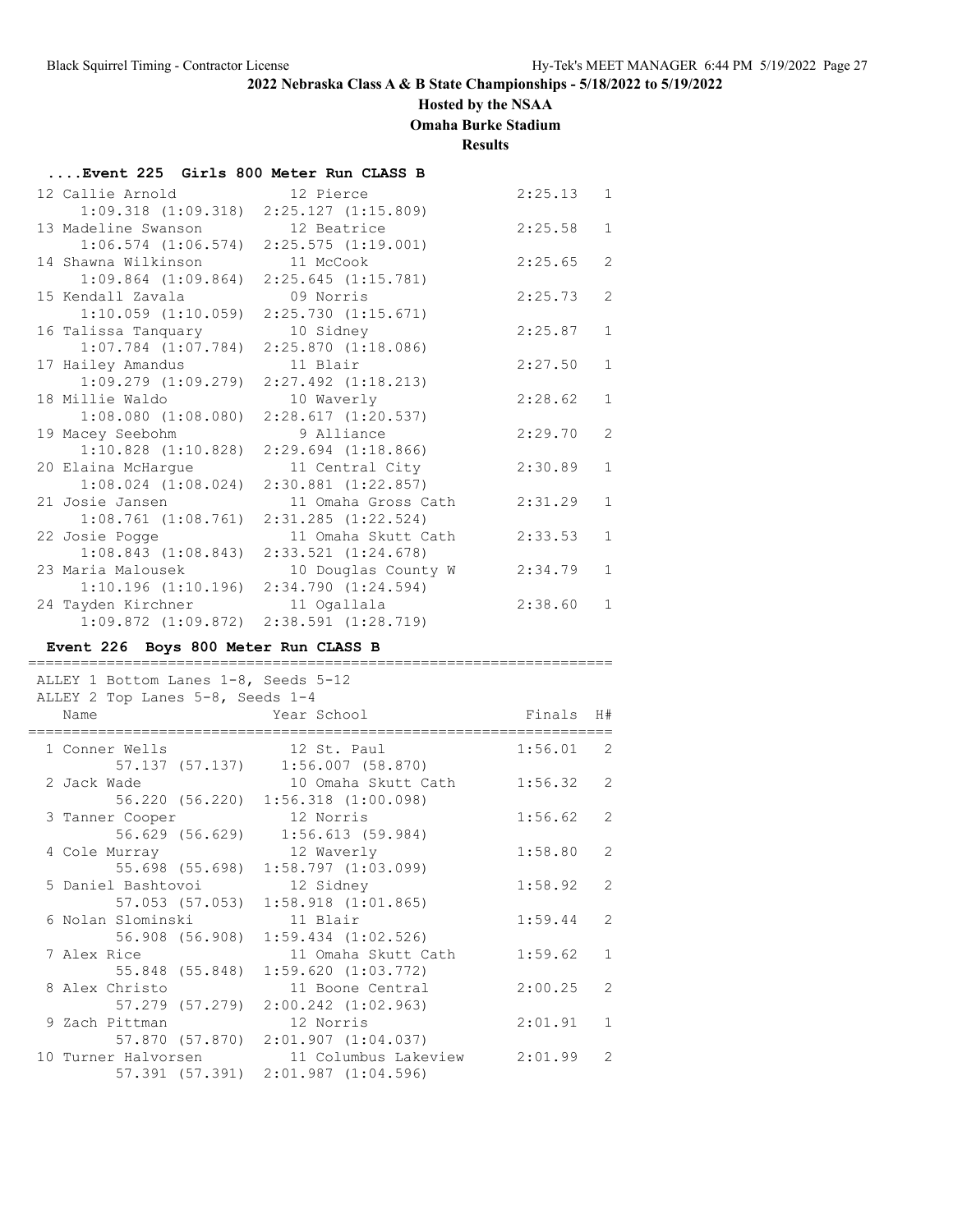### **Hosted by the NSAA**

**Omaha Burke Stadium**

**Results**

| Event 226 Boys 800 Meter Run CLASS B |                                     |         |                |
|--------------------------------------|-------------------------------------|---------|----------------|
| 11 Mitchell Deer                     | 12 Sidney                           | 2:02.46 | 2              |
|                                      | 57.102 (57.102) 2:02.454 (1:05.352) |         |                |
| 12 Oscar Aquado-Mendez 11 Lexington  |                                     | 2:03.02 | $\overline{2}$ |
| 57.659 (57.659)                      | $2:03.015$ $(1:05.356)$             |         |                |
| 13 Tommy Rice                        | 09 Omaha Skutt Cath                 | 2:03.09 | $\mathbf{1}$   |
| 57.627 (57.627)                      | $2:03.090$ $(1:05.463)$             |         |                |
| 14 Ryker Pithan                      | 10 Elkhorn North                    | 2:03.44 | $\mathbf{1}$   |
| 57.941 (57.941)                      | $2:03.431$ $(1:05.490)$             |         |                |
| 15 Keaton Bowker                     | 09 Waverly                          | 2:03.46 | $\mathbf{1}$   |
| 58.813 (58.813)                      | $2:03.452$ $(1:04.639)$             |         |                |
| 16 Carter Roth                       | 12 Milford                          | 2:04.12 | 2              |
| 57.427 (57.427)                      | $2:04.119$ $(1:06.692)$             |         |                |
| 17 Carter Ryan                       | 12 Chadron                          | 2:05.25 | $\mathbf{1}$   |
| 59.593 (59.593)                      | $2:05.247$ $(1:05.654)$             |         |                |
| 18 Parker Gaston                     | 11 Douglas County W                 | 2:05.79 | $\mathbf{1}$   |
| 57.316 (57.316)                      | $2:05.789$ $(1:08.473)$             |         |                |
| 19 Zach Spanke                       | 12 Douglas County W                 | 2:06.12 | 2              |
| 58.082 (58.082)                      | 2:06.117(1:08.035)                  |         |                |
| 20 Ryan Drueppel                     | 11 Boone Central                    | 2:08.36 | $\mathbf{1}$   |
| $1:00.073$ $(1:00.073)$              | $2:08.356$ $(1:08.283)$             |         |                |
| 21 Eli Marez                         | 11 Gering                           | 2:09.64 | $\mathbf{1}$   |
| 59.312 (59.312)                      | $2:09.632$ $(1:10.320)$             |         |                |
| 22 Lucas Gautier                     | 10 Aurora                           | 2:10.29 | $\mathbf{1}$   |
| $1:00.954$ $(1:00.954)$              | $2:10.287$ $(1:09.333)$             |         |                |
| 23 Henry Schreiner                   | 12 Adams Central                    | 2:12.58 | $\mathbf{1}$   |
| $1:00.533$ $(1:00.533)$              | 2:12.577(1:12.044)                  |         |                |
| 24 Nolan Ienn                        | 10 Elkhorn                          | 2:16.78 | $\mathbf{1}$   |
| $1:01.907$ $(1:01.907)$              | 2:16.771(1:14.864)                  |         |                |

### **Event 227 Girls 300 Meter Hurdles CLASS B**

| Name                 | Year School          | Prelims    | H#             |
|----------------------|----------------------|------------|----------------|
| -------------------- |                      |            |                |
| Preliminaries        |                      |            |                |
| 1 Kailynn Gubbels    | 12 Arlington         | 45.10Q 1   |                |
| 2 Emma Dutton        | 12 McCook            | 46.250 3   |                |
| 3 Mia Hunke          | 09 West Point Beemer | 47.170 2   |                |
| 4 Kate Langford      | 10 Bennington        | $46.61q$ 3 |                |
| 5 Karyn Burkholder   | 11 Cozad             | 47.15q     | 3              |
| 6 Ashley Keck        | 12 Kearney Catholic  | 47.37q     | $\mathbf{1}$   |
| 7 Paige Horne        | 10 Scottsbluff       | 47.53q     | 3              |
| 8 Kaitlyn Mousel     | 10 Adams Central     | 47.69q     | 2              |
| 9 Erika Roehrs       | 12 Blair             | 47.81      | 2              |
| 10 Leah Grant        | 12 Auburn            | 48.36      | $\mathbf{1}$   |
| 11 Josie Sanders     | 9 Alliance           | 48.37      | 2              |
| 12 Brooklyn Beck     | 10 Northwest         | 48.57      | $\overline{2}$ |
| 13 Mattie Kamery     | 9 Minden             | 48.77      | $\mathbf{1}$   |
| 14 Chloe Ahrens      | 10 Sidney            | 48.95      | $\mathbf{1}$   |
| 15 Katie Smith       | 12 Omaha Skutt Cath  | 49.07      | 3              |
| 16 Eva Fahrnbruch    | 11 Aurora            | 49.43      | $\overline{2}$ |
| 17 Kelsey Miller     | 09 Seward            | 49.63      | 3              |
| 18 Amelia Wempen     | 10 Bennington        | 49.72      | $\overline{2}$ |
| 19 Lainey Portwine   | 09 York              | 50.07      | 3              |
| 20 Ellie Rice        | 12 Omaha Gross Cath  | 50.20      | 1              |
|                      |                      |            |                |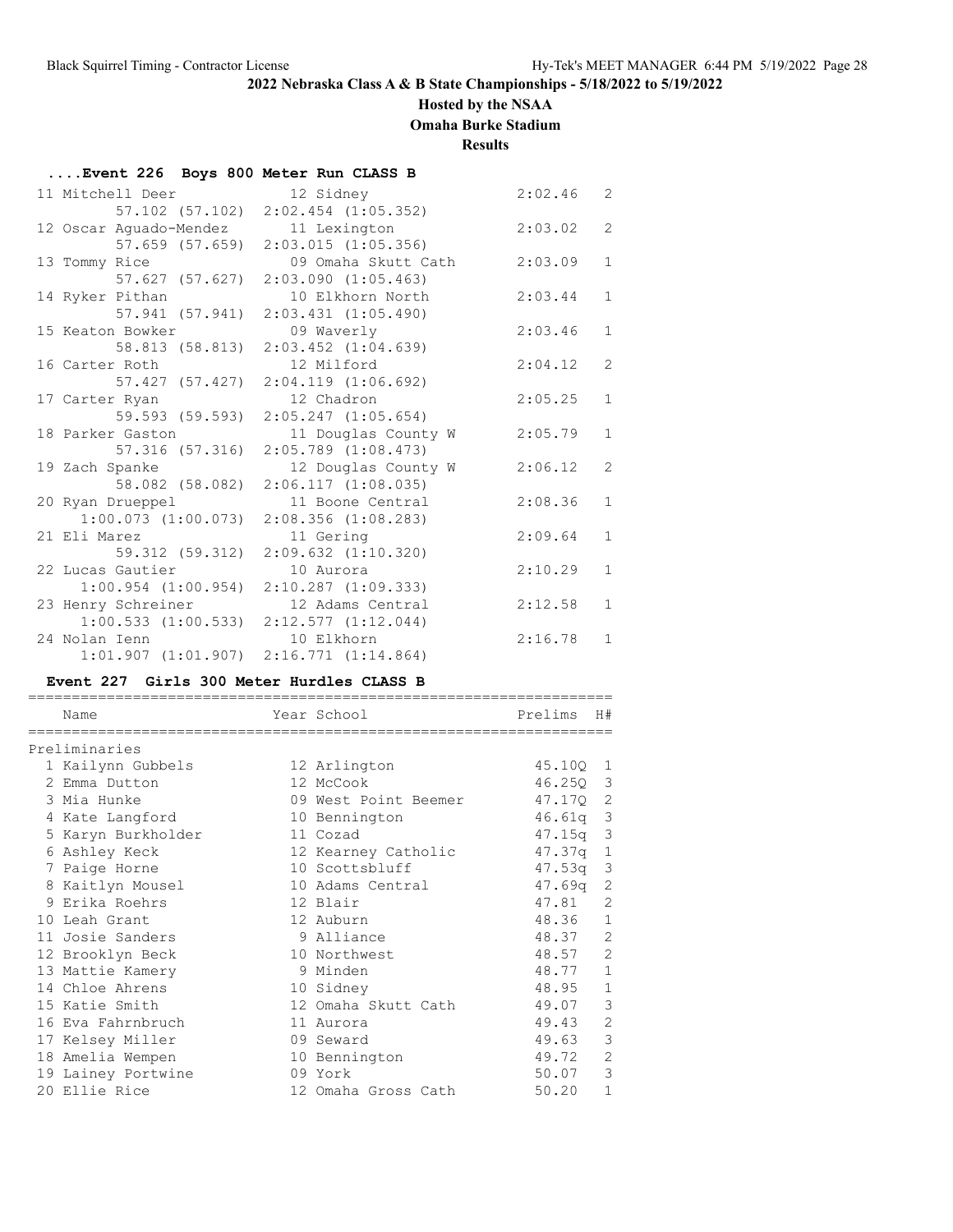# **Hosted by the NSAA Omaha Burke Stadium**

**Results**

### **....Event 227 Girls 300 Meter Hurdles CLASS B**

| 21 Jadah Laughlin    | 10 Ashland-Greenwd | 50.71   | 2 |
|----------------------|--------------------|---------|---|
| 22 Aubrey O'Hare     | 10 Gothenburg      | 50.82 1 |   |
| 23 Naomi Bertucci    | 09 Elkhorn         | 52.13 1 |   |
| 24 Madelyn Lubischer | 10 Raymond Central | 56.29 3 |   |

### **Event 227 Girls 300 Meter Hurdles CLASS B**

|        | Name               | Year School          | Finals |
|--------|--------------------|----------------------|--------|
| Finals |                    |                      |        |
|        |                    |                      |        |
|        | 1 Kailynn Gubbels  | 12 Arlington         | 45.13  |
|        | 2 Emma Dutton      | 12 McCook            | 46.61  |
|        | 3 Karyn Burkholder | 11 Cozad             | 46.75  |
|        | 4 Kate Langford    | 10 Bennington        | 46.84  |
|        | 5 Kaitlyn Mousel   | 10 Adams Central     | 47.14  |
|        | 6 Mia Hunke        | 09 West Point Beemer | 47.47  |
|        | 7 Ashley Keck      | 12 Kearney Catholic  | 47.50  |
|        | 8 Paige Horne      | 10 Scottsbluff       | 48.73  |

# **Event 228 Boys 300 Meter Hurdles CLASS B**

| Name                                 | Year School                      | Prelims H#     |                |
|--------------------------------------|----------------------------------|----------------|----------------|
| Preliminaries                        |                                  |                |                |
| 1 Jackson Roberts                    | 11 Boone Central 38.980 3        |                |                |
| 2 Evan Shepard                       | 12 Ashland-Greenwd 40.340 2      |                |                |
| 3 Gage Fries                         | 12 Minden                        | 40.810 1       |                |
| 4 Wyatt Archer                       | 11 Omaha Skutt Cath 40.32q 3     |                |                |
| 5 Malachi Swallow                    | 11 Chadron                       | $40.36q$ 2     |                |
| 6 Cooper Diamond 12 Bennington       |                                  | 40.74q 3       |                |
| 7 Benjamin Brahmer                   | 11 Pierce                        | $40.95q$ 2     |                |
| 8 Zach Fox                           | 11 Wahoo                         | 41.10g 1       |                |
| 9 Jacob Horner                       | 11 Elkhorn North 41.12           |                | 2              |
| 10 Garrett Reece                     | 12 Chadron                       | 41.55 1        |                |
| 11 Garrett Richardson                | 12 Northwest                     | 41.68          | 2              |
| 12 Malachi Bordovsky                 | 12 Wahoo                         | 41.75          | $\overline{2}$ |
| 13 Braxton Borer                     | 11 Columbus Lakeview 41.79       |                | 3              |
| 14 Gavin Sukup                       | 12 Seward                        | 41.82          | $\mathbf{1}$   |
| 15 Rhett Cullers                     | 11 Chadron                       | 42.30          | $\mathbf{1}$   |
| 16 Tyler Carroll                     | 11 Central City                  | 42.38          | $\mathcal{E}$  |
| 17 Zane Eggleston                    | 11 Broken Bow                    | 42.66          | 2              |
| 18 Preston Harms                     | 11 Waverly                       | 42.82 2 42.820 |                |
| 18 Dahlton Fisher                    | 10 Lincoln Christ 42.82 3 42.820 |                |                |
| 20 Jase Voorhees and the Same States | 11 Syracuse                      | 42.83          | $\mathbf{1}$   |
| 21 Cameron Zink                      | 12 Ogallala                      | 43.22          | $\mathbf{1}$   |
| 22 Jacob (Alex) Phelps 11 Wayne High |                                  | 43.34          | $\mathcal{S}$  |
| 23 Alex Portillo                     | 10 Northwest                     | 43.35          | $\mathbf{1}$   |
| -- Hogan Wingrove                    | 12 Waverly                       | DNF            | 3              |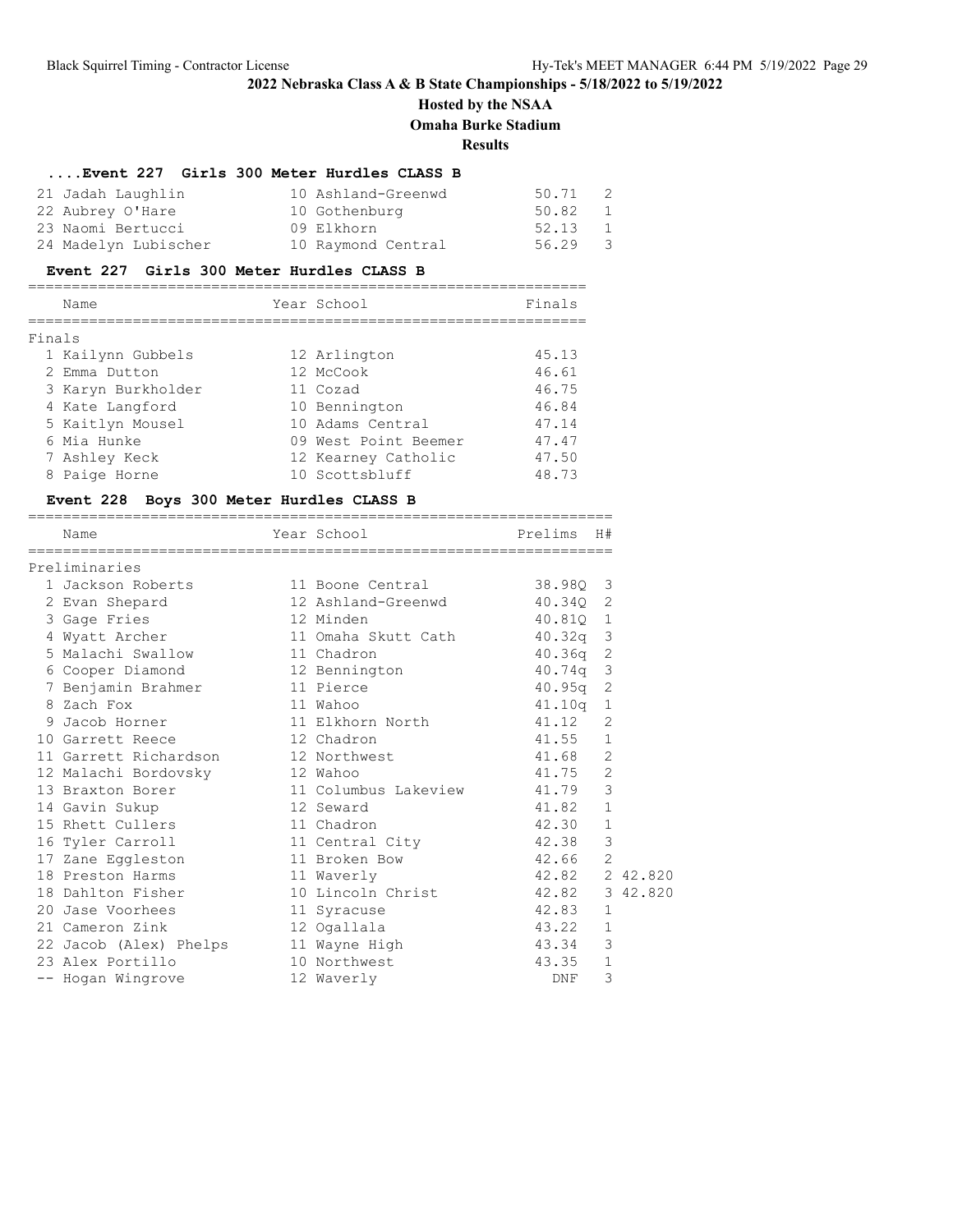# **Hosted by the NSAA**

**Omaha Burke Stadium**

**Results**

### **Event 228 Boys 300 Meter Hurdles CLASS B**

|        | Name               | Year School         | Finals |
|--------|--------------------|---------------------|--------|
| Finals |                    |                     |        |
|        | 1 Jackson Roberts  | 11 Boone Central    | 38.46  |
|        | 2 Wyatt Archer     | 11 Omaha Skutt Cath | 39.44  |
|        | 3 Malachi Swallow  | 11 Chadron          | 39.57  |
|        | 4 Gage Fries       | 12 Minden           | 39.83  |
|        | 5 Cooper Diamond   | 12 Bennington       | 40.16  |
|        | 6 Evan Shepard     | 12 Ashland-Greenwd  | 40.73  |
|        | 7 Zach Fox         | 11 Wahoo            | 40.74  |
|        | 8 Benjamin Brahmer | 11 Pierce           | 40.84  |

================================================================

#### **Event 229 Girls 1600 Meter Run CLASS B**

| ALLEY 1 Bottom Lanes 1-8, Seeds 9-24<br>ALLEY 2 Top Lanes 5-8, Seeds 1-8 |                                                                                                                                                                                                                               |                                                             |                         |
|--------------------------------------------------------------------------|-------------------------------------------------------------------------------------------------------------------------------------------------------------------------------------------------------------------------------|-------------------------------------------------------------|-------------------------|
| Name                                                                     | Year School                                                                                                                                                                                                                   | <b>Example 18</b> Finals                                    |                         |
| 1 Kassidy Stuckey 10 York                                                |                                                                                                                                                                                                                               | 5:14.96                                                     |                         |
|                                                                          | 1:15.591 (1:15.591) 2:33.868 (1:18.277) 3:52.350 (1:18.482) 5:14.958 (1:22.609)                                                                                                                                               |                                                             |                         |
| 2 Alexus Sindelar                                                        | 12 Pierce                                                                                                                                                                                                                     | 5:21.44                                                     |                         |
| 3 Lindee Henning                                                         | $1:17.161$ $(1:17.161)$ $2:39.719$ $(1:22.558)$<br>10 Ogallala                                                                                                                                                                | $4:04.655$ $(1:24.936)$<br>5:23.04                          | $5:21.437$ $(1:16.783)$ |
|                                                                          | $1:16.066$ $(1:16.066)$ $2:38.742$ $(1:22.677)$                                                                                                                                                                               | $4:04.226$ $(1:25.484)$                                     | $5:23.036$ $(1:18.810)$ |
| 4 Sadye Daniell                                                          | 12 Lincoln Christ                                                                                                                                                                                                             | 5:23.69                                                     |                         |
| $1:16.576$ $(1:16.576)$                                                  | $2:38.861$ $(1:22.285)$                                                                                                                                                                                                       | $4:03.894$ $(1:25.033)$                                     | $5:23.688$ $(1:19.795)$ |
| 5 Gabriela Calderon                                                      | 11 Bennington                                                                                                                                                                                                                 | 5:24.64                                                     |                         |
| $1:17.976$ $(1:17.976)$ $2:41.775$ $(1:23.800)$                          |                                                                                                                                                                                                                               | $4:06.806$ $(1:25.031)$                                     | $5:24.636$ $(1:17.830)$ |
| 6 Julia Karmazin                                                         | 10 Elkhorn North                                                                                                                                                                                                              | 5:25.58                                                     |                         |
| $1:17.504$ $(1:17.504)$                                                  | 2:40.047(1:22.544)                                                                                                                                                                                                            | $4:04.069$ $(1:24.022)$                                     | $5:25.573$ $(1:21.505)$ |
| 7 Addison Hatcliff                                                       | 10 Beatrice                                                                                                                                                                                                                   | 5:26.99                                                     |                         |
| 1:16.395(1:16.395)                                                       | 2:39.137(1:22.743)                                                                                                                                                                                                            | 4:04.571(1:25.435)                                          | $5:26.982$ $(1:22.411)$ |
| 8 Olivia Lawrence                                                        | 10 Platteview                                                                                                                                                                                                                 | 5:28.10                                                     |                         |
|                                                                          | $1:16.049$ $(1:16.049)$ $2:38.168$ $(1:22.120)$                                                                                                                                                                               | $4:04.386$ $(1:26.219)$                                     | $5:28.096$ $(1:23.710)$ |
| 9 Kendall Zavala                                                         | 09 Norris                                                                                                                                                                                                                     | 5:28.80                                                     |                         |
| 1:16.737(1:16.737)                                                       | $2:39.869$ $(1:23.132)$                                                                                                                                                                                                       | $4:06.839$ $(1:26.970)$<br>5:32.09                          | $5:28.791$ $(1:21.953)$ |
| 10 Madison Seiler<br>$1:15.874$ $(1:15.874)$                             | 11 Gering<br>$2:38.586$ $(1:22.712)$                                                                                                                                                                                          | 4:05.697(1:27.112)                                          | $5:32.088$ $(1:26.391)$ |
| 11 Jessie Hurt                                                           | 11 Minden                                                                                                                                                                                                                     | 5:32.96                                                     |                         |
| 1:16.910(1:16.910)                                                       | $2:40.392$ $(1:23.483)$                                                                                                                                                                                                       | 4:06.435(1:26.043)                                          | $5:32.951$ $(1:26.516)$ |
| 12 Ella Buhlke                                                           | 12 Central City                                                                                                                                                                                                               | 5:39.64                                                     |                         |
| $1:19.166$ $(1:19.166)$                                                  | $2:44.246$ $(1:25.080)$                                                                                                                                                                                                       | 4:12.117(1:27.872)                                          | $5:39.636$ $(1:27.520)$ |
| 13 Lille Benes                                                           | 09 Waverly                                                                                                                                                                                                                    | 5:40.21                                                     |                         |
| $1:17.075$ $(1:17.075)$                                                  | 2:40.977(1:23.903)                                                                                                                                                                                                            | $4:08.144$ $(1:27.167)$                                     | $5:40.210$ $(1:32.066)$ |
| 14 Hailey O'Daniel                                                       | 09 Arlington                                                                                                                                                                                                                  | 5:44.68                                                     |                         |
| $1:17.056$ $(1:17.056)$                                                  | $2:40.666$ $(1:23.610)$                                                                                                                                                                                                       | $4:10.363$ $(1:29.698)$                                     | $5:44.674$ $(1:34.311)$ |
| 15 Gabi Westfall                                                         | 09 Omaha Skutt Cath                                                                                                                                                                                                           | 5:44.76                                                     |                         |
| $1:17.513$ $(1:17.513)$                                                  | $2:47.515$ $(1:30.002)$                                                                                                                                                                                                       | 4:21.633(1:34.119)                                          | $5:44.753$ $(1:23.120)$ |
| 16 Corinne Mead                                                          | 12 Elkhorn North                                                                                                                                                                                                              | 5:45.44                                                     |                         |
| 1:19.336(1:19.336)                                                       | $2:47.730$ $(1:28.395)$ $4:20.297$ $(1:32.568)$                                                                                                                                                                               |                                                             | $5:45.431$ $(1:25.135)$ |
| 17 Kyndall Carnahan                                                      | 10 Chadron and the Charles of the Charles of the Charles of the Charles of the Charles of the Charles of the Charles of the Charles of the Charles of the Charles of the Charles of the Charles of the Charles of the Charles | 5:46.26                                                     |                         |
| $1:17.823$ $(1:17.823)$                                                  |                                                                                                                                                                                                                               | 2:41.225 (1:23.402) 4:12.573 (1:31.349) 5:46.252 (1:33.680) |                         |
| 18 Corinne Mansour                                                       | 09 Om Roncalli Cath                                                                                                                                                                                                           | 5:46.73                                                     |                         |
|                                                                          | 1:18.226 (1:18.226) 2:42.301 (1:24.076) 4:16.311 (1:34.010) 5:46.726 (1:30.416)                                                                                                                                               |                                                             |                         |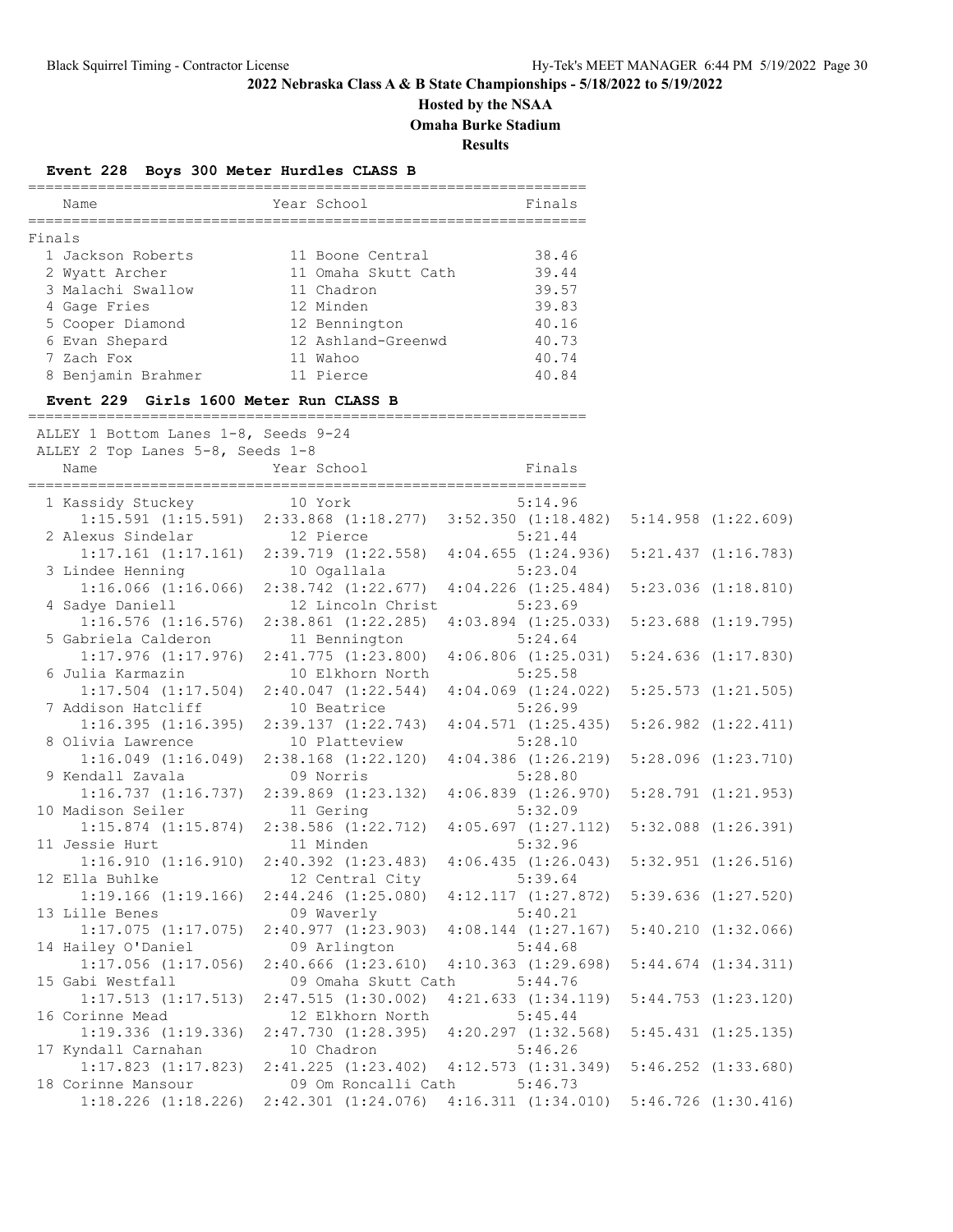**Hosted by the NSAA**

**Omaha Burke Stadium**

**Results**

### **....Event 229 Girls 1600 Meter Run CLASS B**

| 19 Marisol Deanda                               | 12 Schuyler 5:47.45                                                               |                                                                 |                         |
|-------------------------------------------------|-----------------------------------------------------------------------------------|-----------------------------------------------------------------|-------------------------|
|                                                 | $1:20.176$ (1:20.176) 2:49.921 (1:29.745) 4:21.058 (1:31.138) 5:47.444 (1:26.386) |                                                                 |                         |
| 20 Josie Jansen                                 | 11 Omaha Gross Cath 5:49.85                                                       |                                                                 |                         |
| $1:17.592$ $(1:17.592)$                         | $2:44.693$ $(1:27.101)$ $4:19.636$ $(1:34.943)$                                   |                                                                 | 5:49.843(1:30.208)      |
| 21 Anika Richards                               | 11 Omaha Skutt Cath                                                               | 5:52.27                                                         |                         |
| $1:18.776$ $(1:18.776)$                         | $2:48.489$ $(1:29.713)$ $4:22.949$ $(1:34.460)$                                   |                                                                 | $5:52.266$ $(1:29.317)$ |
| 22 Avery Hurlbert 10 Holdrege                   |                                                                                   | 5:59.25                                                         |                         |
| $1:18.479$ $(1:18.479)$                         |                                                                                   | $2:48.904$ (1:30.425) $4:23.481$ (1:34.577) 5:59.249 (1:35.769) |                         |
| 23 Callie Arnold                                | 12 Pierce                                                                         | 6:00.21                                                         |                         |
| $1:17.651$ $(1:17.651)$                         | $2:45.418$ $(1:27.768)$                                                           | $4:22.446$ $(1:37.028)$                                         | $6:00.206$ $(1:37.761)$ |
| 24 Meghan Cunningham 11 Elkhorn North           |                                                                                   | 6:08.89                                                         |                         |
| $1:19.608$ $(1:19.608)$ $2:51.211$ $(1:31.604)$ |                                                                                   | $4:32.379$ $(1:41.168)$ $6:08.882$ $(1:36.504)$                 |                         |

#### **Event 230 Boys 1600 Meter Run CLASS B**

================================================================ ALLEY 1 Bottom Lanes 1-8, Seeds 9-24

| ALLEY 2 Top Lanes 5-8, Seeds 1-8                |                                                                         |                                                                                                 |  |                         |  |  |
|-------------------------------------------------|-------------------------------------------------------------------------|-------------------------------------------------------------------------------------------------|--|-------------------------|--|--|
| Name                                            | Year School                                                             | Finals                                                                                          |  |                         |  |  |
|                                                 |                                                                         |                                                                                                 |  |                         |  |  |
| 1 Ian Salazar-Molina 10 Lexington               |                                                                         | 4:26.77                                                                                         |  |                         |  |  |
|                                                 | $1:08.431$ $(1:08.431)$ $2:19.564$ $(1:11.133)$ $3:25.522$ $(1:05.959)$ |                                                                                                 |  | $4:26.761$ $(1:01.240)$ |  |  |
| 2 Cameron Brauer                                | 12 Sidney                                                               | 4:29.90                                                                                         |  |                         |  |  |
|                                                 | $1:08.646$ (1:08.646) 2:19.439 (1:10.794)                               | $3:23.132$ $(1:03.693)$                                                                         |  | $4:29.900$ $(1:06.769)$ |  |  |
| 3 Luke Bonifas                                  | 12 Adams Central                                                        | 4:31.29                                                                                         |  |                         |  |  |
| $1:08.998$ $(1:08.998)$                         | $2:19.786$ $(1:10.789)$                                                 | $3:25.781$ $(1:05.995)$                                                                         |  | $4:31.285$ $(1:05.505)$ |  |  |
| 4 Carter Hohlen                                 | 12 Lincoln Christ                                                       | 4:33.95                                                                                         |  |                         |  |  |
| $1:09.842$ $(1:09.842)$                         | 2:20.994(1:11.153)                                                      | $3:28.645$ $(1:07.651)$                                                                         |  | $4:33.943$ $(1:05.298)$ |  |  |
| 5 Riley Boonstra                                | 10 Norris                                                               | 4:35.16                                                                                         |  |                         |  |  |
| $1:09.334$ $(1:09.334)$                         | 2:21.307(1:11.974)                                                      | $3:34.205$ $(1:12.899)$                                                                         |  | $4:35.154$ $(1:00.950)$ |  |  |
| 6 Mesuidi Ejerso                                | 11 South Sioux City                                                     | 4:35.58                                                                                         |  |                         |  |  |
| 1:08.419(1:08.419)                              | 2:19.807(1:11.388)                                                      | $3:28.055$ $(1:08.249)$                                                                         |  | $4:35.571$ $(1:07.516)$ |  |  |
| 7 Daniel Bashtovoi                              | 12 Sidney                                                               | 4:36.96                                                                                         |  |                         |  |  |
| $1:09.124$ $(1:09.124)$                         | $2:20.844$ $(1:11.720)$                                                 | $3:29.200$ $(1:08.357)$                                                                         |  | $4:36.954$ $(1:07.754)$ |  |  |
| 8 Lazaro Adame-Lopez                            | 10 Lexington                                                            | 4:37.26                                                                                         |  |                         |  |  |
|                                                 | $1:09.325$ $(1:09.325)$ $2:21.059$ $(1:11.734)$                         | $3:31.072$ $(1:10.014)$                                                                         |  | $4:37.251$ $(1:06.180)$ |  |  |
| 9 Mark Schroll                                  | 12 Mt Michael Ben                                                       | 4:38.66                                                                                         |  |                         |  |  |
| $1:08.931$ $(1:08.931)$ $2:20.484$ $(1:11.553)$ |                                                                         | $3:30.744$ $(1:10.260)$                                                                         |  | $4:38.657$ $(1:07.914)$ |  |  |
| 10 Oscar Aquado-Mendez                          | 11 Lexington                                                            | 4:39.18                                                                                         |  |                         |  |  |
| 1:09.375(1:09.375)                              | 2:20.685(1:11.310)                                                      | $3:31.167$ $(1:10.482)$                                                                         |  | $4:39.179$ $(1:08.013)$ |  |  |
| 11 Calin O'Grady                                | 09 Blair                                                                | 4:39.31                                                                                         |  |                         |  |  |
|                                                 | $1:09.159$ $(1:09.159)$ $2:20.236$ $(1:11.078)$                         | $3:29.638$ $(1:09.402)$                                                                         |  | $4:39.304$ $(1:09.667)$ |  |  |
| 12 Carter Harsin                                | 11 Minden                                                               | 4:42.90                                                                                         |  |                         |  |  |
| $1:08.382$ $(1:08.382)$                         | 2:19.839(1:11.458)                                                      | $3:30.679$ $(1:10.840)$                                                                         |  | $4:42.894$ $(1:12.215)$ |  |  |
| 13 Tanner Cooper                                | 12 Norris                                                               | 4:45.94                                                                                         |  |                         |  |  |
| 1:09.650(1:09.650)                              | $2:22.399$ $(1:12.750)$                                                 | 3:38.321 (1:15.922)                                                                             |  | $4:45.932$ $(1:07.611)$ |  |  |
| 14 Elijah Dix                                   | 10 Plattsmouth                                                          | 4:46.53                                                                                         |  |                         |  |  |
| 1:09.956(1:09.956)                              | $2:21.606$ $(1:11.650)$                                                 | $3:34.475$ $(1:12.870)$                                                                         |  | $4:46.526$ $(1:12.051)$ |  |  |
| 15 Gus Lampe                                    | 10 Om Roncalli Cath                                                     | 4:47.41                                                                                         |  |                         |  |  |
| 1:09.731(1:09.731)                              | $2:23.132$ $(1:13.401)$                                                 | $3:38.679$ $(1:15.548)$                                                                         |  | $4:47.401$ $(1:08.722)$ |  |  |
| 16 Tommy Rice                                   | 09 Omaha Skutt Cath                                                     | 4:48.39                                                                                         |  |                         |  |  |
| 1:08.913(1:08.913)                              | $2:20.461$ $(1:11.549)$ $3:31.428$ $(1:10.967)$                         |                                                                                                 |  | $4:48.389$ $(1:16.962)$ |  |  |
| 17 Colby Grefe                                  | 12 Arlington                                                            | 4:50.14                                                                                         |  |                         |  |  |
|                                                 |                                                                         | $1:09.578$ $(1:09.578)$ $2:21.699$ $(1:12.121)$ $3:34.513$ $(1:12.815)$ $4:50.138$ $(1:15.625)$ |  |                         |  |  |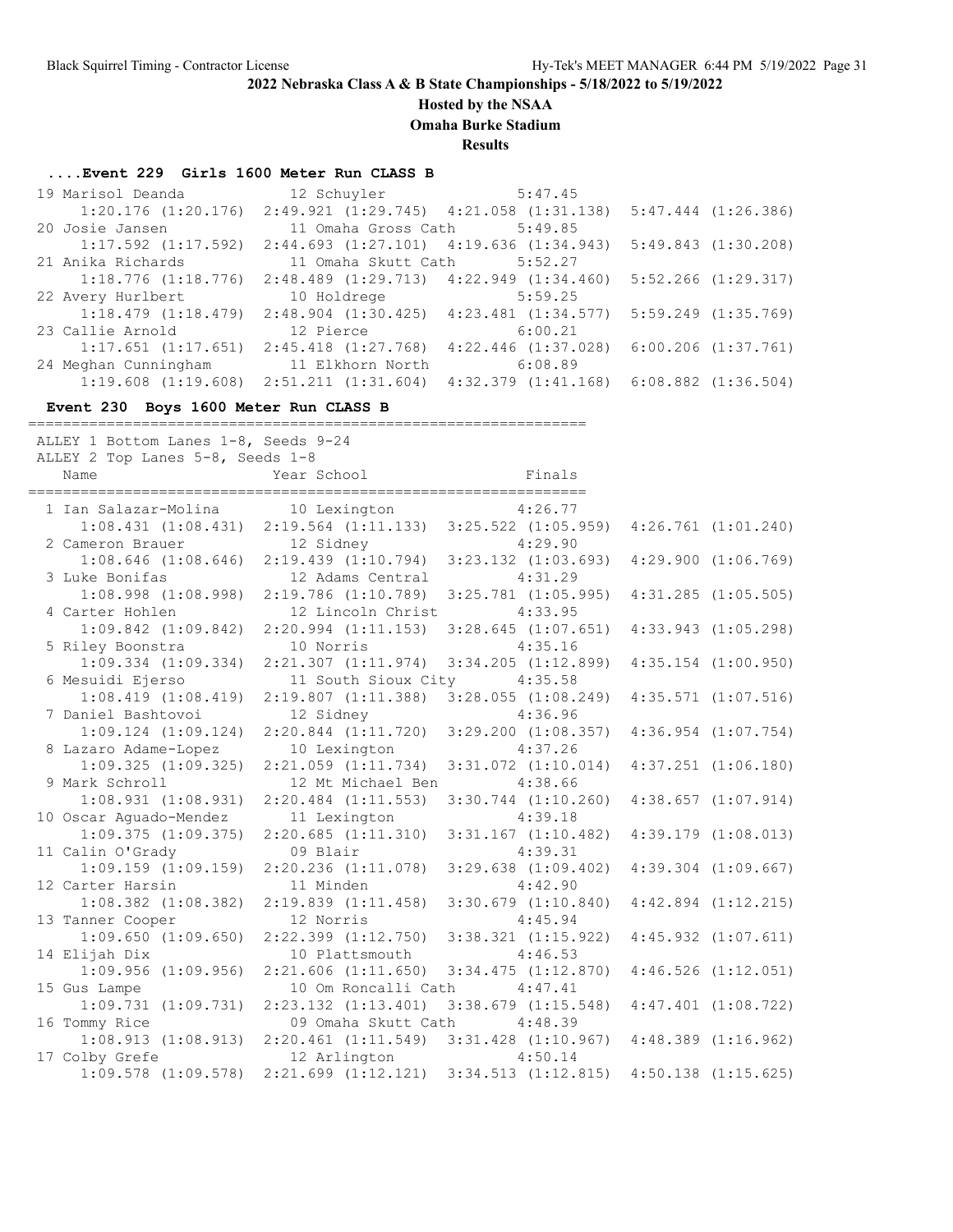### **Hosted by the NSAA**

**Omaha Burke Stadium**

**Results**

#### **....Event 230 Boys 1600 Meter Run CLASS B**

| 18 Nikolas Clement      | 10 Holdrege 4:52.44                                                     |                         |                         |
|-------------------------|-------------------------------------------------------------------------|-------------------------|-------------------------|
|                         | $1:08.796$ (1:08.796) 2:22.009 (1:13.213) 3:39.499 (1:17.491)           |                         | 4:52.433(1:12.934)      |
| 19 Alex Rice            | 11 Omaha Skutt Cath 4:52.77                                             |                         |                         |
| $1:08.639$ $(1:08.639)$ | $2:20.075$ $(1:11.436)$ $3:31.050$ $(1:10.975)$                         |                         | $4:52.768$ $(1:21.718)$ |
| 20 Parker Gaston        | 11 Douglas County W                                                     | 4:53.93                 |                         |
|                         | $1:10.048$ $(1:10.048)$ $2:22.900$ $(1:12.853)$ $3:38.633$ $(1:15.733)$ |                         | 4:53.929 (1:15.297)     |
| 21 Ethan Walters        | 10 Elkhorn 4:55.02                                                      |                         |                         |
| $1:09.706$ $(1:09.706)$ | $2:23.704$ $(1:13.998)$ $3:40.366$ $(1:16.663)$                         |                         | 4:55.015(1:14.650)      |
| 22 Jude Maquire         | 10 Columbus Scotus                                                      | 4:57.86                 |                         |
| $1:10.124$ $(1:10.124)$ | 2:23.388 (1:13.265)                                                     | $3:39.791$ $(1:16.404)$ | $4:57.854$ $(1:18.064)$ |
| 23 Michael Peery        | 12 Seward                                                               | 4:59.04                 |                         |
| $1:10.086$ $(1:10.086)$ | 2:21.421(1:11.335)                                                      | $3:37.326$ $(1:15.905)$ | 4:59.038 (1:21.712)     |
| 24 Tyler Salter         | 12 Northwest                                                            | 5:03.54                 |                         |
|                         | $1:09.861$ $(1:09.861)$ $2:22.534$ $(1:12.673)$ $3:39.155$ $(1:16.622)$ |                         | 5:03.532 (1:24.377)     |
|                         |                                                                         |                         |                         |

#### **Event 231 Girls 4x100 Meter Relay CLASS B**

School Finals H# =================================================================== 1 Northwest 48.12 2 1) Kyra Ray 9 2) Avyn Urbanski 11 3) Grace Baasch 11 4) Samantha Roby 12 2 Bennington 48.98 2 1) Reese Jensen 09 2) Kennedy Wade 11 3) Tatum Dowding 11 4) Kate Langford 10 3 South Sioux City 19.52 2 1) Khyah Vaughn 09 2) Ashlynn Garcia 12 3) Jordan Kriens 11 4) Emily Penne 10 4 Beatrice 50.04 2 1) Riley Schwisow 11 2) Avery Barnard 11 3) Anna Gleason 09 4) Morgan Mahoney 12 5 Falls City 50.21 2 1) Ashleigh Kirkendall 10 2) Taylor Kreifels 09 3) Lilian Thomas 12 4) RaeAnn Thompson 11 6 Columbus Lakeview 50.44 2 1) Autumn Gibbs 11 2) Blake Barcel 10 3) Molly Frenzen 11 (4) Macy Stock 12 7 Hastings 50.50 1 1) Carlie Beckby 10 2) Kaelan Schultz 12 3) Abigail Kendall 11 4) Hannah Satterly 11 8 Elkhorn 50.62 1 1) Jordyn Rochholz 11 2) Ella Dalton 12 3) Kaelyn Andersen 11 4) Bridget Schnoor 10 9 Gering 50.64 2 1) Gianni Aguilar 12 2) Gabrielle Moreno 9 3) Jada Schlothauer 11 (4) Alissa Morales 10 10 Syracuse 50.75 1 1) Kadyn Sisco 10 2) Hannah Knox 12 3) Kennedy Stanley 12 4) Kamdyn Stanley 12 11 Seward 50.87 2 1) Morgan Craig 12 2) Eden Schulz 11 3) Vicki Wang 11 4) Coral Collins 10 12 Waverly 50.92 1 1) Sydney Hanke 11 2) Alyssa Folds 11

===================================================================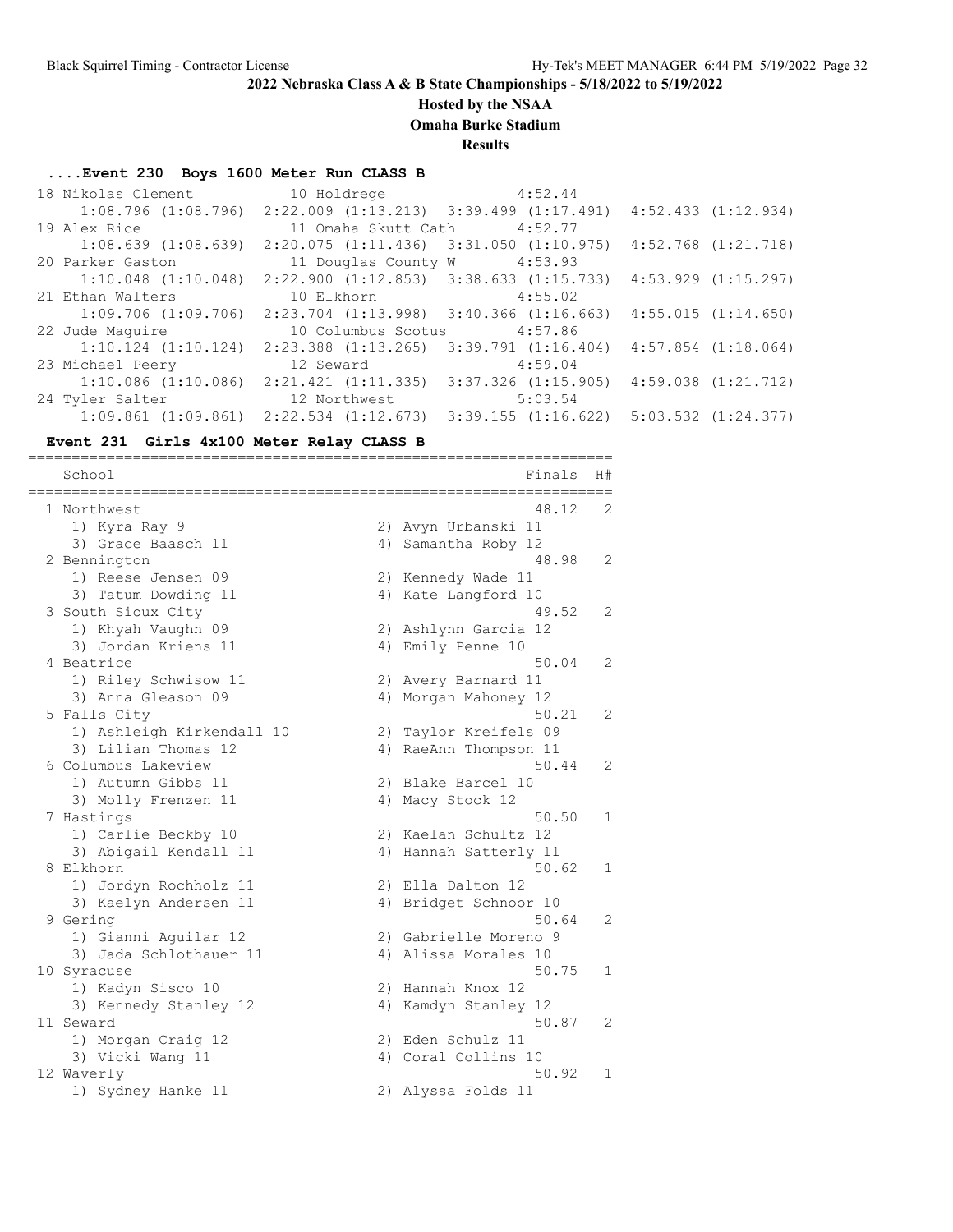#### **Hosted by the NSAA**

**Omaha Burke Stadium**

**Results**

#### **....Event 231 Girls 4x100 Meter Relay CLASS B**

3) Joslyn Rice 10 4) Mary Shulayk 12 13 McCook 51.10 1 1) Kennedy Walter 11 2) Emma Dutton 12 3) Ainsley Taylor 12 4) Shawna Wilkinson 11 14 Ogallala 51.33 1 1) Gracen Tuttle 12 2) Tayden Kirchner 11 3) Eideann Tuttle 10 4) Makayla Kirchner 12 15 Aurora 51.58 1 1) Kehlanee Bengtson 10 2) Madelyn Brown 11 3) Eva Fahrnbruch 11 4) Kaylee Crosby 12 16 Blair 51.64 1 1) Brynn Lundgren 09 2) Erika Roehrs 12 3) Audie Keeling 10 4) Greta Galbraith 10

#### **Event 232 Boys 4x100 Meter Relay CLASS B**

=================================================================== School Finals H# =================================================================== 1 Waverly 42.84 2 1) Preston Harms 11 2) Caiden Rose 12 3) Eddie Johnson 12 1988 1998 1999 12 2 Bennington 43.03 2 1) KJ Taffa 10 2) Dylan Mostek 12 3) Carter Jenkins 11 4) Nick Colvert 11 3 Sidney 43.04 2 1) Sawyer Dickman 12 2) Isak Doty 10 3) Jackson Russell 12 (4) Luke Holly 10 4 Boys Town 43.24 1 1) Timar Covington 12 12 2) Nyree Poteet 3) Lebron Pendles 12 4) Tony Murray 12 5 Adams Central 43.62 2 1) Elijah Mulligan 12 2) Drew Bonifas 12 3) Nate Kerr 12 19 12 12 12 12 13 13 14 13 14 15 16 17 18 18 19 19 11 12 12 13 13 14 15 16 17 17 18 18 18 18 1 6 Norris 43.66 2 1) Trevor Ozenbaugh 12 2) Cooper Cerny 11 3) Christian Flanders 12 4) Cooper Hausmann 12 7 Columbus Lakeview 43.72 2 1) Brock Mahoney 12 2) Simon Janssen 12 3) Adam Van Cleave 12 4) Khyler Shortridge 12 8 Lexington 43.88 1 1) Greysen Strauss 11 2) Quentin Moss 11 3) Jase Carpenter 11 (4) Hunter Stewart 12 9 Chadron 43.92 1 1) Quinn Bailey 9 2) Xander Provance 11 3) Malachi Swallow 11 (4) Chayton Bynes 12 10 Platteview 43.95 1 1) Ethan Golda 11 2) Mitchell Rudie 12 3) Brandon Bills 09 4) Ezra Stewart 11 11 Omaha Skutt Cath 1 and 1 and 1 and 1 and 1 and 1 and 1 and 1 and 1 and 1 and 1 and 1 and 1 and 1 and 1 and 1 1) Colin Pike 10 2) Wyatt Archer 11 3) Luke Haney 11 4) Winter Smith 12 12 Hastings **44.63** 1 1) Trevor Campbell 11 2) Ryan Bauer 12 3) Elijah Combs 12 4) Blake Buhlke 10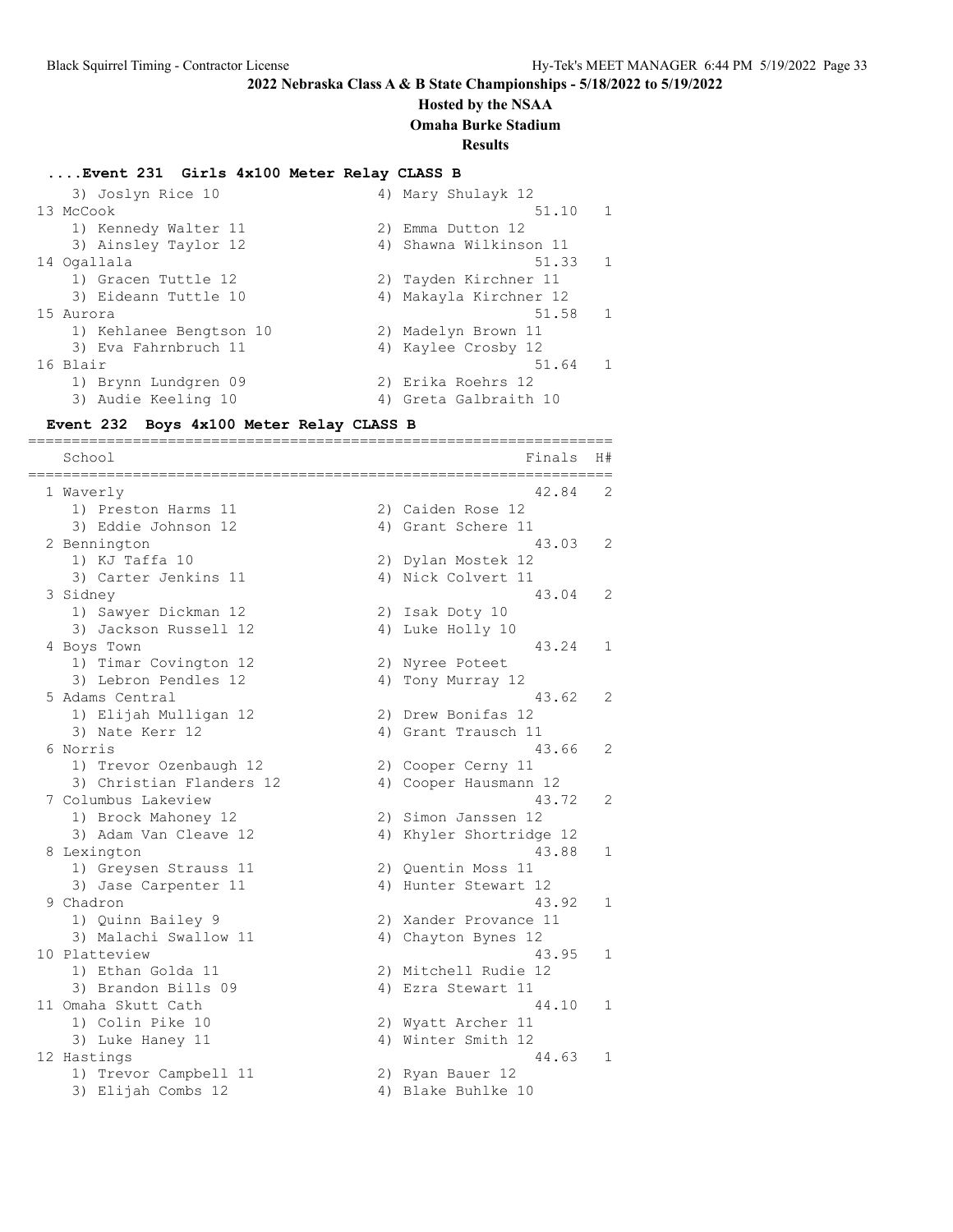#### **Hosted by the NSAA**

**Omaha Burke Stadium**

#### **Results**

#### **....Event 232 Boys 4x100 Meter Relay CLASS B**

| 13 Blair                 | $\overline{1}$<br>44.84 |
|--------------------------|-------------------------|
| 1) Zac Keeling 11        | 2) Zach Lindau 12       |
| 3) Gaven Hammond 09      | 4) Ben Holcomb 10       |
| -- McCook                | 2<br>DNF                |
| 1) Jacob Gomez-Wilson 11 | 2) Adam Duqqer 11       |
| 3) Lucas Gomez-Wilson 11 | 4) Cole Thomas 12       |
| -- Crete                 | 2<br>DNF                |
| 1) Jedidiah Kracl 10     | 2) Isaac Kracl 12       |
| 3) Michael Willey 11     | 4) William Chica 12     |
| -- Elkhorn               | 1<br>DNF                |
| 1) Michael Hart 12       | 2) Henry Kroger 12      |
| 3) Zachary Leinen 12     | Dane Petersen 12        |

**Event 233 Girls 4x400 Meter Relay CLASS B**

=================================================================== School Finals H# =================================================================== 1 Elkhorn North 3:59.95 2 1) Grace Heaney 10 2) Britt Prince 10 3) Morgan Sachs 10 4) Sydney Stodden 10 1:59.579 (1:59.579) 3:02.074 (1:02.496) 3:59.944 (57.870) 2 Bennington 4:01.08 2 1) Alexis Hiatt 09 2) Gabriela Calderon 11 3) Hannah Madden 11 (4) Kate Langford 10 1:59.594 (1:59.594) 3:02.825 (1:03.232) 4:01.078 (58.253) 3 Arlington 4:01.86 2<br>1) Chase Andersen 12 2) Kailynn Gubbels 12 1) Chase Andersen 12 2) Kailynn Gubbels 12 3) Hailey O'Daniel 09 4) Keelianne Green 11 2:00.977 (2:00.977) 3:04.071 (1:03.095) 4:01.859 (57.789) 4 Northwest 4:01.90 2 1) Avyn Urbanski 11 2) Reba Mader 12 3) Kamrynn Mings 10 4) Samantha Roby 12 2:03.430 (2:03.430) 3:05.166 (1:01.736) 4:01.896 (56.730) 5 Waverly 4:03.29 1 1) Joslyn Rice 10 2) Anna Clarke 11 3) Millie Waldo 10 4) Alonna Depalma 09 2:03.829 (2:03.829) 3:04.397 (1:00.568) 4:03.288 (58.891) 6 Elkhorn 4:05.70 2 1) Mya Larsen 10 2) Emma Hague 11 3) Ella Dalton 12 (4) Ayshia Prince 10 2:03.127 (2:03.127) 3:03.494 (1:00.368) 4:05.695 (1:02.201) 7 Blair 4:06.68 1 1) Makayla Baughman 12 2) Reece Ewoldt 10 3) Schuyler Roewert 11 (4) Hailey Amandus 11 2:01.328 (2:01.328) 3:05.021 (1:03.694) 4:06.671 (1:01.650) 8 Broken Bow 4:07.13 2 1) Maren Chapin 9 2) Kailyn Scott 12 3) Anna Lindstrom 12 (4) Brianna Quinn 12 2:05.485 (2:05.485) 3:07.035 (1:01.550) 4:07.121 (1:00.086) 9 Kearney Catholic 4:09.63 1 1) Rosalyn Roggasch 12 2) Margaret Haarberg 10 3) Payton Dzingle 9 4) Ashley Keck 12 2:09.181 (2:09.181) 3:09.894 (1:00.714) 4:09.624 (59.730)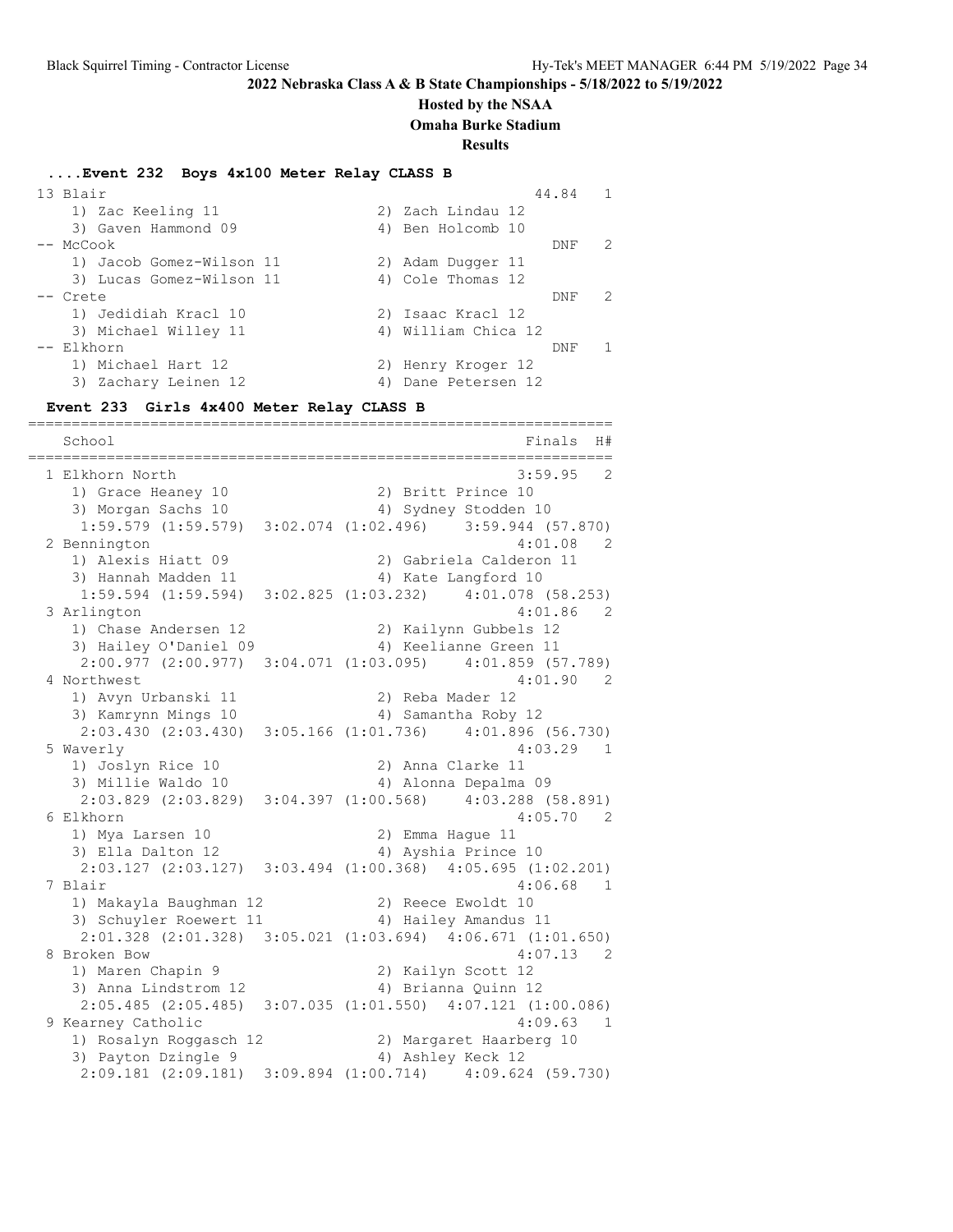#### **Hosted by the NSAA**

**Omaha Burke Stadium**

**Results**

### **....Event 233 Girls 4x400 Meter Relay CLASS B** 10 Ogallala 4:09.75 1 1) Eideann Tuttle 10 3) Gracen Tuttle 12 (4) Makayla Kirchner 12 2:07.633 (2:07.633) 3:10.339 (1:02.706) 4:09.749 (59.410) 11 McCook 4:10.91 2 1) Danika Havlicek 9 2) Sienna Dutton 10 3) Leah Spencer 11 4) Shawna Wilkinson 11 2:06.059 (2:06.059) 3:10.370 (1:04.311) 4:10.903 (1:00.533) 12 Scottsbluff 4:11.38 2 1) Payton Burda 11 2) Mariyah Avila 12 3) Taryn Spady 11 4) Paige Horne 10 2:06.564 (2:06.564) 3:09.404 (1:02.840) 4:11.371 (1:01.968) 13 Adams Central 13 Adams 11.84 1 1) Mari Conant 12 2) Megyn Scott 10 3) Abby Stroh 12 4) Kaitlyn Mousel 10 2:04.162 (2:04.162) 3:09.143 (1:04.981) 4:11.838 (1:02.696) 14 Syracuse 4:13.20 1 1) Jayden Meyer 09 2) Kadyn Sisco 10 3) Kamdyn Stanley 12 4) Kennedy Stanley 12 2:05.978 (2:05.978) 3:09.601 (1:03.624) 4:13.193 (1:03.592) 15 Platteview 4:15.21 1 1) Hannah Tagel 10 2) Emily Wiebelhaus 10 3) Isabel Clarke 11 4) Olivia Lawrence 10 2:08.038 (2:08.038) 3:12.875 (1:04.838) 4:15.207 (1:02.332) 16 Seward 16 News 2002 12:00 12:00 12:00 12:00 12:00 12:00 12:00 12:00 12:00 12:00 12:00 12:00 12:00 12:00 12:0 1) Karnie Gottschalk 11 2) Eden Schulz 11 3) Morgan Craig 12 4) Kelsey Miller 09 2:08.153 (2:08.153) 3:11.690 (1:03.538) 4:15.377 (1:03.687)

#### **Event 234 Boys 4x400 Meter Relay CLASS B**

=================================================================== School Finals H# =================================================================== 1 Norris 3:24.10 1 1) Austin Madsen 12 2) Tanner Cooper 12 3) Blake Macklin 10 4) Zach Pittman 12 1:42.083 (1:42.083) 2:33.221 (51.138) 3:24.091 (50.870) 2 Platteview 3:26.67 1 3:26.663 1) Mitchell Rudie 12 2) Connor Millikan 11 3) Ben Alexander 11 <a>
4) Ezra Stewart 11 1:42.193 (1:42.193) 2:35.067 (52.874) 3:26.663 (51.597) 3 Waverly 3:26.67 2 3:26.664 1) Braxton Smith 09 2) Alex Leuenberger 12 3) Cole Murray 12 4) AJ Heffelfinger 11  $1:41.967$  (1: $41.967$ ) 2:36.646 (54.679) 3:26.664 (50.019) 4 Wahoo 3:27.32 1 1) Zach Fox 11 2) Sam Edmonds 10 3) Garrett Grandgenett 11 4) Malachi Bordovsky 12 1:44.227 (1:44.227) 2:36.572 (52.345) 3:27.320 (50.749) 5 Boone Central 3:27.50 2 1) Alex Christo 11 2) Parker Borer 10 3) Brant Benes 10 4) Jackson Roberts 11 1:43.250 (1:43.250) 2:36.919 (53.670) 3:27.491 (50.573)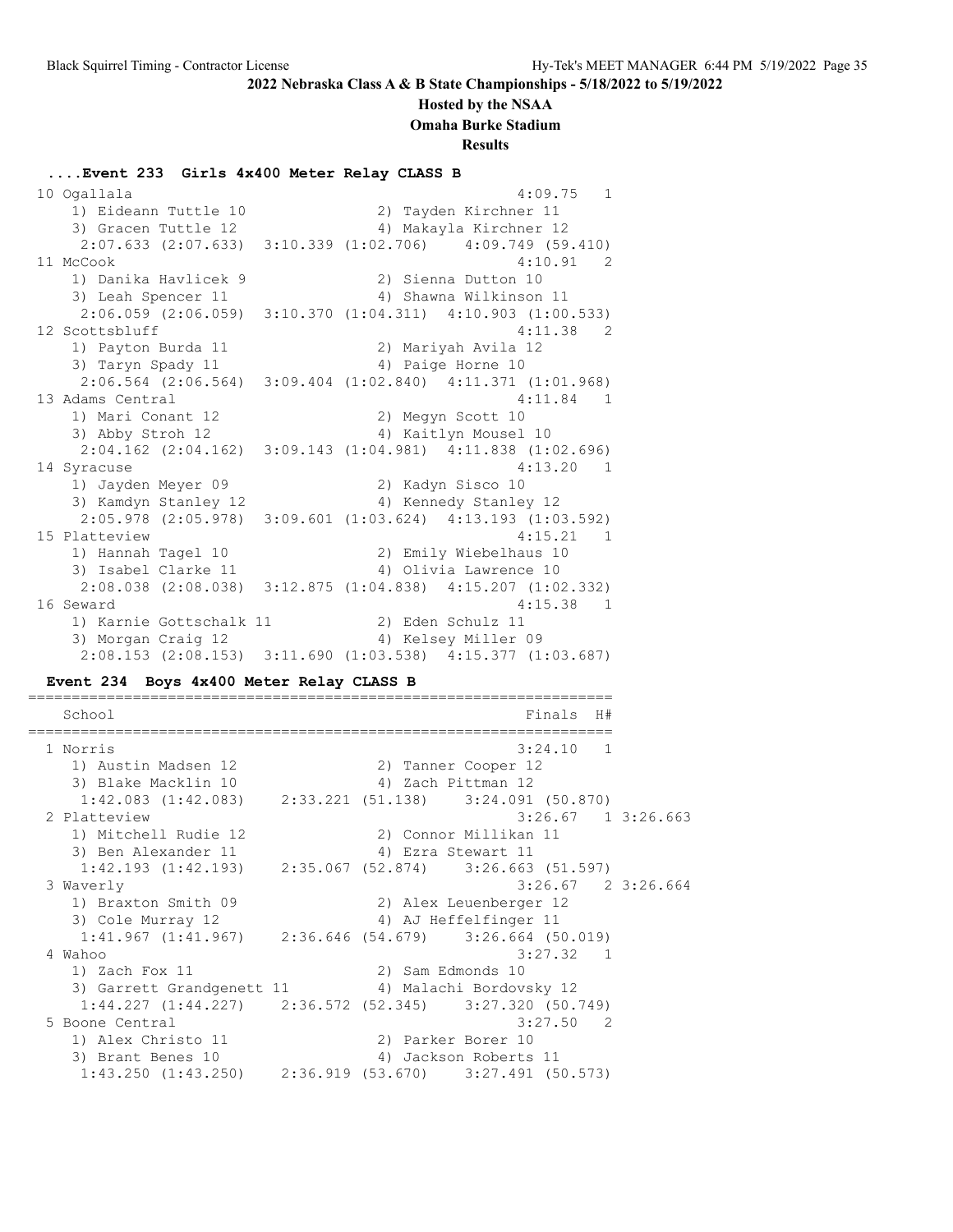### **Hosted by the NSAA**

**Omaha Burke Stadium**

**Results**

### **....Event 234 Boys 4x400 Meter Relay CLASS B**

| 1) Ransen Wilkins 12                                                |       | 2) Irvin Sierra Torres 10                          |                |       |
|---------------------------------------------------------------------|-------|----------------------------------------------------|----------------|-------|
| 3) Kyan Allen 11                                                    |       | 4) Tyson Klein 11                                  |                |       |
| $1:43.771$ $(1:43.771)$ $2:36.282$ $(52.512)$                       |       | 3:27.515(51.233)                                   |                |       |
| 7 Pierce                                                            |       | $3:28.56$ 2                                        |                |       |
| 1) Benjamin Brahmer 11 (2) Evan Willits 11                          |       |                                                    |                |       |
| 3) Kaden Johnson 12 (2012) 4) Coleton Cooper 12                     |       |                                                    |                |       |
| $1:44.751$ $(1:44.751)$ $2:37.281$ $(52.530)$ $3:28.556$ $(51.275)$ |       |                                                    |                |       |
| 8 Minden                                                            |       | 3:28.85 2                                          |                |       |
| 1) Konner Verbeck 12                                                |       | 2) Gage Fries 12                                   |                |       |
| 3) Orrin Kuehn 9                                                    |       | 4) Tanner Gibb 9                                   |                |       |
| $1:41.860$ $(1:41.860)$                                             |       | 2:35.985 (54.125) 3:28.850 (52.865)                |                |       |
| 9 Omaha Skutt Cath                                                  |       | $3:29.47$ 1                                        |                |       |
| 1) Calvin Perina 09                                                 |       | 2) Wyatt Archer 11                                 |                |       |
| 3) James Gninefou 12                                                |       | 4) Jack Wade 10                                    |                |       |
| $1:44.186$ $(1:44.186)$                                             |       | 2:37.368 (53.182) 3:29.468 (52.101)                |                |       |
| 10 Elkhorn North                                                    |       | $3:29.75$ 1                                        |                |       |
| 1) Jett Tingelhoff 09                                               |       | 2) Christian Young 11                              |                |       |
| 3) Joe Norman 11                                                    |       | 4) Ryker Pithan 10                                 |                |       |
| $1:43.466$ (1:43.466) $2:36.627$ (53.161) $3:29.749$ (53.123)       |       |                                                    |                |       |
| 11 Sidney                                                           |       | 3:30.47<br>$\overline{\phantom{0}}^2$              |                |       |
| 1) Mitchell Deer 12                                                 |       | 2) Cameron Brauer 12                               |                |       |
| 3) Jackson Russell 12                                               |       | 4) Treyson Johnstone 12                            |                |       |
| $1:45.539$ $(1:45.539)$                                             |       | 2:38.218 (52.680) 3:30.463 (52.245)                |                |       |
| 12 Columbus Lakeview                                                |       | 3:31.26                                            | 2              |       |
| 1) Turner Halvorsen 11                                              |       | 2) Adam Van Cleave 12                              |                |       |
| 3) Landon Ternus 11                                                 |       | 4) Simon Janssen 12                                |                |       |
| $1:45.351$ $(1:45.351)$ $2:39.761$ $(54.411)$ $3:31.251$ $(51.490)$ |       |                                                    |                |       |
| 13 Elkhorn                                                          |       | 3:31.98 1                                          |                |       |
| 1) Noah Sherman 11                                                  |       | 2) Zachary Leinen 12                               |                |       |
| 3) Axel Prince 12                                                   |       | 4) Charlie Lamski 09                               |                |       |
| $1:46.407$ (1:46.407) $2:40.347$ (53.940) $3:31.974$ (51.628)       |       |                                                    |                |       |
| 14 Northwest                                                        |       | 3:33.13                                            | $\overline{1}$ |       |
| 1) Chris Medlock 10                                                 |       | 2) Wyatt Knapp 10                                  |                |       |
| 3) Tegan Lemkau 11                                                  |       | 4) Garrett Richardson 12                           |                |       |
| $1:45.753$ $(1:45.753)$                                             |       | 2:39.908 (54.156) 3:33.126 (53.218)                |                |       |
| 15 Chadron                                                          |       | 3:33.79                                            | $\mathbf{1}$   |       |
| 1) Rhett Cullers 11                                                 |       | 2) Quinn Bailey 9                                  |                |       |
| 3) Carter Ryan 12                                                   |       | 4) Malachi Swallow 11                              |                |       |
| $1:47.477$ $(1:47.477)$ $2:41.947$ $(54.470)$ $3:33.784$ $(51.838)$ |       |                                                    |                |       |
| 16 St. Paul                                                         |       | 3:37.57<br>2                                       |                |       |
| 1) Cody Kuszak 9                                                    |       | 2) Rylan Birkby 12                                 |                |       |
| 3) Gage Sack 9                                                      |       | 4) Conner Wells 12                                 |                |       |
| $1:47.183$ (1:47.183) $2:44.691$ (57.509) $3:37.563$ (52.872)       |       |                                                    |                |       |
|                                                                     |       |                                                    |                |       |
|                                                                     |       | Women - CLASS A - Team Rankings - 17 Events Scored |                |       |
|                                                                     |       |                                                    |                |       |
| 1) Lincoln Southwest                                                | 89.66 | 2) Fremont                                         |                | 68.50 |
| 3) Omaha Westside                                                   | 67    | 4) Gretna                                          |                | 49    |
| 5) Lincoln Pius X                                                   | 43    | 6) Elkhorn South                                   |                | 40.16 |
| 7) Lincoln High                                                     | 36    | 8) Omaha Burke                                     |                | 32    |
| 8) Lincoln East                                                     | 32    | 10) Millard West                                   |                | 28    |
| 11) Pap LV South                                                    | 27    | 12) Millard South                                  |                | 26    |
| 13) Millard North                                                   |       | 21.33 14) Lincoln North Star                       |                | 16    |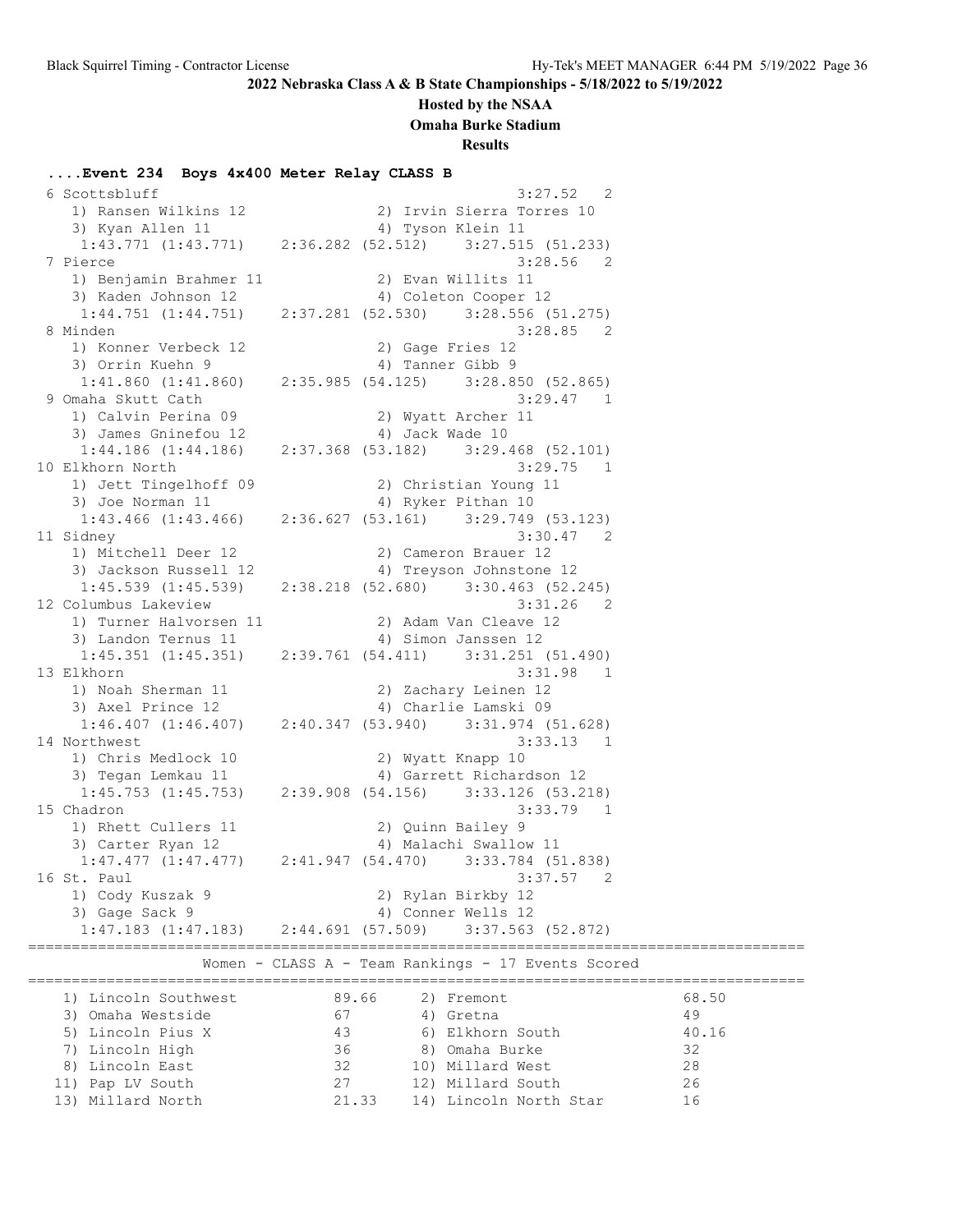### **Hosted by the NSAA**

**Omaha Burke Stadium**

**Results**

# **....Event 234 Boys 4x400 Meter Relay CLASS B**

| 15) Pap-La Vista      | 15.16       | 16) Omaha Central     |      |
|-----------------------|-------------|-----------------------|------|
| 17) Grand Island      | 10          | 17) Kearney           | 10   |
| 17) Bellevue West     | 10          | 20) Omaha Northwest   | 8    |
| 21) Columbus          |             | 22) Lincoln Northeast | 6.16 |
| 23) Omaha North       | $5^{\circ}$ | 24) Omaha Marian      |      |
| 25) Lincoln Southeast |             |                       |      |

=========================================================================================

| Women - CLASS B - Team Rankings - 17 Events Scored |                          |                |  |                                                  |              |  |  |
|----------------------------------------------------|--------------------------|----------------|--|--------------------------------------------------|--------------|--|--|
|                                                    | 1) Elkhorn North         | 79.50          |  | 2) Bennington                                    | 55.50        |  |  |
|                                                    | 3) Arlington             | 47             |  | 3) Pierce                                        | 47           |  |  |
|                                                    | 5) Northwest             | 41             |  | 6) Norris                                        | 35           |  |  |
|                                                    | 7) Beatrice              | 29             |  | 8) Falls City                                    | 24           |  |  |
|                                                    | 9) McCook                | 2.2            |  | 10) York                                         | 20           |  |  |
|                                                    | 11) South Sioux City     | 19             |  | 12) Waverly                                      | 16           |  |  |
|                                                    | 12) Syracuse             | 16             |  | 12) Scottsbluff                                  | 16           |  |  |
|                                                    | 12) Lexington            | 16             |  | 16) Kearney Catholic                             | 14.50        |  |  |
|                                                    | 17) Omaha Gross Cath     | 14             |  | 17) Lincoln Christ                               | 14           |  |  |
|                                                    | 17) Gothenburg           | 14             |  | 20) Sidney                                       | 13.50        |  |  |
|                                                    | 21) Ogallala             | 11             |  | 22) Ashland-Greenwd                              | 10           |  |  |
|                                                    | 22) Gering               | 10             |  | 24) Milford                                      | 9.50         |  |  |
|                                                    | 25) Chadron              | 8              |  | 26) Holdrege                                     | 7.50         |  |  |
|                                                    | 27) Blair                | 7              |  | 28) Columbus Lakeview                            | 6            |  |  |
|                                                    | 28) Cozad                | 6              |  | 30) Seward                                       | 5            |  |  |
|                                                    | 30) St. Paul             | 5              |  | 32) Elkhorn                                      | 4            |  |  |
|                                                    | 32) Adams Central        | $\overline{4}$ |  | 34) West Point Beemer                            | 3            |  |  |
|                                                    | 34) Columbus Scotus      | $\mathbf{3}$   |  | 34) Wayne High                                   | 3            |  |  |
|                                                    | 37) Hastings             | 2              |  | 37) O'Neill                                      | 2            |  |  |
|                                                    | 39) Broken Bow           | $\mathbf{1}$   |  | 39) Omaha Skutt Cath                             | $\mathbf{1}$ |  |  |
|                                                    | 39) Auburn               | $\mathbf{1}$   |  | 39) Platteview                                   | $\mathbf{1}$ |  |  |
|                                                    |                          |                |  |                                                  |              |  |  |
|                                                    |                          |                |  | Men - CLASS A - Team Rankings - 17 Events Scored |              |  |  |
|                                                    |                          |                |  |                                                  |              |  |  |
|                                                    | 1) Fremont               | 84             |  | 2) Omaha Central                                 | 69           |  |  |
|                                                    | 3) Lincoln East          | 64             |  | 4) Lincoln Pius X                                | 53           |  |  |
|                                                    | 4) Creighton Preparatory | 53             |  | 6) North Platte                                  | 45           |  |  |
|                                                    | 7) Millard West          | 41             |  | 8) Elkhorn South                                 | 35           |  |  |
|                                                    | 9) Gretna                | 30             |  | 10) Bellevue West                                | 26           |  |  |
|                                                    | 11) Lincoln High         | 23             |  | 12) Millard North                                | 22           |  |  |
|                                                    | 13) Lincoln North Star   | 21.50          |  | 14) Lincoln Southwest                            | 21           |  |  |
|                                                    | 15) Pap LV South         | 18             |  | 16) Kearney                                      | 15           |  |  |
|                                                    | 17) Omaha North          | 12             |  | 18) Norfolk                                      | 11           |  |  |
|                                                    | 19) Pap-La Vista         | $5^{\circ}$    |  | 20) Lincoln Southeast                            | 4.50         |  |  |
|                                                    | 21) Columbus             | $\overline{4}$ |  | 22) Lincoln Northeast                            | 3            |  |  |
|                                                    | 23) Omaha Burke          | 2              |  | 24) Millard South                                | $\mathbf{1}$ |  |  |
|                                                    |                          |                |  | Men - CLASS B - Team Rankings - 17 Events Scored |              |  |  |
|                                                    | 1) Sidney                | 66             |  | 2) Waverly                                       | 52           |  |  |
|                                                    | 3) Norris                | 50             |  | 4) McCook                                        | 40.50        |  |  |
|                                                    | 5) Aurora                | 34             |  | 6) St. Paul                                      | 31           |  |  |
|                                                    | 7) Omaha Skutt Cath      | 30             |  | 7) Lexington                                     | 30           |  |  |
|                                                    | 9) Chadron               | 29             |  | 10) Columbus Lakeview                            | 27           |  |  |